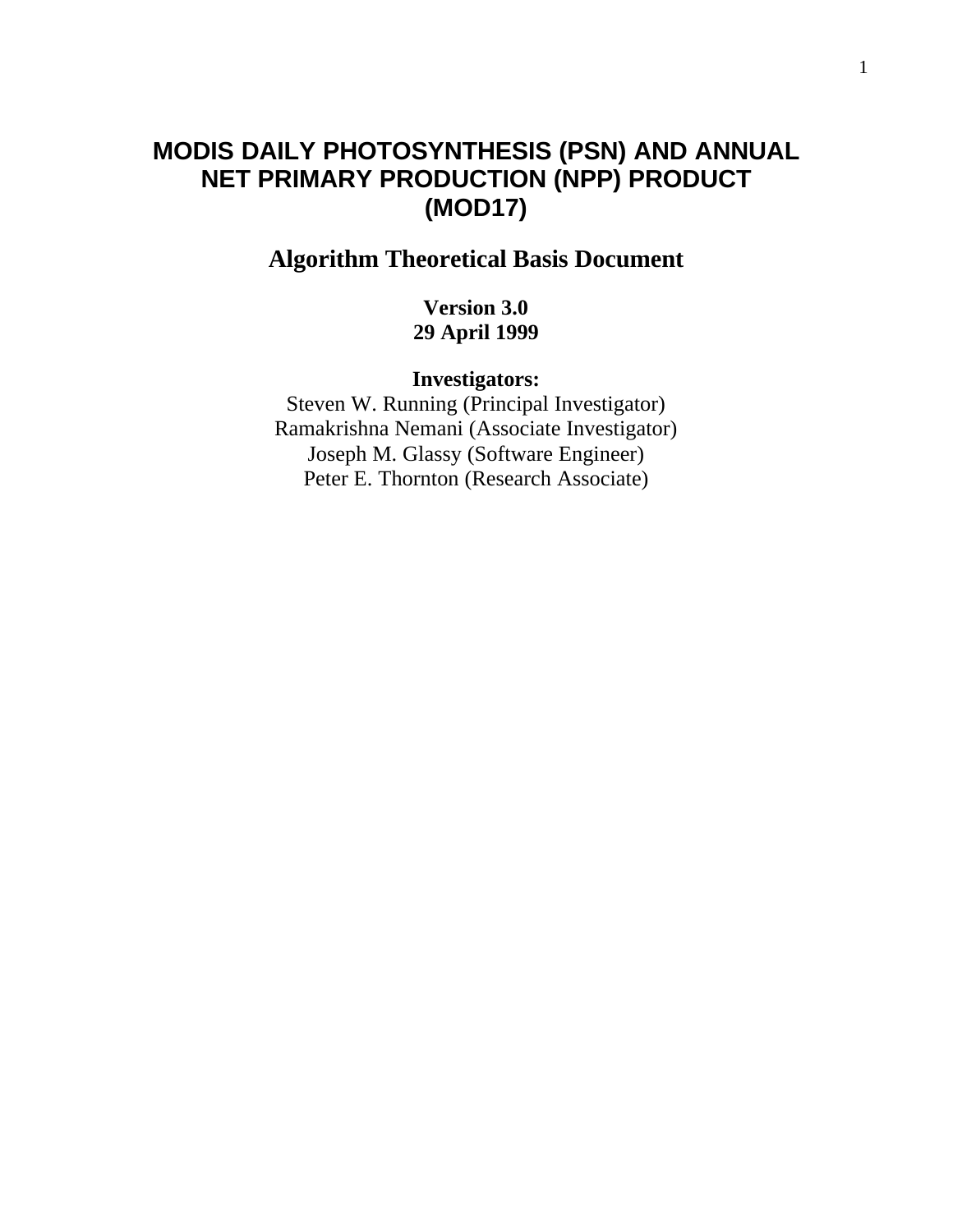| 6.1.2 Spatial monitoring - Terrestrial vegetation products from EOS  39 |
|-------------------------------------------------------------------------|
|                                                                         |

# **Table of Contents**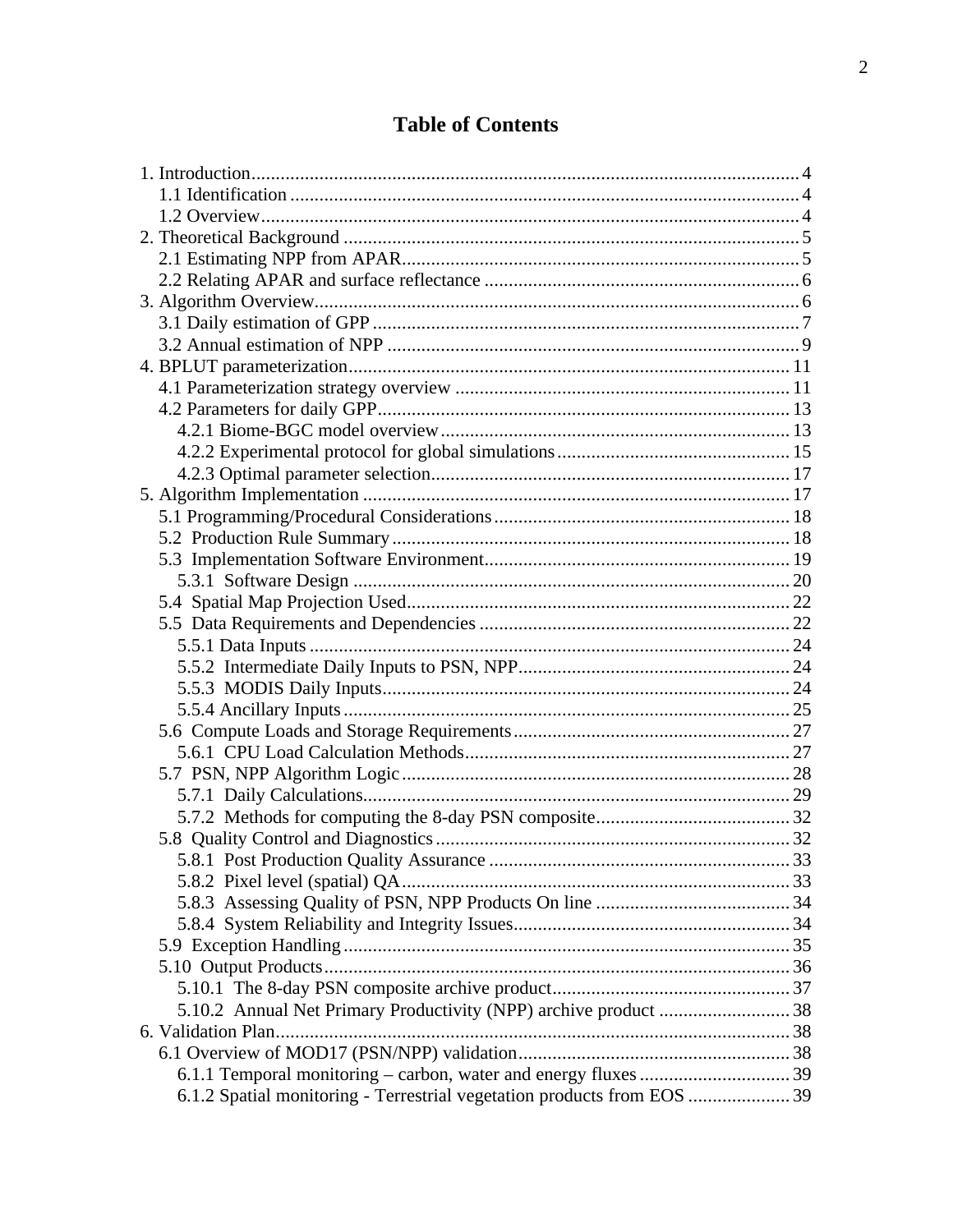| 6.3.2 Quantifying Land surface heterogeneity for EOS validation - BigFoot 43 |  |
|------------------------------------------------------------------------------|--|
|                                                                              |  |
|                                                                              |  |
|                                                                              |  |
|                                                                              |  |
|                                                                              |  |
|                                                                              |  |
|                                                                              |  |
|                                                                              |  |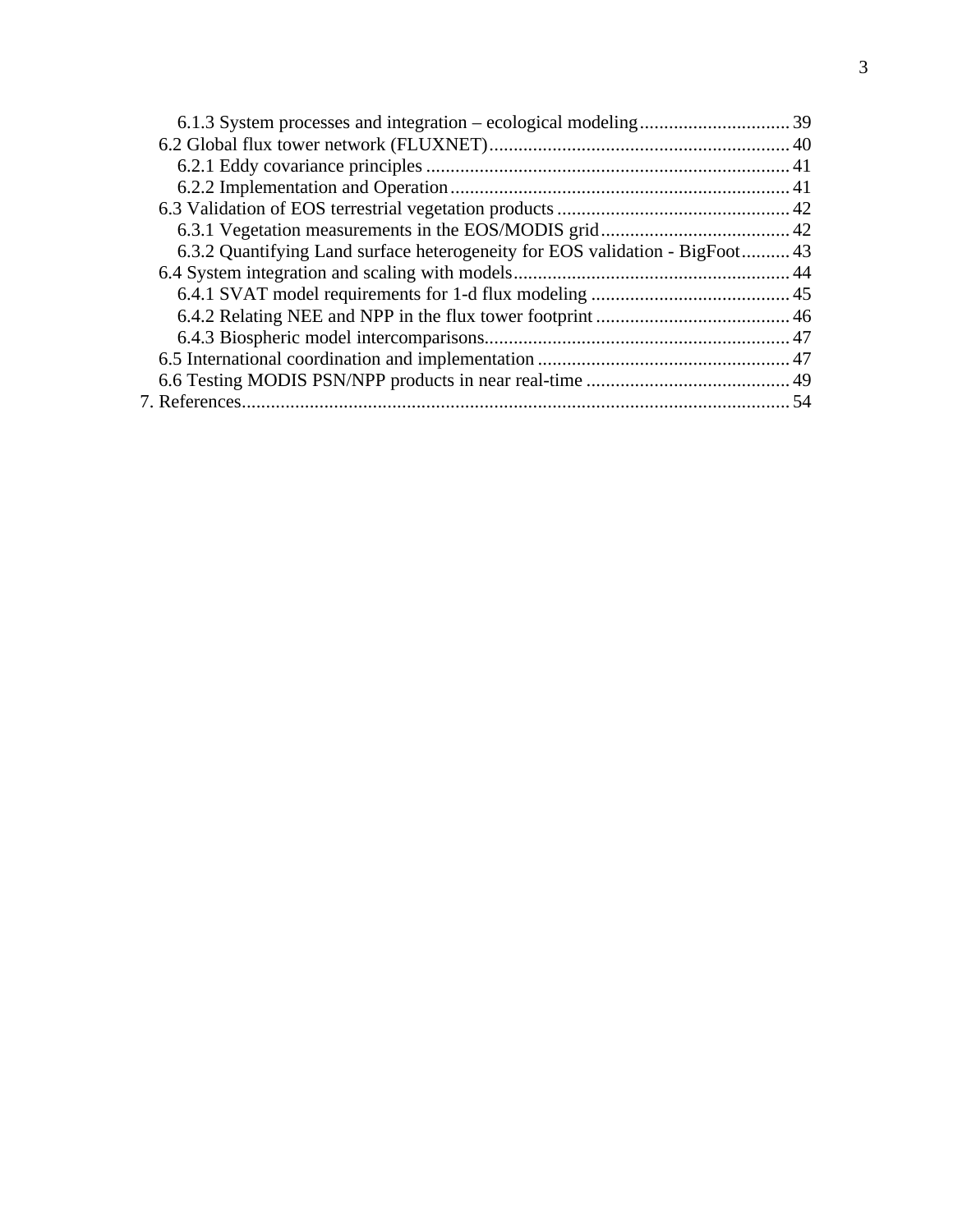## **1. INTRODUCTION**

## **1.1 Identification**

| MODIS Product No. 17 (MOD17) |                              |      |                        |
|------------------------------|------------------------------|------|------------------------|
| Parameter<br>number          | Parameter Name               |      | Temporal<br>Resolution |
| 3716                         | Photosynthesis (PSN)         | 1km  | 8-day                  |
| 2703                         | Net Primary Production (NPP) | l km | annual                 |

#### **1.2 Overview**

Probably the single most fundamental measure of "global change" of practical interest to humankind is change in terrestrial biological productivity. Biological productivity is the source of all the food, fiber and fuel that humans survive on, so defines most fundamentaly the habitability of the Earth.

The spatial variability of NPP over the globe is enormous, from about 1000 gC/m<sup>2</sup> for evergreen tropical rain forests to less than  $30 \text{ gC/m}^2$  for deserts (Lieth and Whittaker 1975). With increased atmospheric  $CO<sub>2</sub>$  and global climate change, NPP over large areas may be changing (Myneni et al 1997a, VEMAP 1995, Melillo et al 1993).

Understanding regional variability in carbon cyle processes requires a dramatically more spatially detailed analysis of global land surface processes. Beginning in summer 1999, the NASA Earth Observing System will produce a regular global estimate of near-weekly photosynthesis and annual net primary production of the entire terrestrial earth surface at 1km spatial resolution, 150 million cells, each having PSN and NPP computed individually.

The PSN and NPP products are designed to provide an accurate, regular measure of the production activity or growth of terrestrial vegetation. These products will have both theoretical and practical utility. The theoretical use is primarily for defining the seasonally dynamic terrestrial surface  $CO<sub>2</sub>$  balance for global carbon cycle studies such as answering the "missing sink question" of carbon (Tans et al. 1990). The spatial and seasonal dynamics of  $CO<sub>2</sub>$  flux are also of high interest in global climate modeling, because  $CO_2$  is an important greenhouse gas (Keeling et al. 1996, Hunt et al 1996).

Currently, global carbon cycle models are being integrated with climate models, towards the goal of integrated Earth Systems Models that will represent the dynamic interaction between the atmosphere, biosphere and oceans. The weekly PSN product is most useful for these theoretical  $CO<sub>2</sub>$  flux questions.

The practical utility of these PSN/ NPP products is as a measure of crop yield, range forage and forest production, and other economically and socially significant products of vegetation growth. The value of an unbiased, regular source of crop, range and forest production estimates for global political and economic decision making is immense. These products will be available for all users worldwide. This daily computed PSN more correctly defines terrestrial  $CO<sub>2</sub>$  fluxes than simple NDVI correlations currently done to increase understanding on how the seasonal fluxes of net photosynthesis are related to seasonal variations of atmospheric  $CO<sub>2</sub>$ .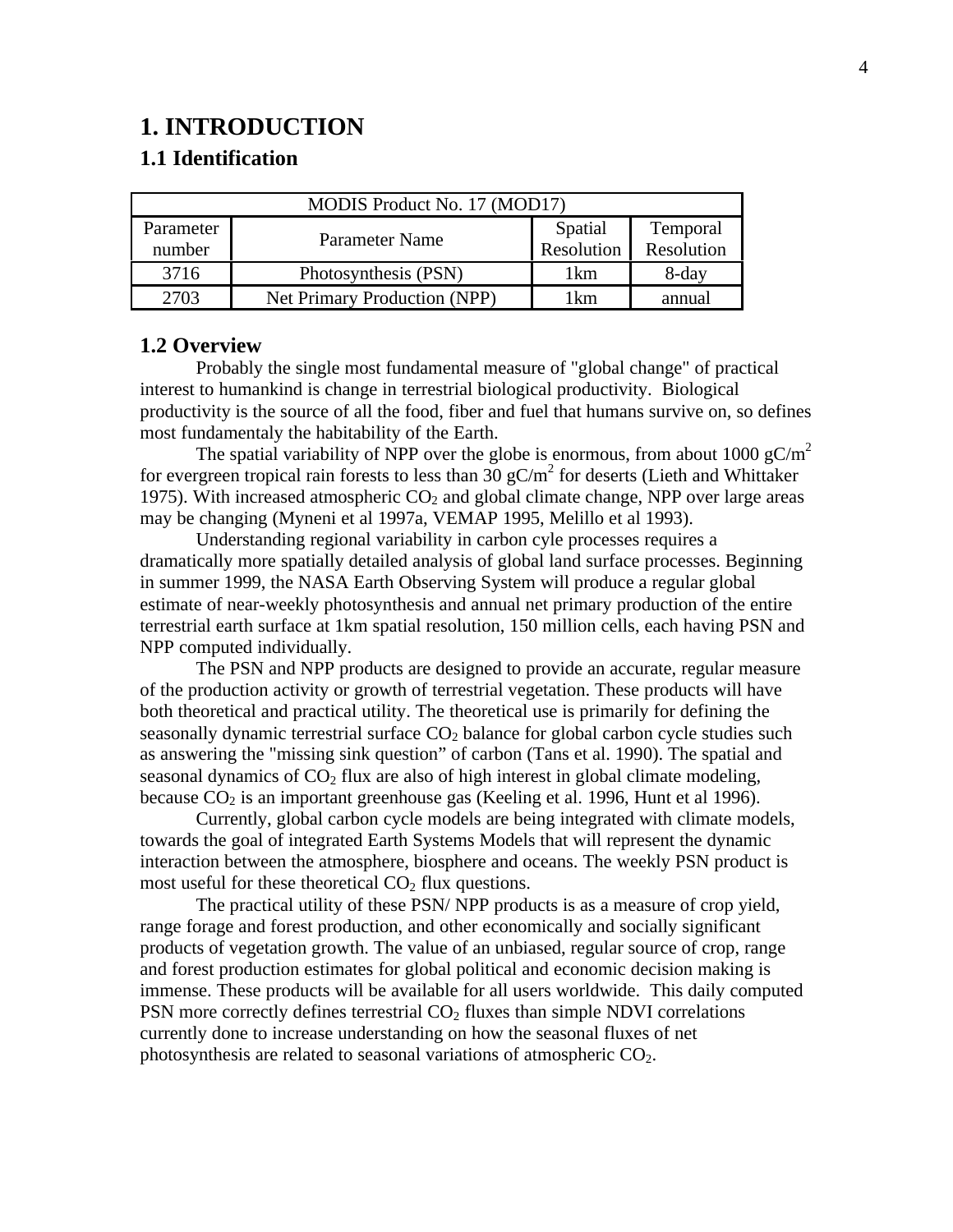## **2. THEORETICAL BACKGROUND**

### **2.1 Estimating NPP from APAR**

The notion of a conservative ratio between absorbed photosynthetically active radiation (APAR) and net primary production (NPP), was proposed by Monteith (1972; 1977). Monteith's original logic suggested that the NPP of well-watered and fertilized annual crop plants was linearly related to the amount of solar energy they absorbed. APAR depends on the geographic and seasonal variability of daylength and potential incident radiation, as modified by cloudcover and aerosols, and on the amount and geometry of displayed leaf material. This logic combined the meteorological constraint of available sunlight reaching a site with the ecological constraint of the amount of leaf-area absorbing that solar energy, avoiding many complexities of carbon balance theory.

Time integrals of APAR have been shown to correlate well with observed NPP (Asrar et al., 1984; Goward et al., 1985; Landsberg et al., 1996), but different relationships are observed for different vegetation types, and for the same vegetation type under different growth conditions (Russell et al., 1989). Other factors influencing NPP, in addition to APAR, include: concentration of photosynthetic enzymes (Evans, 1989; Ellsworth and Reich, 1993; Hirose and Werger, 1994; Reich et al., 1994; Reich et al., 1995); canopy structure and average PAR flux density (Russell et al., 1989; Beringer, 1994); respiration costs for maintenance and growth (Lavigne and Ryan, 1997; Maier et al., 1998); canopy temperature (Schwarz et al., 1997); evaporative demand (Meinzer et al., 1995; Dang et al., 1997; Pataki et al., 1998); soil water availability (Jackson et al., 1983; Davies and Zhang, 1991; Will and Teskey, 1997); and mineral nutrient availability (Fahey et al., 1985; Aber et al., 1991; Hikosaka et al., 1994). The challenge of estimating NPP from APAR over a global domain is in accounting for these multiple influences.

Although it has been clearly demonstrated that useful empirical relationships between measured NPP and measured APAR can be derived for individual sites or related groups of sites, the objective parameterization of these empirical relationships over the global range of climate and vegetation types is a more difficult problem. Monteith's original formulation included a maximum radiation conversion efficiency  $(\epsilon_{\text{max}})$  that was attenuated by the influence of other simple environmental factors postulated to reduce growth eficiency. The same basic approach has been used in most other applications of the radiation use efficiency concept, with the most significant differences between approaches being the determination of values for  $\varepsilon_{\text{max}}$  and the functional forms for its attenuation. Early applications assumed a universal constant for  $\epsilon_{\text{max}}$  that would apply across vegetation types, but later studies showed important differences in maximum efficiency between types (Russell et al., 1989). It has been shown that differences in autotrophic respiration costs may account for some of the important differences in  $\varepsilon_{\text{max}}$  between vegetation types (Hunt, 1994), which suggests that APAR may be more closely related to the gross primary production (GPP) than to NPP (GPP is the photosynthetic gain before any plant respiration costs have been subtracted). This approach, using APAR to predict GPP instead of NPP, and later accounting for respiration costs through other relationships, has been employed in recent studies (Prince and Goward, 1995). Since the relationships of environmental variables, especially temperature, to the processes controlling GPP and those controlling autotrophic respiration have fundamentally different forms (Schwarz et al., 1997; Maier et al., 1998),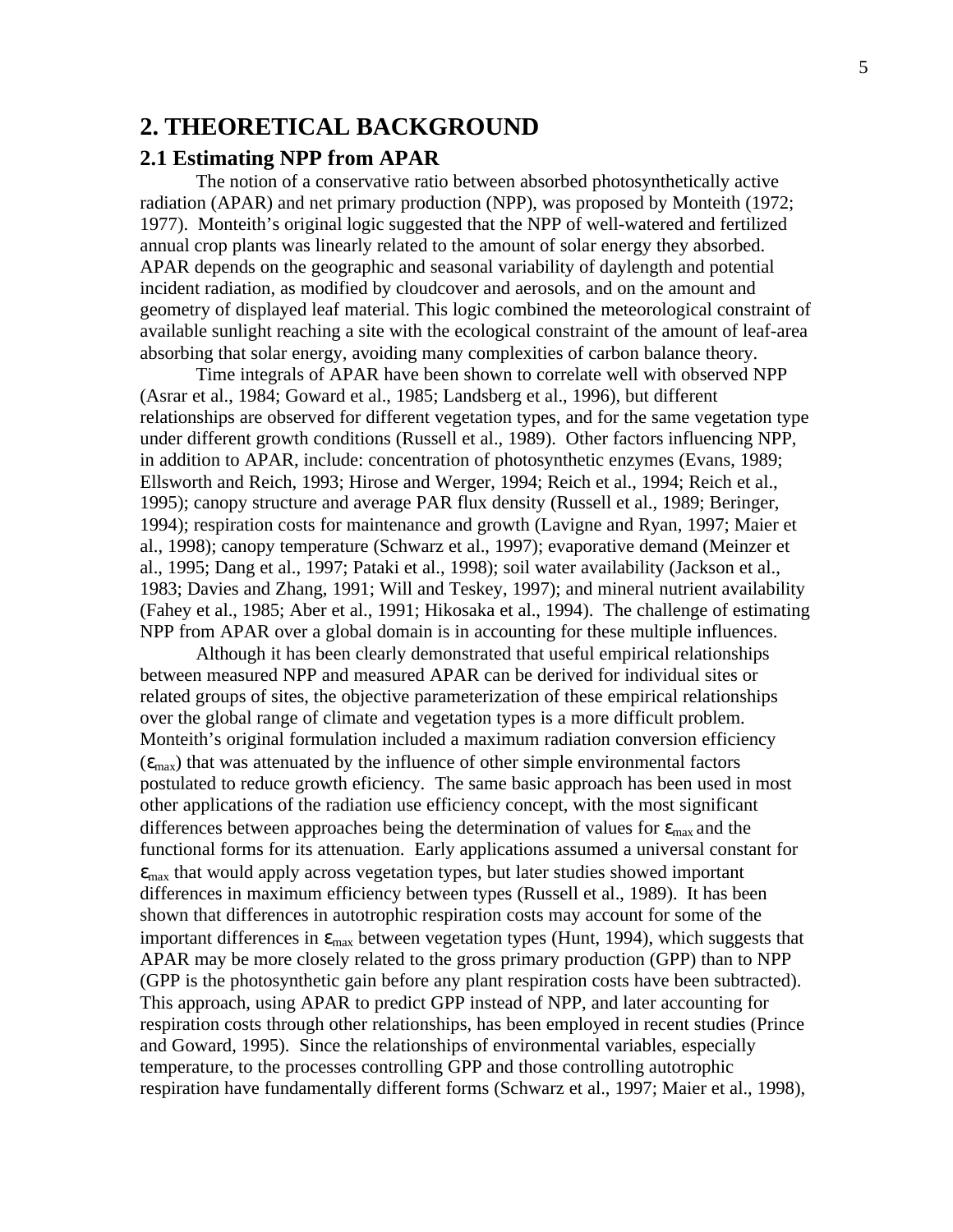it seems likely that the empirical parameterization of the influence of temperature on production efficiency would be more robust if the gross production and autotrophic respiration processes were separated. This is the approach we employ in the MOD17 algorithm.

### **2.2 Relating APAR and surface reflectance**

A strong relationship has been shown to exist for vegetated surfaces between the fractional absorption of incident PAR and the surface reflectance of incident radiation (Sellers, 1987; Asrar et al., 1992). A robust predictive theory for this relationship has also been established (Sellers et al., 1992). This relationship makes the radiation conversion efficiency logic an attractive avenue for predicting NPP from remote sensing inputs (Prince, 1991; Potter et al., 1993; Prince and Goward, 1995; Hunt et al., 1996; Veroustraete et al., 1996; Hanan et al., 1997).

It is important to note that the radiation use efficiency logic requires an estimate of APAR, while the usual application of remote sensing data provides an estimate of FPAR, the fraction of incident PAR that is absorbed by the surface (APAR = PAR  $*$ FPAR). Measurements or estimates of PAR are therefore required in addition to the remotely sensed FPAR. For studies over small spatial domains with in situ measurement of PAR at the surface, the derivation of APAR from satellite-derived FPAR is straightforward. Implementation of the radiation use efficiency logic for the MODIS NPP algorithm depends on global daily estimates of PAR, ideally at the same spatial resolution as the remote sensing inputs, which is a challenging problem. Various methods have been implemented to address this problem, and we will consider some of them in a later section. For now, we simply note that in spite of the strong theoretical and empirical relationship between remotely sensed surface reflectance and FPAR, accurate estimates of NPP will depend at least as strongly on the quality of the global daily estimates of PAR.

## **3. ALGORITHM OVERVIEW**

This section outlines the logic of the MOD17 PSN/NPP algorithm, addressing the science issues that have guided its development and implementation. Section 4 addresses the parameterization of the biome properties lookup table, and Section 5 addresses the details of algorithm implementation, focusing on compute structure, data handling, processing loads, and quality assurance issues. Section 6 covers algorithm validation eforts.

The essence of the core science in the MOD17 algorithm is an application of the radiation conversion efficiency logic to predictions of daily GPP, using satellite-derived FPAR (from MOD15) and independent estimates of PAR and other surface meteorological fields (from the DAO), and the subsequent estimation of maintenance and growth respiration terms that are subtracted from GPP to arrive at annual NPP. The maintenance respiration (MR) and growth respiration (GR) components are derived from allometric relationships linking daily biomass and annual growth of plant tissues to satellite-derived estimates of leaf area index (LAI) from MOD15. These allometric relationships have been derived from extensive literature review, and incorporate the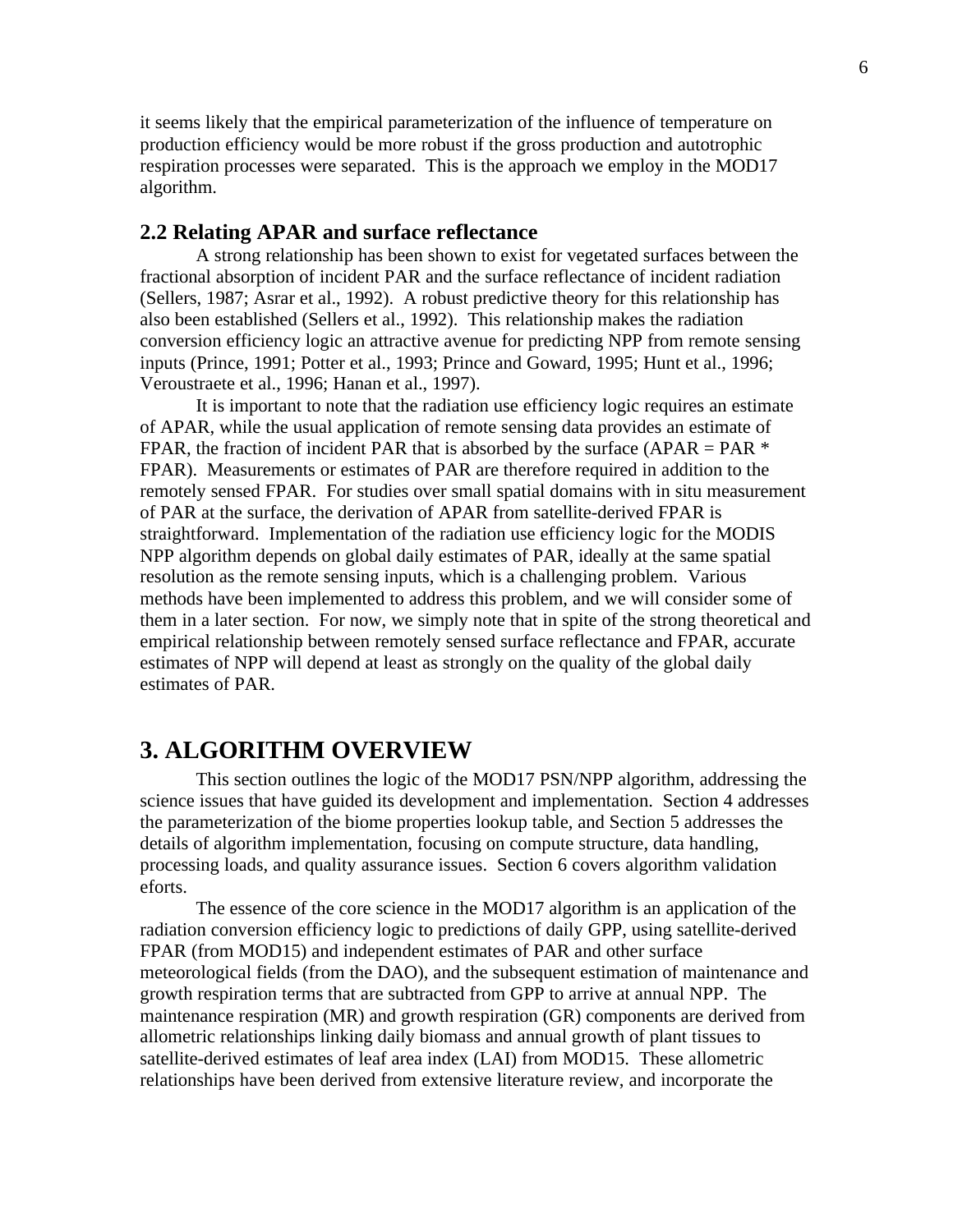same parameters used in the Biome-BGC ecosystem process model (Running and Hunt, 1993, Thornton et al., in prep., White et al., in prep.).

The parameters relating APAR to GPP and the parameters relating LAI to MR GR are estimated separately for each unique vegetation type in the at-launch landcover product (MOD12). The GPP parameters are derived empirically from the output of Biome-BGC simulations performed over a gridded global domain using multiple years of gridded global daily meteorological observations. The MR and GR parameters are taken directly from the Biome-BGC ecophysiological parameter lists, which are organized by plant functional type (White et al., in prep.). See Section 4 for a discussion of the parameterization process for GPP and respiration parameters.

MOD17 operates over the global set of 1km land pixels, using the combination of daily and annual processing just outlined. The discussion of daily and annual processing in the following subsections is with respect to a single 1km land pixel. Details of the treatment of gridding, tiling, and storage of intermediate variables are presented in Section 5, Algorithm Implementation.

## **3.1 Daily estimation of GPP**

For a particular pixel from the global set of 1km land pixels, daily estimated FPAR from MOD15 and daily estimated PAR from DAO are multiplied to produce daily APAR for the pixel. Based on the at-launch landcover product, a set of radiation conversion efficiency parameters are extracted from the biome properties lookup table (BPLUT). There are five such parameters for each vegetation type:

| parameter               | units           | description                                                                                                           |  |
|-------------------------|-----------------|-----------------------------------------------------------------------------------------------------------------------|--|
| $\varepsilon_{\rm max}$ | $(kgC MJ-1)$    | the maximum radiation conversion efficiency                                                                           |  |
| TMIN <sub>start</sub>   | $({}^{\circ}C)$ | the daily minimum temperature at which $\epsilon = \epsilon_{\text{max}}$ (for<br>optimal VPD)                        |  |
| $TMIN_{full}$           | $({}^{\circ}C)$ | the daily minimum temperature at which $\epsilon$ = 0.0 (at any<br>VPD)                                               |  |
| VPD <sub>start</sub>    | (Pa)            | the daylight average vapor pressure deficit at which $\varepsilon$ =<br>$\varepsilon_{\text{max}}$ (for optimal TMIN) |  |
| $VPD_{full}$            | (Pa)            | the daylight average vapor pressure deficit at which $\varepsilon$ =<br>0.0 (at any TMIN)                             |  |

**Table 3.1 BPLUT parameters for daily GPP**

The two parameters for TMIN and the two parameters for VPD are used to calculate two scalars that attenuate  $\varepsilon_{\text{max}}$  to produce the final  $\varepsilon$  used to predict GPP. These attenuation scalars are simple linear ramp functions of daily TMIN and VPD, as illustrated for TMIN in the following figure:

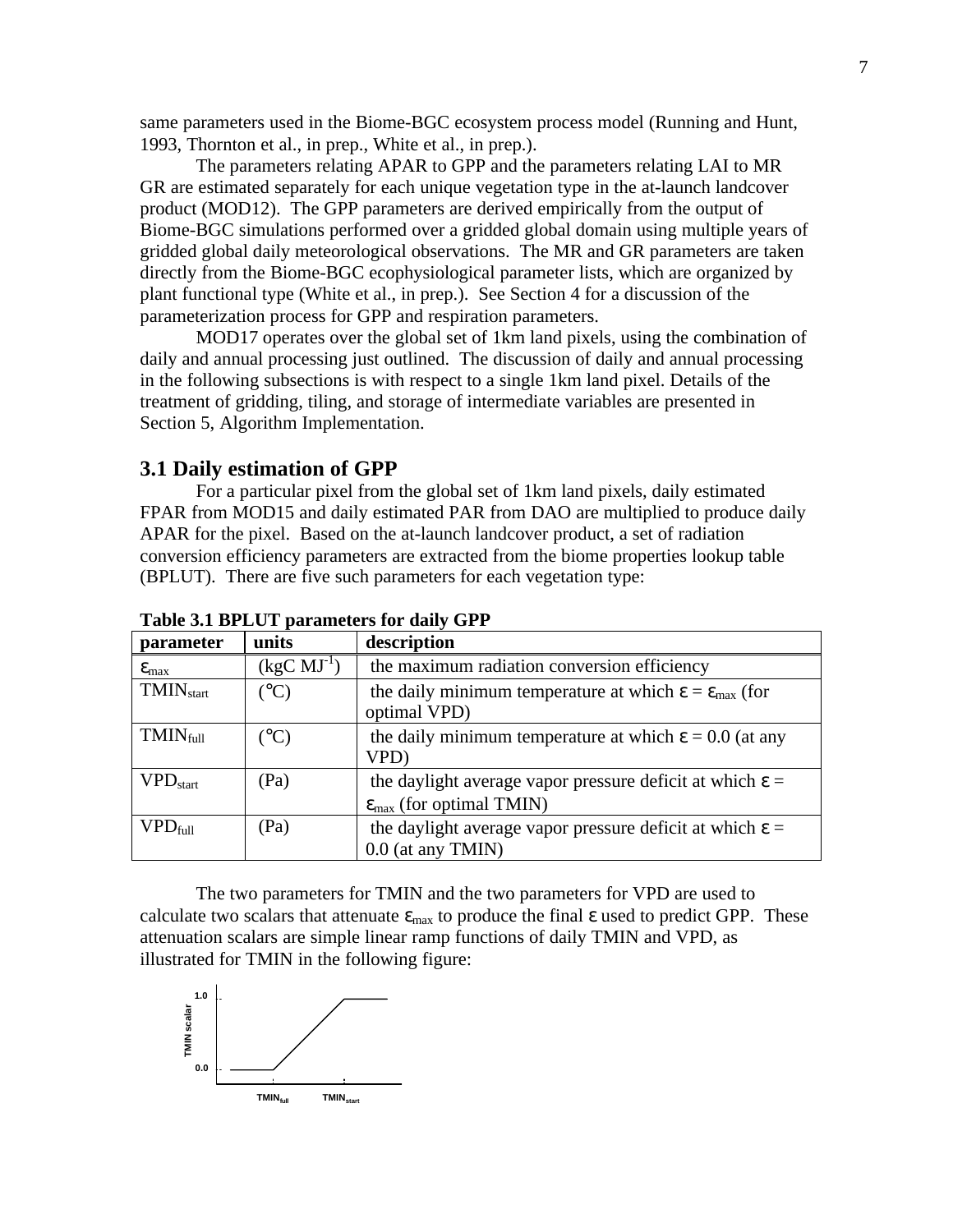

The final estimation of daily GPP is illustrated in the top panel of Figure 3.1, below.

**Figure 3.1** This flowchart illustrates data flow in the daily part of the MOD17 algorithm. Output variables are shown at the bottom, where the notation NPP\* indicates that not all of the autotrophic respiration terms have been subtracted. The remaining terms required to produce actual NPP are handled in the annual timestep.

The second step of the daily process is to estimate maintenance respiration costs for leaves and fine roots. These estimates are based on a standard exponential function of daily average air temperature (Sprugel et al., 1995; Ryan et al., 1997; Maier et al., 1998), scaled by the biomass of leaves and fine roots. We use LAI from MOD15 to estimate leaf mass, based on a specific leaf area (SLA) from the BPLUT. Fine root mass is assumed to be present in a constant ratio to leaf mass. This process is illustrated in the center panel of Figure 3.1. The following parameters from the BPLUT are required for these calculations:

| parameter        | units                                     | description                                  |
|------------------|-------------------------------------------|----------------------------------------------|
| <b>SLA</b>       | $(m^2 \text{ kgC}^{-1})$                  | projected leaf area per unit mass of leaf    |
|                  |                                           | carbon                                       |
| froot_leaf_ratio | none                                      | ratio of fine root carbon to leaf carbon     |
| leaf mr base     | $kgC$ kgC <sup>-1</sup> day <sup>-1</sup> | maintenance respiration per unit leaf carbon |
|                  |                                           | per day at 20°C                              |
| froot_mr_base    | $kgC$ kgC <sup>-1</sup> day <sup>-1</sup> | maintenance respiration per unit fine root   |

**Table 3.2 BPLUT parameters for daily MR**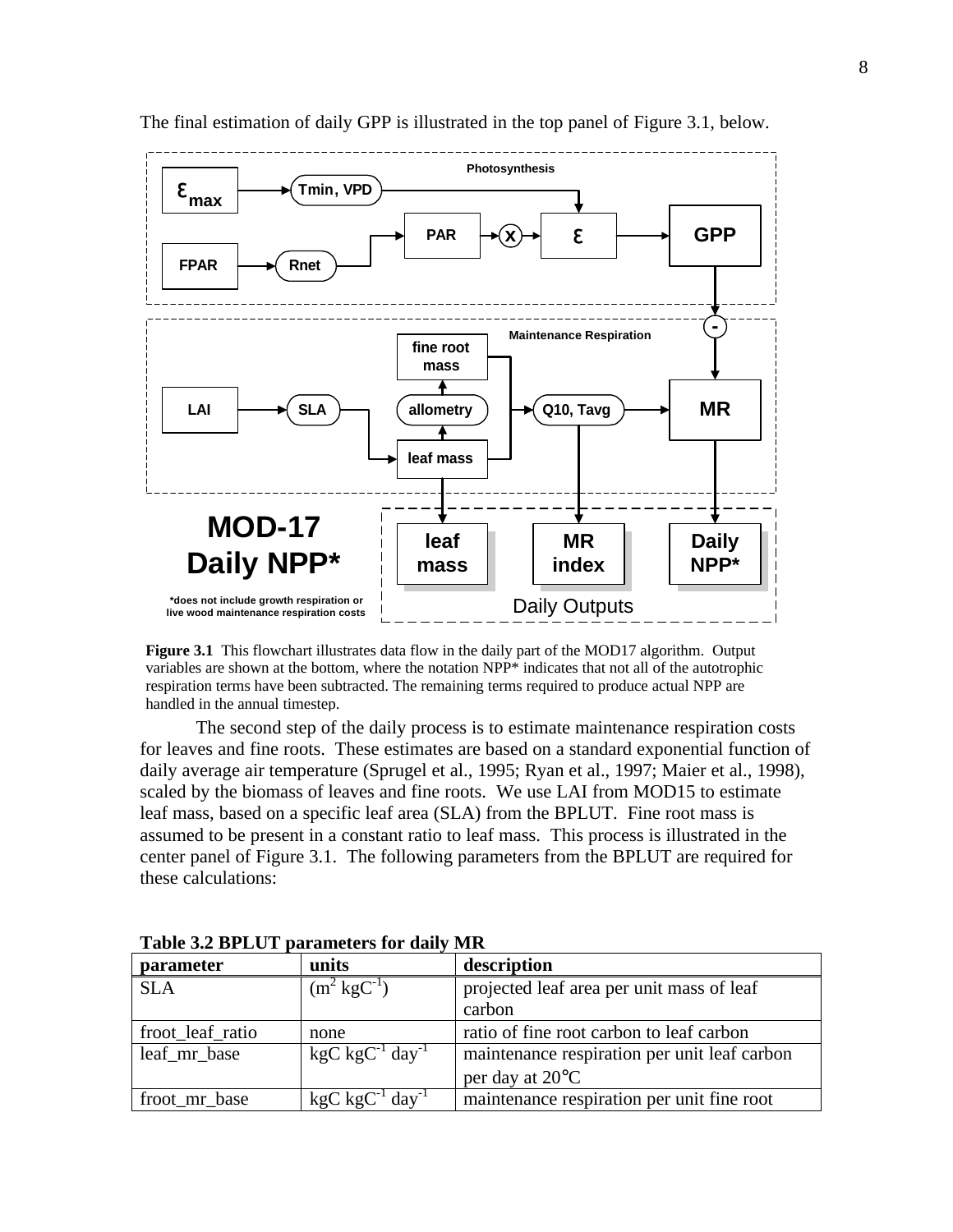|            |      | carbon per day at $20^{\circ}$ C         |
|------------|------|------------------------------------------|
| q $10$ _mr | none | exponent shape parameter controlling     |
|            |      | respiration as a function of temperature |

There are several components of the plant respiration costs that cannot be estimated accurately on each daily timestep, given the constraints of the data available in the MODIS processing stream. One of these is the component of maintenance respiration in woody vegetation types that is due to the live cells of the woody biomass. These cells are present and respiring as a function of temperature throughout the year, even for deciduous types which have no leaves displayed in the winter or drought months. The logic used above to relate fine root mass to leaf area will not work for this component, since it misses respiration occurring when the trees are bare. A better approach is to assume that the amount of live woody tissue is constant through the year, and is related to the annual maximum leaf mass. By sending daily leaf mass as an output from the daily algorithm, this annual maximum can be assessed in the annual timestep logic. Because of the non-linear influence of temperature on maintenance respiration, it is also necessary to send an index of daily maintenance respiration potential as an output from the daily algorithm, so that once the live woody tissue mass is known it can be used to estimate annual total live woody maintenance respiration.

Growth respiration is the other component that cannot be estimated accurately at the daily timestep, since the daily estimates of LAI provided by MOD15 do not necessarily correspond to any particular growth rate. Differencing of LAI between timesteps could possibly produce estimates of daily growth, but such a method would be very sensitive to random variation in estimated LAI. Here again we use the annual maximum of leaf mass, together with empirical allometric relationships estimated from literature review, to estimate growth and its associated respiration costs. The daily output of leaf mass described above is used for this purpose.

Since some of the maintenance respiration costs and all of the growth respiration costs have not been accounted for in the daily timestep, the daily output from this algorithm is termed NPP\*, to differentiate it from the true daily NPP, which is never known. Outputs from the daily algorithm, NPP\*, daily leaf mass, and an index of daily maintenance respiration, are illustrated in the bottom panel of Figure 3.1.

## **3.2 Annual estimation of NPP**

Given outputs from the daily algorithm as specified in the previous section, the annual algorithm finishes the estimation af annual NPP by first estimating the live woody tissue maintenance respiration, then estimating the growth respiration costs for leaves, fine roots, and woody tissue. Finally, these components are subtracted from the accumulated daily NPP\* to produce the an estimate of annual NPP. Figure 3.2 illustrates the flow of information in the annual algorithm.

As shown in Figure 3.2, the annual maximum leaf mass, as estimated from the output of daily leaf mass, is the primary input for estimates of both live wood maintenance respiration and whole-plant growth respiration. This approach relies on empirical studies relating annual growth of leaves to annual growth of other plant tissues. The compilation of forest biomass and primary production data by Cannell (1982) is one excellent example of the literature surveys required to establish these empirical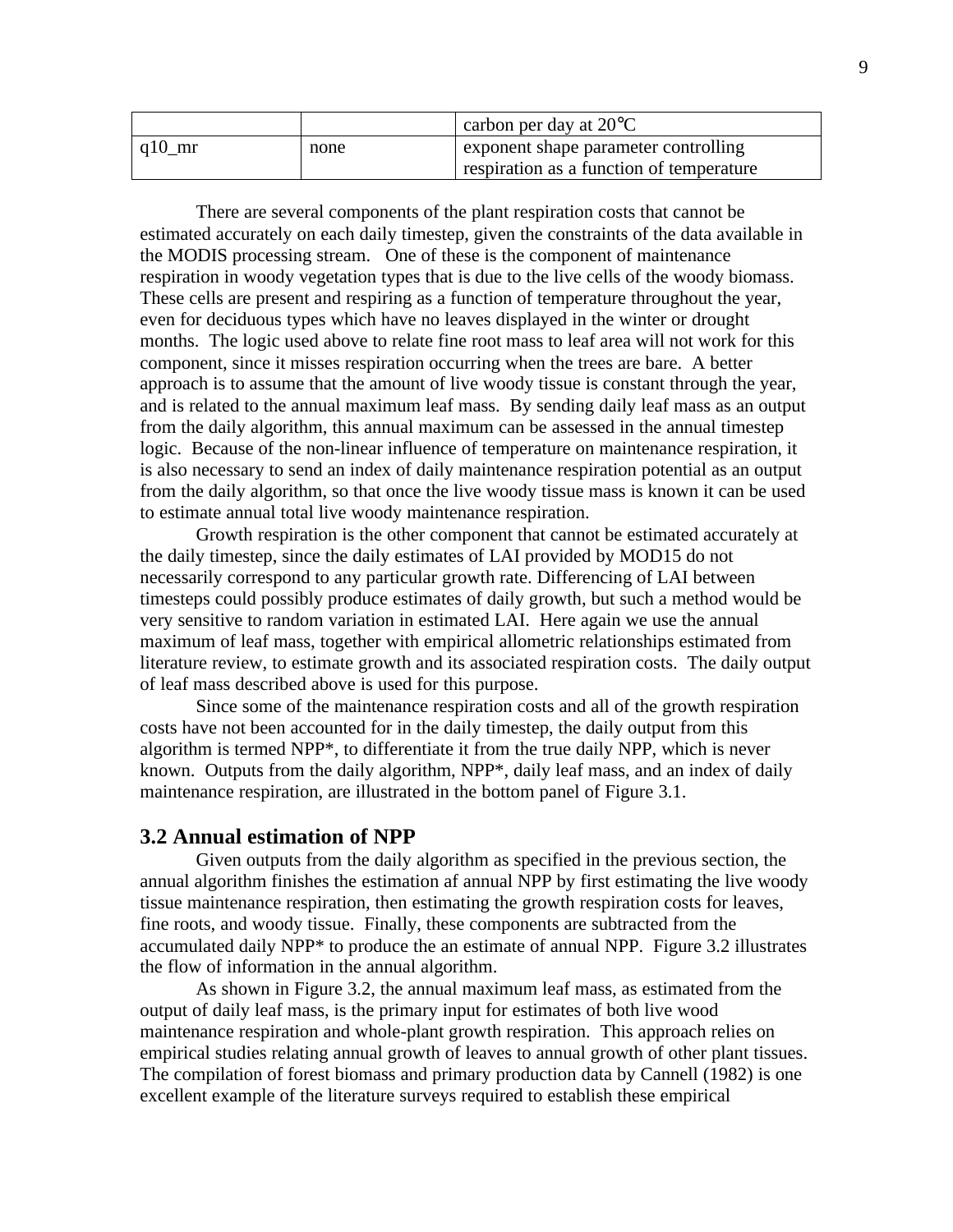relationships. In addition to the annual maximum leaf mass, an estimate of leaf longevity (the inverse of leaf turnover rate) is required to predict the annual leaf growth for evergreen types. For deciduous types, leaf longevity is assumed to be less than one year, so the total leaf mass must be grown each year. Our logic makes the assumption that no litterfall begins for deciduous tyupes until the maximum annual leaf mass has been attained. In cases where litterfall is happening at the same time as new leaf growth our method would tend to underestimate the total annual growth respiration costs. The same problem applies to evergreen canopies, but with longer leaf lifespans the potential error is smaller. The following table lists the BPLUT parameters required in the annual algorithm:

| Table 3.3 DT LIVT parameters for annual fils and OIS |                          |                                          |  |
|------------------------------------------------------|--------------------------|------------------------------------------|--|
| parameter                                            | units                    | description                              |  |
| livewood_leaf_ratio                                  | none                     | ratio of livewood carbon to annual       |  |
|                                                      |                          | maximum leaf carbon                      |  |
| livewood_mr_base                                     | $(kgC kgC^{-1}day^{-1})$ | maintenance respiration per unit live    |  |
|                                                      |                          | wood carbon per day at 20°C              |  |
| leaf_longevity                                       | (yrs)                    | average leaf lifespan                    |  |
| leaf_gr_base                                         | $(kgC kgC^{-1})$         | respiration cost to grow a unit of leaf  |  |
|                                                      |                          | carbon                                   |  |
| froot_leaf_gr_ratio                                  | none                     | ratio of fine root to leaf annual growth |  |
|                                                      |                          | respiration                              |  |
| livewood leaf gr ratio                               | none                     | ratio of livewood to leaf annual growth  |  |
|                                                      |                          | respiration                              |  |
| deadwood_leaf_gr_ratio                               | none                     | ratio of deadwood to leaf annual growth  |  |
|                                                      |                          | respiration                              |  |

**Table 3.3 BPLUT parameters for annual MR and GR**

Growth respiration costs depend only on the amount of tissue grown and the type of tissue. Although our implementation of the annual algortihm leaves open the possibility of having different growth costs for different tissues, our current implementation uses the same growth cost per unit of new carbon in leaves, fine roots, live wood, and deadwood (Larcher, 1995; Thornton, 1998). The annual algorithm uses annual maximum leaf mass and the leaf longevity to assess leaf growth respiration, and then uses empirical coefficients to relate annual leaf growth respiration costs to annual fine root, live wood, and dead wood growth respiration. These parameters are calculated directly from similar parameters used in the Biome-BGC model (White et al., in prep., Thornton et al., in prep.).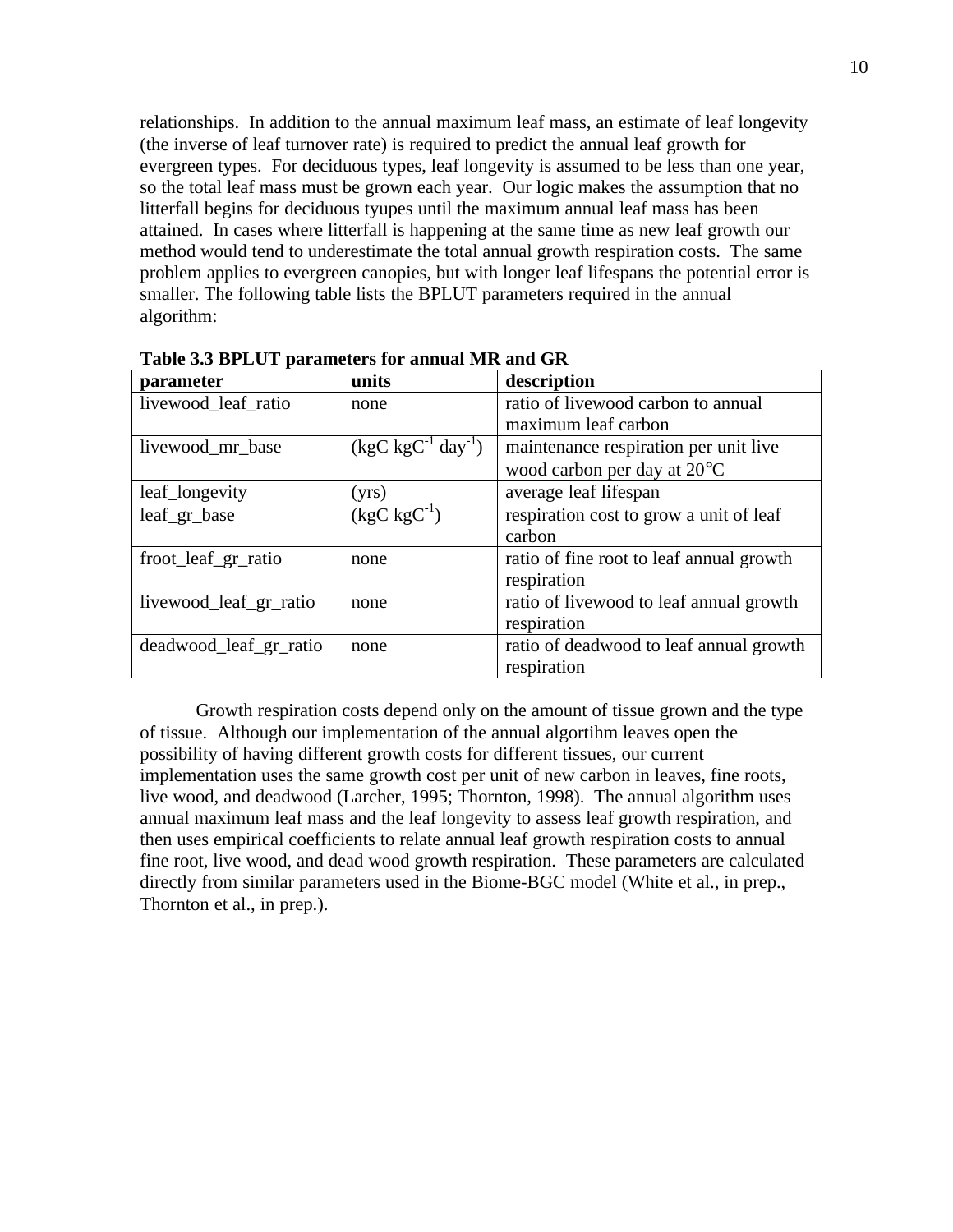

**Figure 3.2** This flow chart illustrates data flow in the annual part of the MOD17 algorithm. Inputs from the daily timestep process are shown at top left. Here the remaining autotrophic respiration terms are taken into account, resulting in an estimate of annual NPP.

## **4. BPLUT PARAMETERIZATION**

## **4.1 Parameterization strategy overview**

Parameter values for the daily and annual algorithms all come, directly or indirectly, from the terrestrial ecosystem process model Biome-BGC. In the case of the parameters controlling daily estimates of GPP, there is an indirect connection to Biome-BGC, where daily output from extensive simulations over the global range of vegetation and climate is used to guide the parameter selection through a multivariate optimization procedure. In the case of the parameters for daily leaf and fine root maintenance respiration the parameters come directly from the model's ecophysiological parameter files that define differences between plant functional types. In the case of the annual growth respiration parameters, several Biome-BGC ecophysiological parameters are combined to calculate new parameters for the MOD17 logic. type.

Our use of one model to parameterize another model warrants some discussion. The objective of MOD-17 is to produce accurate estimates of annual NPP for the globe, and also to provide accurate estimates of the seasonal development of annual NPP patterns for comparison to long-term normal patterns. From the conception of the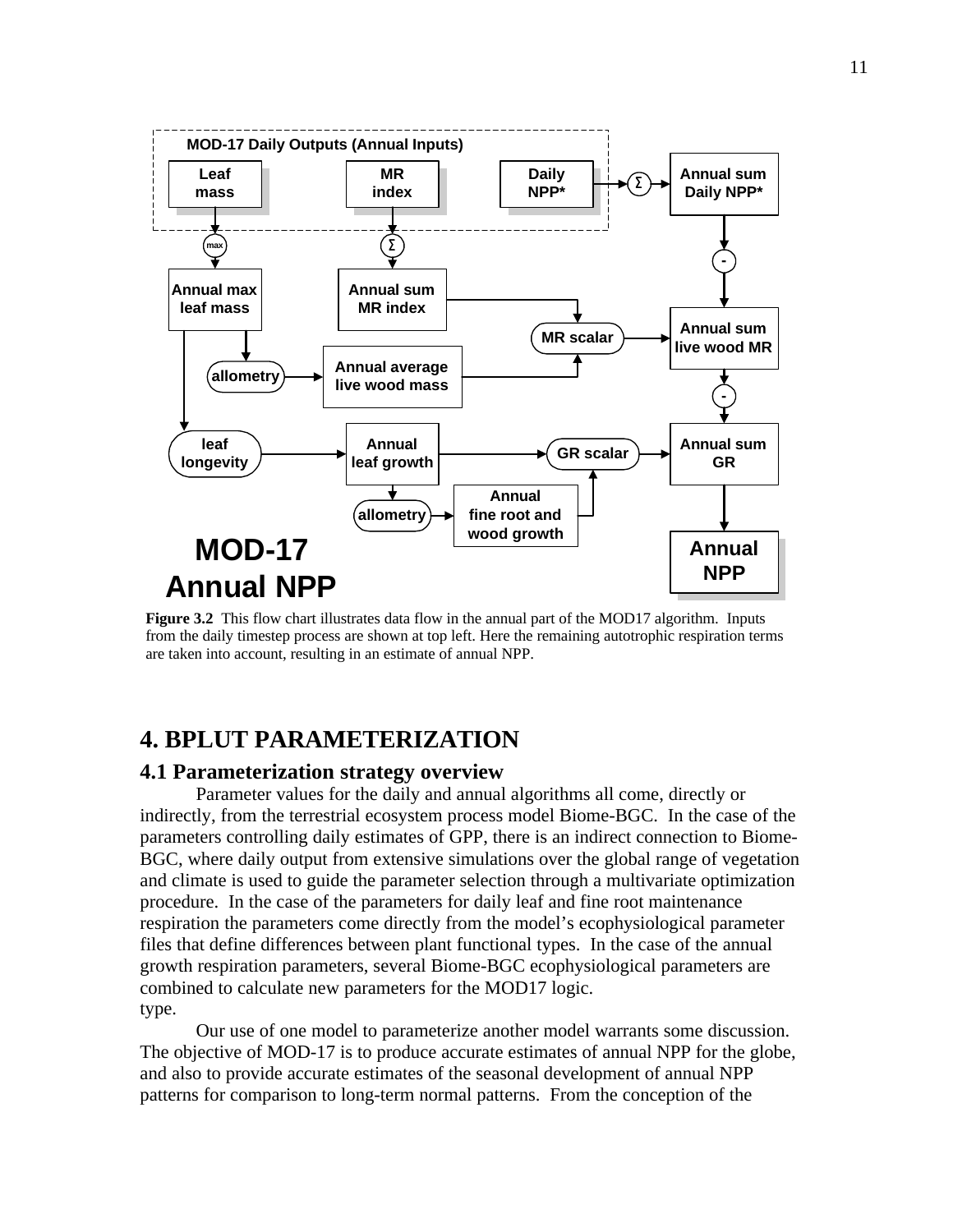radiation conversion efficiency approach it has been recognized that the relationship between APAR and NPP (or GPP) is not simple or linear, but that it can under certain conditions provide robust empirical estimates. The strongest argument for its application in the MODIS processing stream is the direct link it provides to remotely sensed surface reflectances. This link permits estimates of NPP that account for observed landcover changes. Earlier arguments for the RUE approach focused on the lack of mechanistic understanding of terrestrial primary production, which prevented robust applications of more process-oriented approaches. Given the strong predictive ability of our mechanistic NPP algorithms, demonstrated in comparisons against measurements at multiple scales and in multiple biomes(Running, 1994; Kimball et al., 1997b; Cienciala et al., 1998; White et al., 1998), it appears that understanding of mechanism is not a serious limitation. The cost of implementing more mechanistic models in the operational MODIS processing stream is, however, an important consideration. The memory and processing requirements for Biome-BGC compared to MOD-17, for example, are on the order of 100:1, a strong argument for the radiation conversion efficiency approach.

Validation of the MOD-17 results is an important component of our research efforts, and the large number of dependencies in this level 4 product make that a very challenging process. A direct validation of the MOD-17 results with surface observations will be very difficult, and will have to wait until there is an adequate overlap between MODIS processing and surface data collection (see Section 6). There are important steps that can be taken before then, and our use of the Biome-BGC model results in parameterizing MOD-17 is an integral part of our pre-launch validation planning.

If we assume, for the moment, that the daily GPP predictions from Biome-BGC are perfect representations of real GPP under the given boundary conditions, and if we then set about parameterizing the MOD-17 algorithm to reproduce those results as closely as possible, there will still be error associated with the empirical formulation, since it is known that the MOD-17 relationships are only approximations to the processes represented more explicitly in Biome-BGC. In the process of estimating the MOD-17 parameters we are able to characterize this source of error very accurately.

Although the end result of the optimization process is a single set of parameters for each of the at-launch vegetation types, we are able to estimate the spatial and temporal patterns of error associated with the translation from Biome-BGC to MOD-17. We do not, of course, make the assumption that the Biome-BGC results are correct. Independent of the assessment of translation errors from Biome-BGC to MOD-17, we are assessing the spatial and temporal patterns of error in the Biome-BGC results when compared to observations of NPP at multiple spatial and temporal scales. The point of this discussion is that both of these sources of error need to be characterized. The use of Biome-BGC as an intermediate step between surface observations and the empirical MOD-17 algorithm simplifies the process. To understand why, consider that most of the surface observations of NPP that are currently available for model validation do not characterize FPAR or LAI, both of which are essential inputs to the MOD-17 algorithm. Biome-BGC treats FPAR and LAI and prognostic variables as opposed to model constraints, and so comparisons between Biome-BGC and surface observations are more straightforward than comparisons between MOD-17 predictions and the same observations.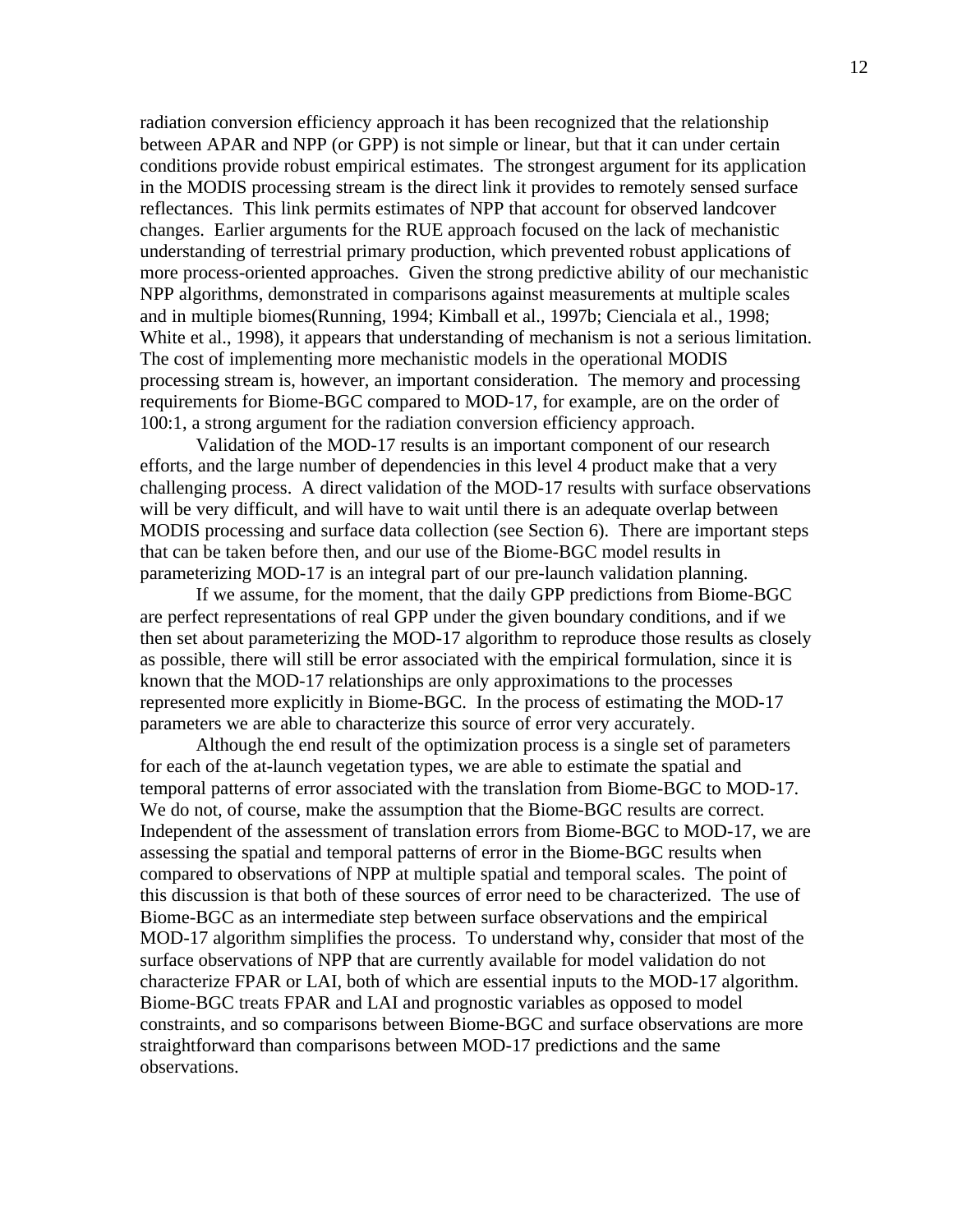### **4.2 Parameters for daily GPP**

Values for the five parameters listed in Table 3.1 are determined through a multivariate optimization process which minimizes the mean absolute error in daily GPP as predicted by MOD-17 compared to the daily estimates of GPP from a global application of the Biome-BGC model. Optimization is by the downhill simplex method of Nelder and Mead, as described in Press et al. (1992). The downhill simplex method was chosen for its robust behavior when the function being minimized is not smooth, as is the case for the MOD-17 GPP algorithm.

The foundation of this parameterization process is a set of simulations performed with the Biome-BGC model over a global grid  $(1^{\circ} \times 1^{\circ})$  using daily meteorological data from Piper (1995), an aggregated version of the 1 km at-launch landcover product, and additional 1km landcover information from the University of Maryland describing the fractional cover of woody vegetation by leaf type and leaf duration. Outputs from these simulations included daily GPP, LAI, and FPAR. These outputs were used in conjunction with the daily meteorological data to diagnose empirical relationships between APAR and GPP for each vegetation type.

The following sections provide an overview of the Biome-BGC model logic as it pertains to the MOD17 BPLUT parameters for GPP, and a description of the model simulations used to produce the at-launch BPLUT values.

### **4.2.1 Biome-BGC model overview**

The Biome-BGC model predicts the states and fluxes of water, carbon, and nitrogen in a system including vegetation, litter, soil, and the near-surface atmosphere. For the purposes of parameterizing the MOD17 GPP BPLUT values, the most relevant parts of Biome-BGC are the components concerned with daily predictions of gross photosynthesis. While it is possible to consider the details of single or several model components in isolation, the full dynamics of the model are not realized unless all the components of the water, carbon and nitrogen budgets are operating together. It is the complex interactions between these cycles and the physical driving variables that make a process-based model such a useful investigative tool.

The interactions between the carbon and water budgets of the Biome-BGC model have been described in considerable detail elsewhere (Running, 1984; Running and Coughlan, 1988; Running et al., 1989; Running and Hunt, 1993; Kimball et al., 1997c). Much of the mechanism representing the interaction between the carbon and nitrogen cycles has not been explored in other publications. Figure 4.1 illustrates the model's major pathways for carbon and nitrogen transport, and also shows some points of control between the two cycles. Of particular relevance for the MOD17 logic is the connection between the carbon and nitrogen cycles in the allocation logic. Carbon and nitrogen allocation is controlled by fixed C:N ratios, so new growth is dependent on there being an adequate supply of both C, from the gross photosynthesis process, and N, taken up by the plants from the soil mineral N pool. In the case of excess C coming from the photosynthesis predictions, with respect to the N available from the soil mineral N pool, gross photosynthesis is reduced, effectively attenuating the nitrogen use efficiency under N-limiting conditions.

The implication of this interaction for MOD17 parameterization is that in addition to the direct environmental controls on photosynthesis that influence the radiation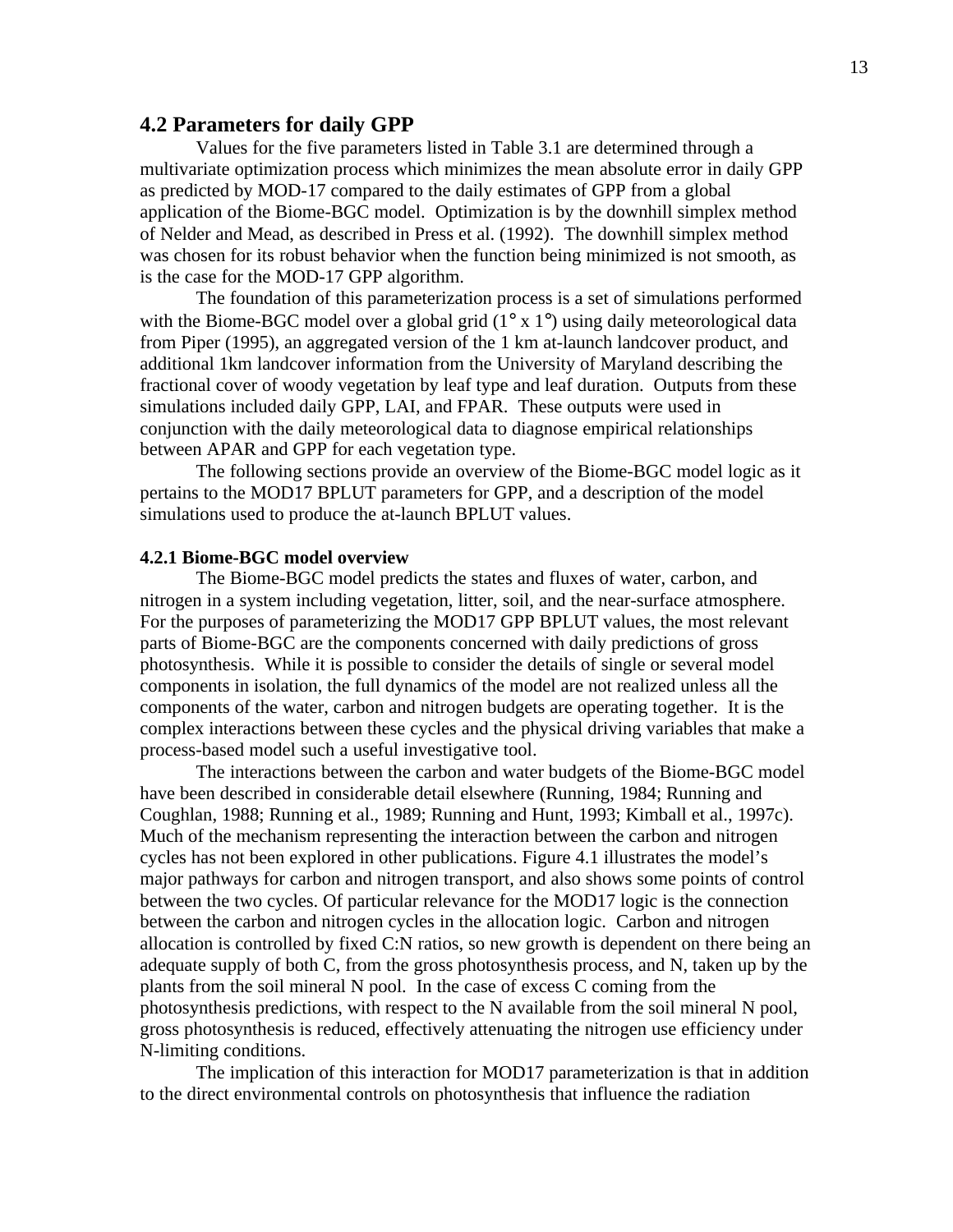

**Figure 4.1** This flow chart illustrates some of the most important fluxes of carbon and nitrogen within the plant-litter-soil-atmosphere system, as represented by the Biome-BGC model.

conversion efficiency relationship, there are indirect controls that operate through the influence of environmental conditions on the mineralization of N from decomposing litter and soil organic matter (Figure 4.2). These influences appear in the daily GPP outputs, and can be at least partly captured in the estimates of  $\varepsilon_{\text{max}}$  derived from those outputs.

In addition to the influences of environmental factors on the internal cycling of carbon and nitrogen between plants, litter, and soil organic matter, there are strong interactions between disturbance processes and the inputs and outputs of carbon and nitrogen to and from the plant-litter-soil system. For example, fire consumes organic matter and releases  $CO<sub>2</sub>$  to the atmosphere, but it also can either volatilize or release in mineral form the nitrogen originally associated with the consumed organic matter. The cumulative effects of these infrequent events on the mineral nitrogen pool available for new plant growth can be very large, and the degree of influence varies with climate and with fire frequency and intensity. Biome-BGC includes a parameterization of fire frequency and intensity, and the long-term steady-state reached between climate and soil organic matter is sensitive to the nature of this parameterization. These are influences that can only be roughly captured through the empirical radiation conversion efficiency logic, since there is no explicit treatment of disturbance regimes. The ability to capture at least some of this variation is an argument in favor of our approach to estimating the GPP parameters.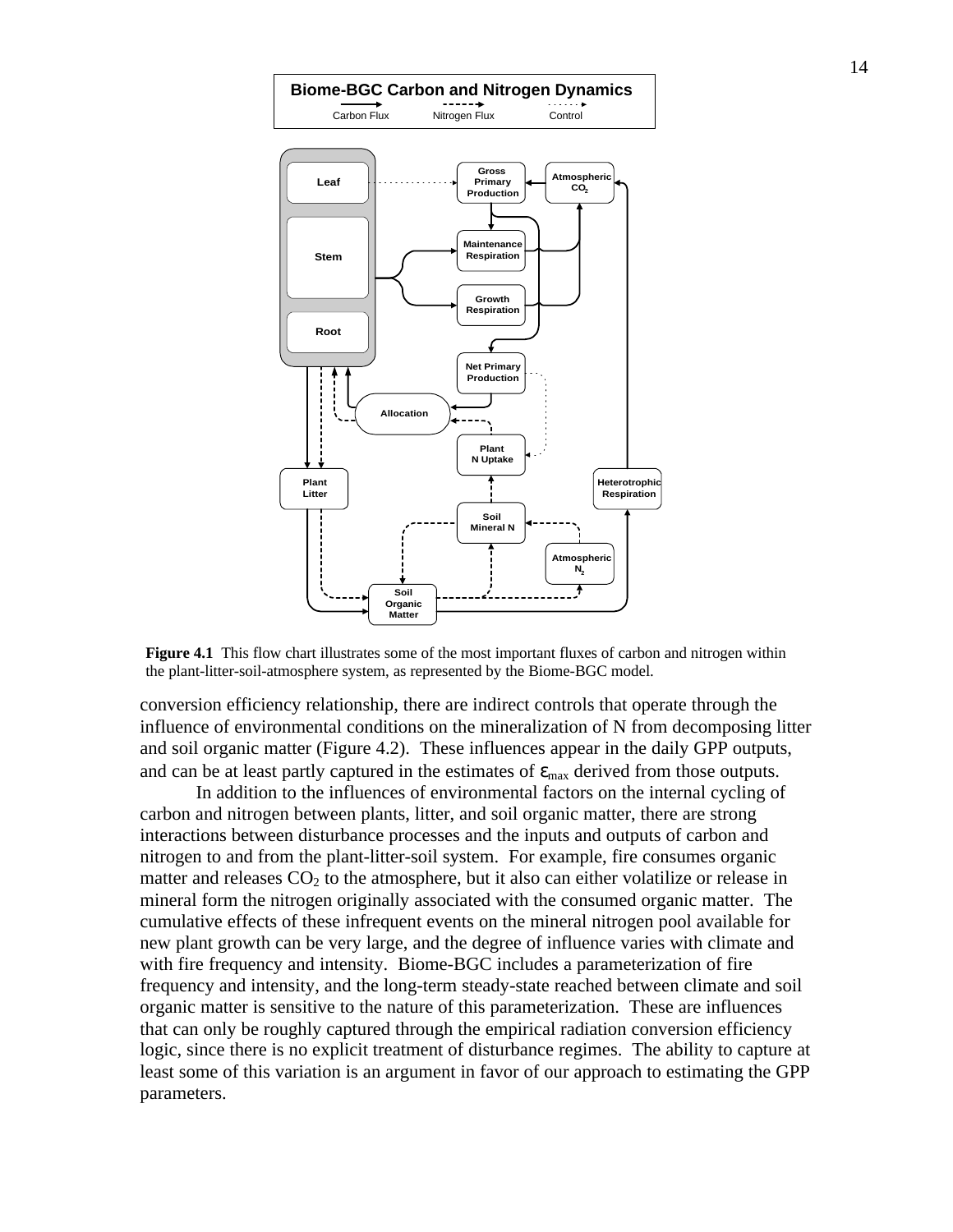#### **Primary Linkages between C and N in the Plant-Litter-Soil System**



**Figure 4.2** This flowchart shows the interactions between plant litterfall, litter decomposition to soil organic matter, and the internal cycling of N back to the plant as soil organic matter loses  $CO<sub>2</sub>$  as the result of heterotrophic respiration.

### **4.2.2 Experimental protocol for global simulations**

The objective of the MOD17 GPP prediction strategy is to capture as much as possible of the complex dynamics of Biome-BGC's predictions of GPP in a simple empirical structure. In order to do this, it is necessary to perform a set of functionally complete simulations and then analyze the resulting daily outputs.

In order to capture as much of the global range of variation in climate and landcover as possible, we performed gridded daily simulations over a global  $1^{\circ}x1^{\circ}$  grid. Meteorological input was from the 14-year daily dataset developed at Scripps Oceanographic Institute (Piper, 1995). Gridded soil physical parameters were estimated from the Zobler soil texture database (Zobler, 1986). Landcover data was obtained from researchers at the Laboratory for Global Remote Sensing Studies at the University of Maryland. This consisted of two separate datasets: a discrete classification that is also the at-launch MODIS landcover product, and a continuous fields product that

describes the fractional cover of woody species in each grid cell, and also discriminates woody cover fraction down by leaf longevity and leaf morphology. Both these datasets are on a 1km grid. We combined the two in order to arrive at a description of plant functional type suitable for the Biome-BGC model that also agreed with both the discrete and continuous classifications provided by UMD. This new 1km product was aggregated to a  $1^{\circ}x1^{\circ}$  grid, preserving the fractional cover information within each gridcell. In this way, the global areal coverage of the functional vegetation types is preserved in the aggregation process, which is not the case when aggregating a discrete classification using wither the nearest neighbor or majority reclass approaches.

For each gridcell, a separate (independent) Biome-BGC simulation was performed for each functional vegetation type having greater than 1% of the total vegetated land area within the cell. Types with less than 1% cover (taken as a percent of the total vegetated land area in the cell) were ignored for these simulations, and their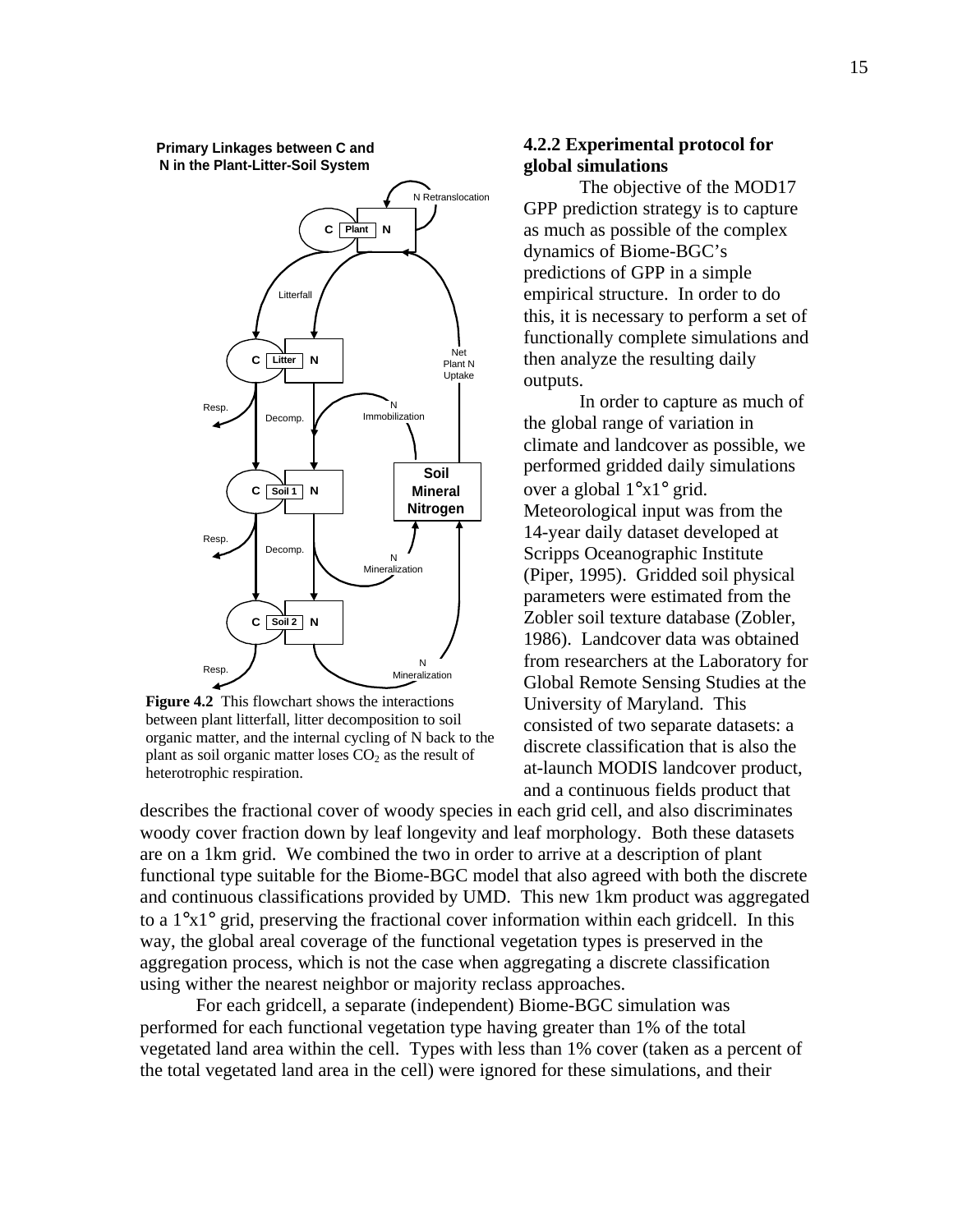weight was distributed among the remaining vegetation types according to their relative areas.

The Scripps meteorological dataset contains 14 years of daily gridded surfaces for maximum and minimum temperature and precipitation. We used these variables to estimate daily humidity (Kimball et al., 1997a) and radiation (Thornton and Running, 1999). over the grid. Daylength was calculated for each grid cell from standard geometric relationships.

Soil carbon and nitrogen approach steady-state values with respect to climate over the course of hundreds to thousands of years in these simulations. Because of the strong dependence of plant carbon and nitrogen allocation on soil mineral nutrition status, and because this dependency translates to variation in optimized parameters for the radiation conversion efficiency logic, it was necessary to perform model spinup runs that allowed the soil organic matter and mineral nutrient pools to stabilize. Our approach was to start all soils with no organic matter, and plants with a very low initial biomass, and let the soil organic matter and plant biomass agrade over many cycles through the 14-year daily driver record. We find that the timespans for spinup depend very strongly on the rates of exogenous nitrogen deposition and the counteracting rates loss through leaching, denitrification, and volatilization from fire. We also found that the same final systemwide steady states could be reached by either maintaining a slow and constant rate of nitrogen deposition (wet+dry) characteristic of pre-industrial conditions, or by alternating high and low nitrogen deposition periods, monitoring the changes in soil organic matter over hundres of simulation years between pulses of high deposition to assess the approach to a steady-state. The simulations using pulses N deposition reached a steadystate in about 20% of the number of years required for the steady N deposition runs. This is the most time intensive part of the simulations, and so savings of 80% are significant.

The steady-state for each vegetation type in each cell is monitored independently, so a different number of spinup years is required for different cells. Once the steady state is reached, defined by a variation in total soil carbon averaged over several hundred years of less than 0.001%/yr, a restart record is written so that the simulation can be started again from the steady-state point without having to repeat the lengthy spinup period.

These spinup runs describe a hypothetical global steady-state for primary production (as well as net ecosystem exchange) characteristic of the preindustrial atmosphere and nitrogen cycles. Because the optimized MOD17 GPP parameters are sensitive to the soil nutrient status, anthropogenic influences on such variables as atmospheric concentrations of  $CO<sub>2</sub>$  and the rate of N deposition have important consequences for the MOD17 algorithm, to the extent that these factors influence soil organic matter and plant biomass states (Hudson et al., 1994; Keeling et al., 1996). For this reason, we extended the pre-industrial spinup runs into the historical record of increasing atmospheric  $CO<sub>2</sub>$  and atmospheric N deposition, assuming 1895 as a starting point, and following the record of  $CO<sub>2</sub>$  established for use in the VEMAP (VEMAP Members, 1995). We used data from the MOGUNTIA model (Dentener and Crutzen, 1994), as reported by Holland et al. (1997), to set the industrial N deposition levels (circa 1990), and scaled the historical trend of N deposition to follow the trend in atmospheric  $CO<sub>2</sub>$  concentration. The actual period of record for the Scripps meteorological database is 1980-1993. We ran our historical simulations from their steady-state starting point in 1895 through 1980, then performed a single 14-year simulation to capture the dynamics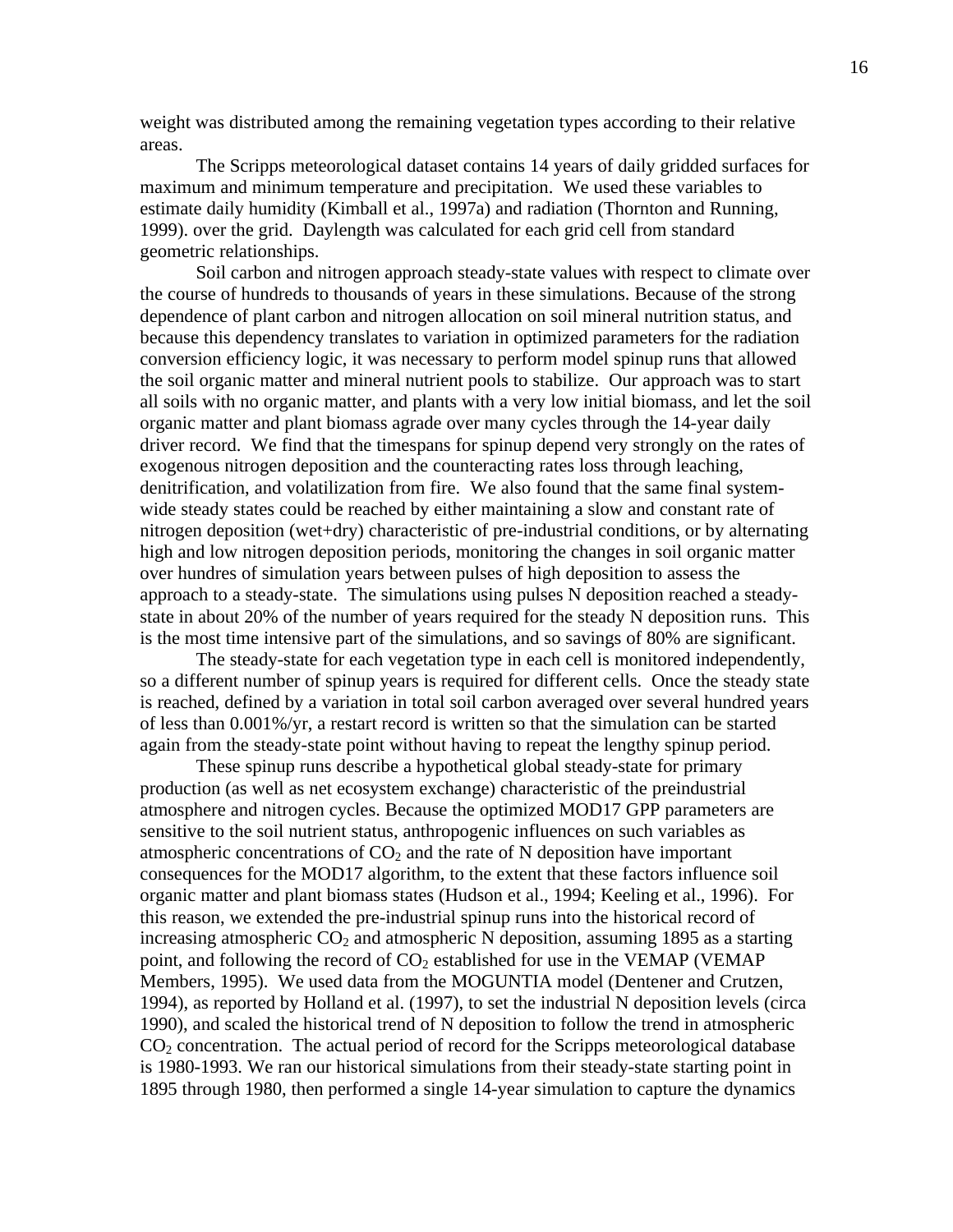in daily GPP and autotrophic respiration as responding to realistic interannual climate variability from 1980 though 1993. Due to changing atmospheric  $CO<sub>2</sub>$  and N deposition, this final set of simulations used for parameterizing MOD17 does not represent a steadystate response, since carbon is agrading in most systems under increased fertilization. We believe that capturing this disequilibrium state is important in making accurate global predictions of NPP. We are continuing to explore these issues. Of course, there is no influence from changing climate in these simulations, since the same 14-year record is used for the spinup period, the historical period, and the final simulation period.

#### **4.2.3 Optimal parameter selection**

Given the gridded global daily outputs for GPP and APAR from Biome-BGC over the 14-year period of record, and the accompanying meteorological data for daily minimum temperature (TMIN) and vapor pressure deficit (VPD), we used a numerical method for multivariate optimization to select parameters for the MOD17 GPP prediction algorithm that would produce GPP results as close to the Biome-BGC GPP outputs as possible. An independent optimization was performed for each vegetation type in each land grid cell, using the 14-year daily record of GPP as the minimization target.

The five parameters in Table 3.1 are the potential candidates for optimization. We found that the covariance between parameters in their relationships to GPP was such that, when all five were left unconstrained and simultaneously optimized, nearly the same minimum prediction error could be attained with very different parameter combinations. Covariance between temperature and VPD also tended to reduce the optimization efficiency, since the influence of temperature on GPP over most of the environmental temperature range is to increase productivity, while the influence of VPD, through restriction of stomatal conductance, is to decrease production. However, because temperature and VPD are strongly positively correlated, their contrasting control on GPP is difficult to assess through empirical parameter selection. By using the ecophysiological parameters from Biome-BGC that constrain the stomatal conductance response to VPD as fixed parameters in the MOD17 GPP algorithm, this covariance problem is eliminated. This approach leaves three parameters to be optimized;  $\epsilon_{\text{max}}$ ,  $TMIN<sub>start</sub>$  and  $TMIN<sub>full</sub>$ . Even with only three parameters to fit, we found a strong correlation between the optimized values for  $\varepsilon_{\text{max}}$  and TMIN<sub>start</sub>, such that higher values of  $\varepsilon_{\text{max}}$  were associated with higher values of TMIN<sub>start</sub>, resulting in very similar patterns of GPP with very different parameter values. By further constraining the optimization so that TMIN<sub>full</sub> was forced to -10<sup>o</sup>C (see figure on p. 8), and fitting only  $\epsilon_{\text{max}}$  and TMIN<sub>start</sub>, the correlation between the fitted parameters was greatly reduced, without significant loss in prediction accuracy.

## **5. ALGORITHM IMPLEMENTATION**

The MODIS EOS (AM-1 Terra platform) PSN and NPP land science algorithms are global scale, 1KM resolution, daily timestep ecosystem models driven from MODIS instrument data and selected ancillary datasets. Photosynthesis (PSN) is the foundation ecosystem variable computed. PSN represents plant productivity and is expressed in terms of carbon mass per unit area per day. Annual net primary productivity (NPP) is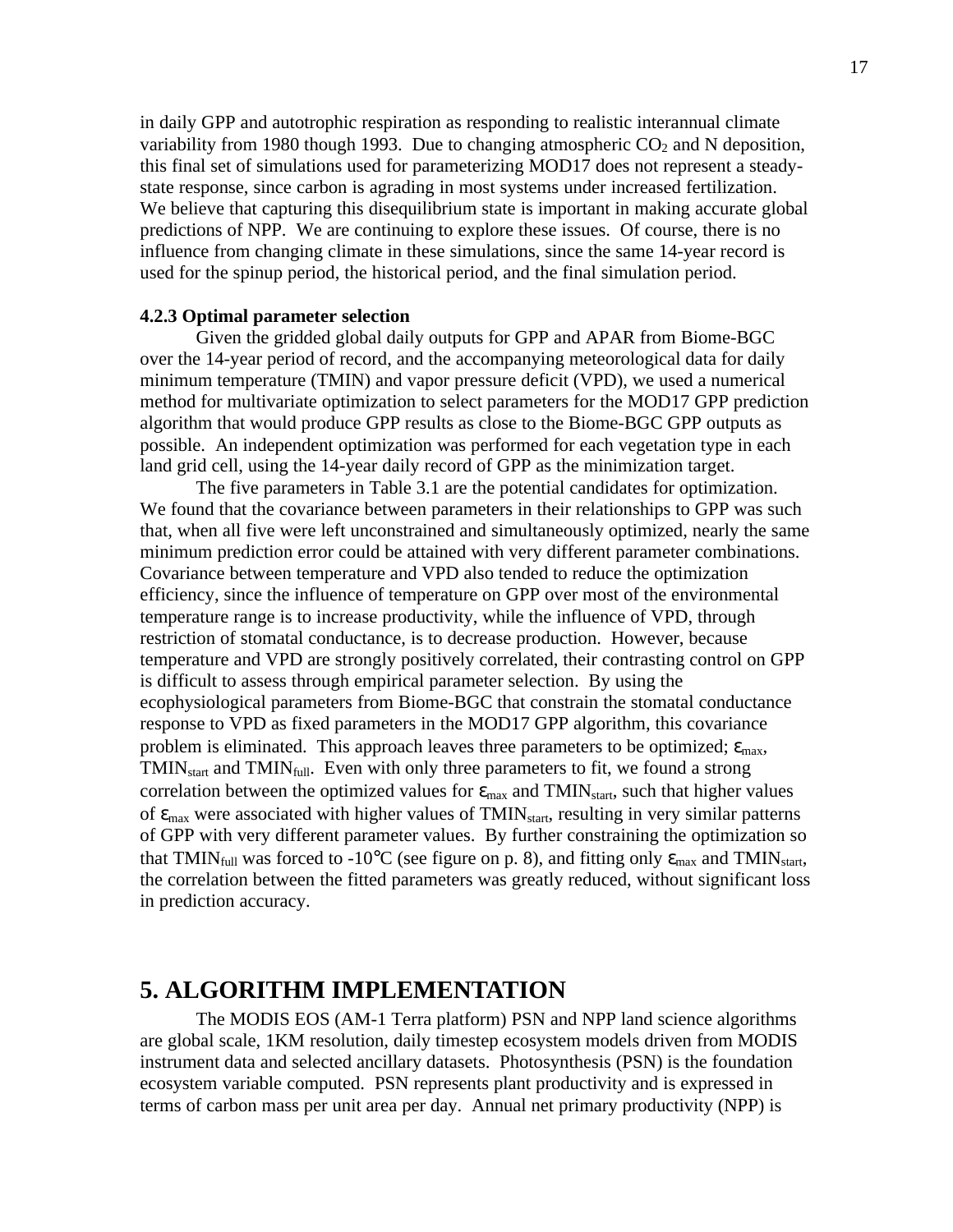derived directly from PSN, with the effects of maintenance respiration costs taken into account. While the PSN and NPP pixel wise measures are computed daily, the archived EOSDIS Core System (ECS) PSN product is computed once per 8-days, and the NPP product is computed once annually. The archived PSN and NPP data products are projected in the standard MODIS Land Integerized Sinuoidal (IS) tile map projection and are stored in NASA HDFEOS format files. Each processing tile represents approximately 1200 km by 1200 km land region.

## **5.1 Programming/Procedural Considerations**

The University of Montana PSN, NPP algorithm is implemented using a hybrid first principles and empirical approach. We compute a daily PSN term using a series of forcing variables such as MODIS 8-day FPAR, LAI, and light use efficiency (epsilon), and using other biome-wise coefficients stored in a biome properties lookup table (the BPLUT). Spatially defined ancillary inputs include a daily global climatology supplied via Data Assimilation Office (DAO) assimilated datasets (http://dao.gsfc.nasa.gov). Given good quality FPAR and LAI inputs, future scientific improvements to this algorithm are anticipated when better coefficients in the BPLUT become available.

The PSN, NPP algorithm suite is functionally divided into several components. These are:

- …a *daily* intermediate update routine (PGE 36: MOD17A1), in which pixel-wise gross primary productivity terms are computed and stored for each day. These intermediate daily state terms are accumulated throughout an entire annual processing cycle in a tiled HDFEOS file.
- …An *8-day compositing* routine, where (8) contiguous daily products are composited to produce a single PSN or NPP 1KM global data product. Note that the 8-day PSN is based on the most recently calculated (e.g. accumulated) intermediate daily gross primary productivities.
- …an *annual NPP compositing* routine, which outputs an 1KM global annual data product, based on the (365) day accumulated sum of gross primary productivity (GPP) less maintenance respiration (gpp - rm) term.

A single software codeset is used to implement this model logic, with the daily updating logic invariant across all 3 functional components (daily, 8-day, and annual). The single MOD17A1 daily executable from this codeset is executed once per model day for each calendar day ({1..365} for normal years, {1..366} for leap years). Note that the set of (289) daily intermediate "state" files To account for the fact that a given year does not divide evenly into 8-day periods, at the end of a given year, model data from approximately 3-5 days of the subsequent year are

## **5.2 Production Rule Summary**

A summary of how the PSN, NPP algorithm handles various temporal boundary events follows: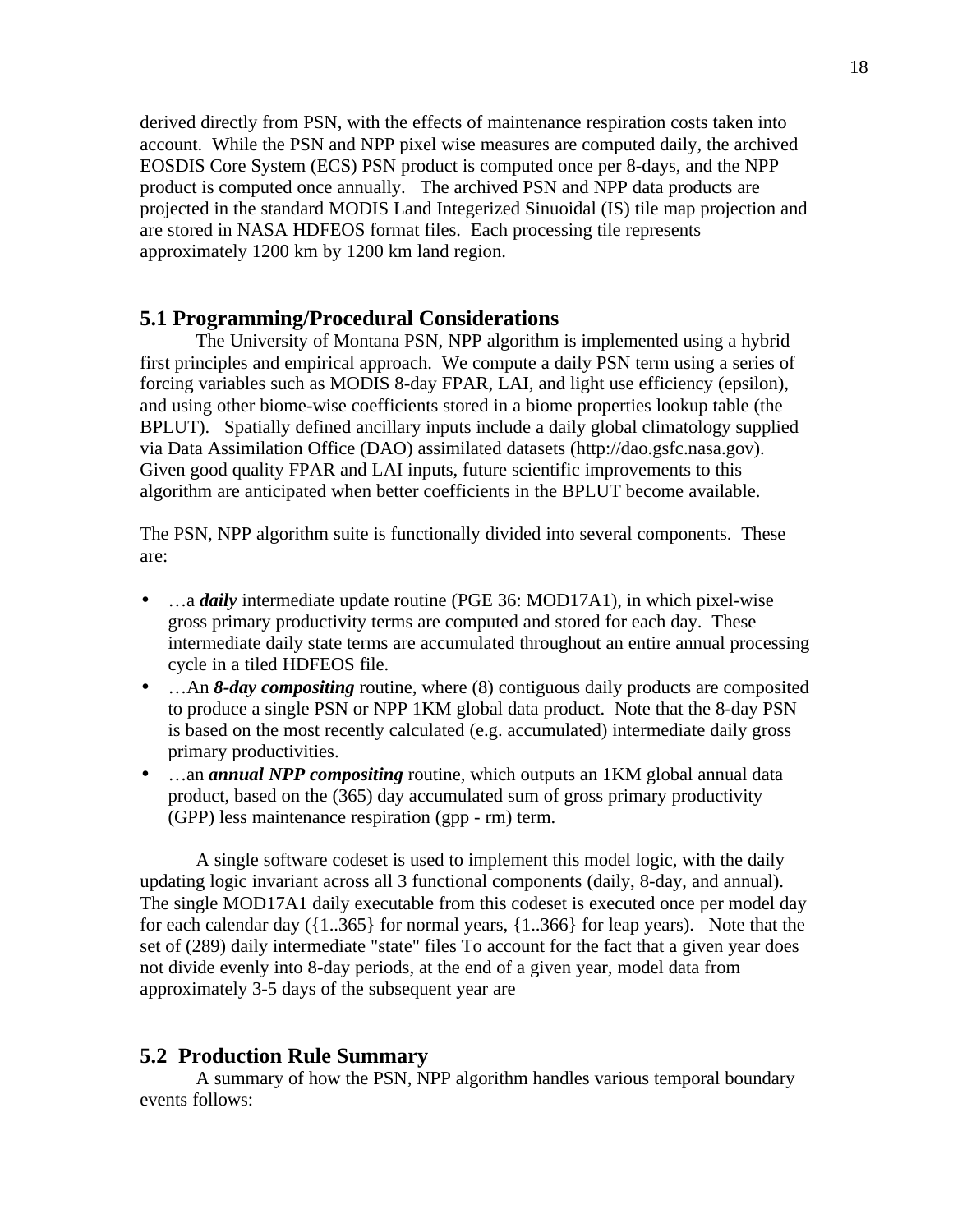| <b>Table 5.1: PSN, NPP Production Rule Summary</b> |                |                                                |
|----------------------------------------------------|----------------|------------------------------------------------|
| Mode                                               | PCF File PSN   | <b>Actions Taken</b>                           |
|                                                    | "BOUNDARY"     |                                                |
| "first-in-year"                                    | $\overline{0}$ | When the first day of a year is encountered,   |
|                                                    |                | a fresh daily intermediate file is created for |
|                                                    |                | each of the (289) land tiles, and the daily    |
|                                                    |                | state variables for that day are updated.      |
| "daily updates"                                    | 1              | When a given model day not associated          |
|                                                    |                | with an 8-day boundary or annual               |
|                                                    |                | boundary occurs, the scheduler causes the      |
|                                                    |                | PSN and NPP daily intermediate variables       |
|                                                    |                | to be updated, in each of the daily (289)      |
|                                                    |                | land tiles.                                    |
| "8-day output"                                     | $\overline{2}$ | When an 8-day period boundary is               |
|                                                    |                | encountered, the scheduler first separately    |
|                                                    |                | executes MOD_PR17A1 in "daily update"          |
|                                                    |                | mode, then executes the model in "8-day        |
|                                                    |                | output" mode to produce the archive 8-day      |
|                                                    |                | PSN (MOD17A2 ESDT).                            |
| "Annual output"                                    | 3              | When an annual period boundary is              |
|                                                    |                | encountered, the scheduler first executes      |
|                                                    |                | MOD_PR17A1.exe in "daily update"               |
|                                                    |                | mode, and then executes the same program       |
|                                                    |                | in "annual output" mode to produce the         |
|                                                    |                | archive NPP (MOD17A3 ESDT).                    |

## **5.3 Implementation Software Environment**

The MOD17A1 codeset was written to comply with a number of standards, and to interoperate with several supporting binary libraries. The codes are written in ANSI C and are POSIX 1.x compliant. Both daily and 8-day codes link to the mandatory NASA Software Data Production Toolkit library (SDPTK v.5.2.4), the NASA HDF-EOS library v.2.4), and our SCF API -- the MODIS-University of Montana (MUM) API v. 2.2. The table below breaks down the lines-of-code for our at-launch PSN, NPP algorithms:

| Table 5.2: PSN, NPP (PGE 36,37,38) Lines-of-code (LOC) Metrics |               |                        |  |
|----------------------------------------------------------------|---------------|------------------------|--|
| Code Layer                                                     | Lines Of Code | <b>Percent of Code</b> |  |
| MOD PR17A1                                                     | 13016         | 27.48 %                |  |
| <b>MUM</b> library                                             | 34,336        | 72.51 %                |  |
| Total, All Codes                                               | 47352         |                        |  |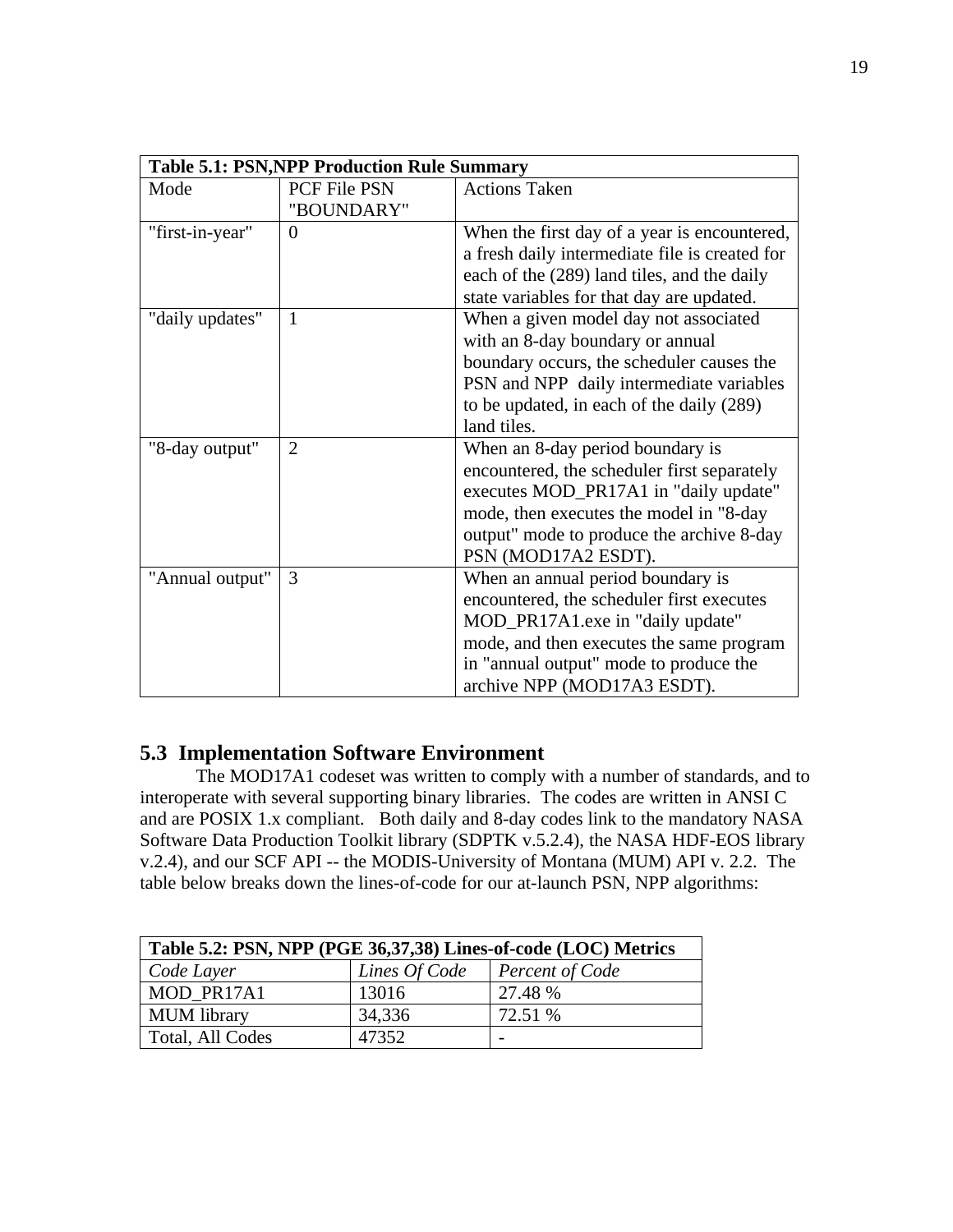#### **5.3.1 Software Design**

In designing our at-launch algorithms, emphasis was placed on code robustness, reliability and maintainability. A significant fraction of the ECS production code developed at the Montana SCF rests on the common MUM API foundations. Larger amounts of code re-use generally promote life-cycle reliability in several ways: a) the total number of potential points-of-failure (system-wide) are reduced across all algorithms sharing a common foundation, and b) the life-cycle maintenance effort required to support the shared foundation (API) code is spent just once while each "client" benefits from the software services it provides.

Another common design thread running throughout our implementations is the emphasis on data-driven parameterization of the algorithm software. By "data driven" we refer to the externalization of key software inputs, to allow some revisions in program behavior without having to recompile and link the software. The Biome Properties Lookup Table (BPLUT) orientation of MOD17A1 is the best example of this type of externalization, stored in the static ancillary HDFEOS (MOD17\_ANC\_v21.hdf) file available to the algorithm at runtime. We also store all the defining characteristics of all ESDT product gridfields in this ancillary file, allowing minor file specification changes to be effected from outside the software.

The following diagram illustrates the high level organization (schema) used in MOD17A1, MOD17A2 and MOD17A3: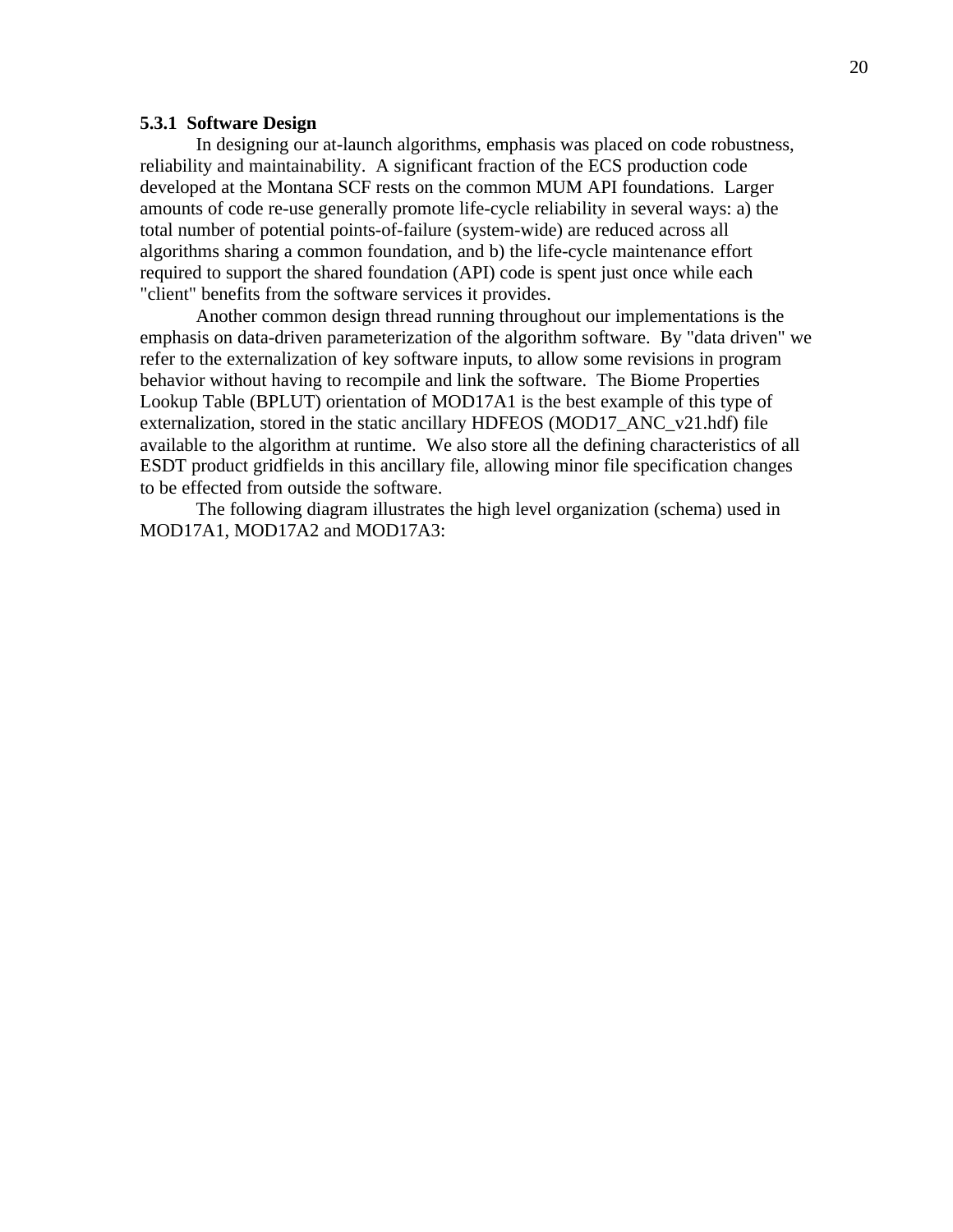

#### **MODIS PGE 36,37,38 MOD17 Algorithm Component: PSN\_NPP Software Schema**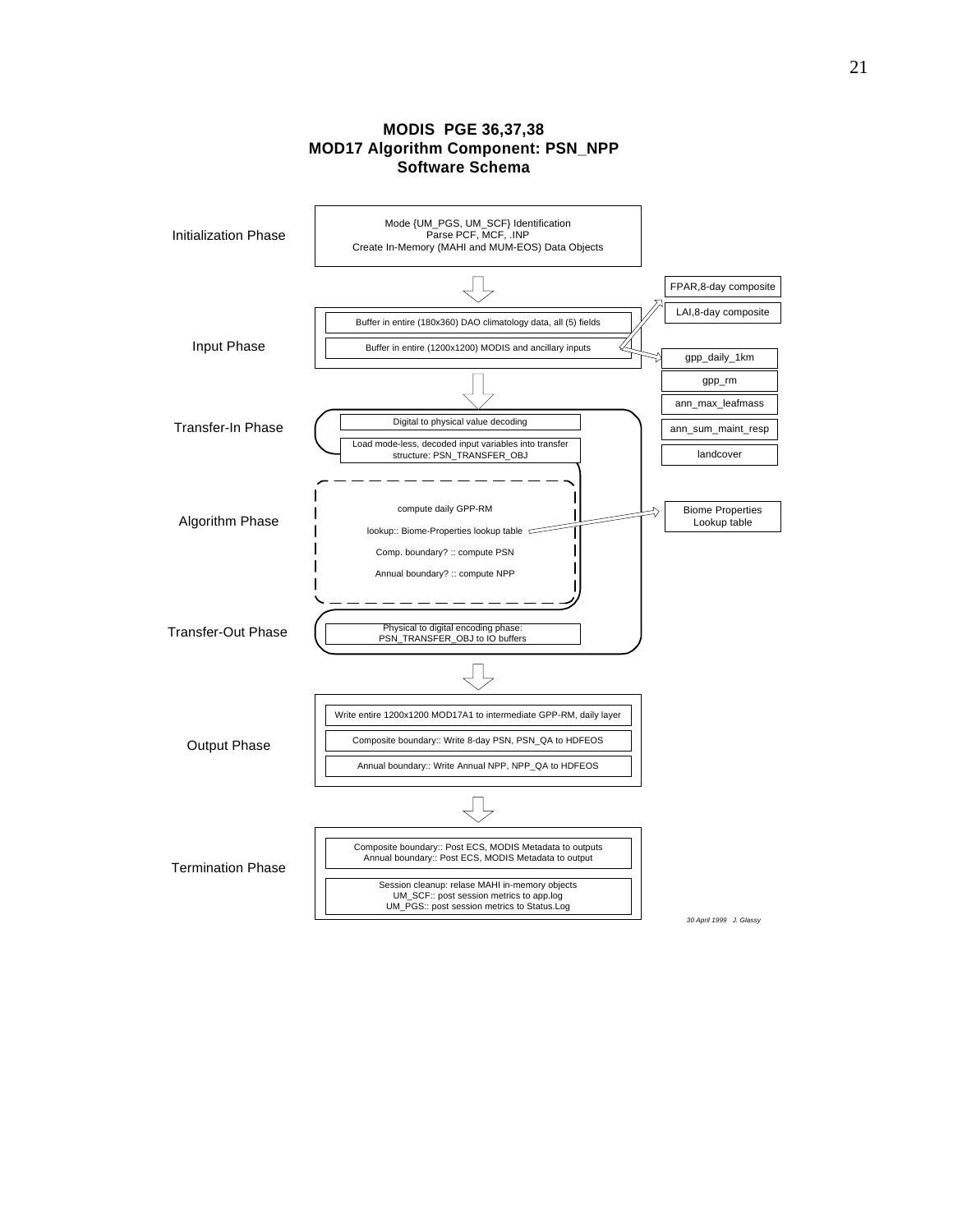## **5.4 Spatial Map Projection Used**

The MOD17A1,A2 and A3 algorithms, like most MODIS Land processes, are organized to accept global coverage inputs, and produce global output coverages either 8 day (PGE-37) or annually (PGE-38) timestep. Rather than process synoptic 1 KM spatial resolution images, the MODIS Land team has adopted a contiguous land tile scheme, based on the Integerized Sinusoidal Grid -- a map projection derived from the sinusoidal map projection (with the General Cartographic Map Projection code of GCTP\_ISINUS).

This projection defines a total of 648 tiles globally, at 10 degree resolution. We currently estimate that *289 tiles of 648* will be classified as "land" tiles, and thus represent the maximum spatial extent our global algorithms will process. Refer to http://modland.nascom.nasa.gov/developers/bndrytb2.html for additional details. The figure below graphically depicts the IS grid (assuming the standard 10 degrees processing tiles) we expect to work with at-launch. Each individual tiles in this grid includes approximately 1200 x 1200 1 km pixels:



## **5.5 Data Requirements and Dependencies**

The MOD17 PGE software suite (PGE 36,37,38) is positioned at the end of the L3/L4 MODIS Land processing chain; no downstream processes accept MOD17 data products as input. Our algorithms are therefore quite dependent on the quality and correct functioning not just of the MODIS instrument itself, but on the upstream processing as well. The following diagram illustrates the input I/O dependencies for MOD17A1, MOD17A2, and MOD17A3 ESDTs: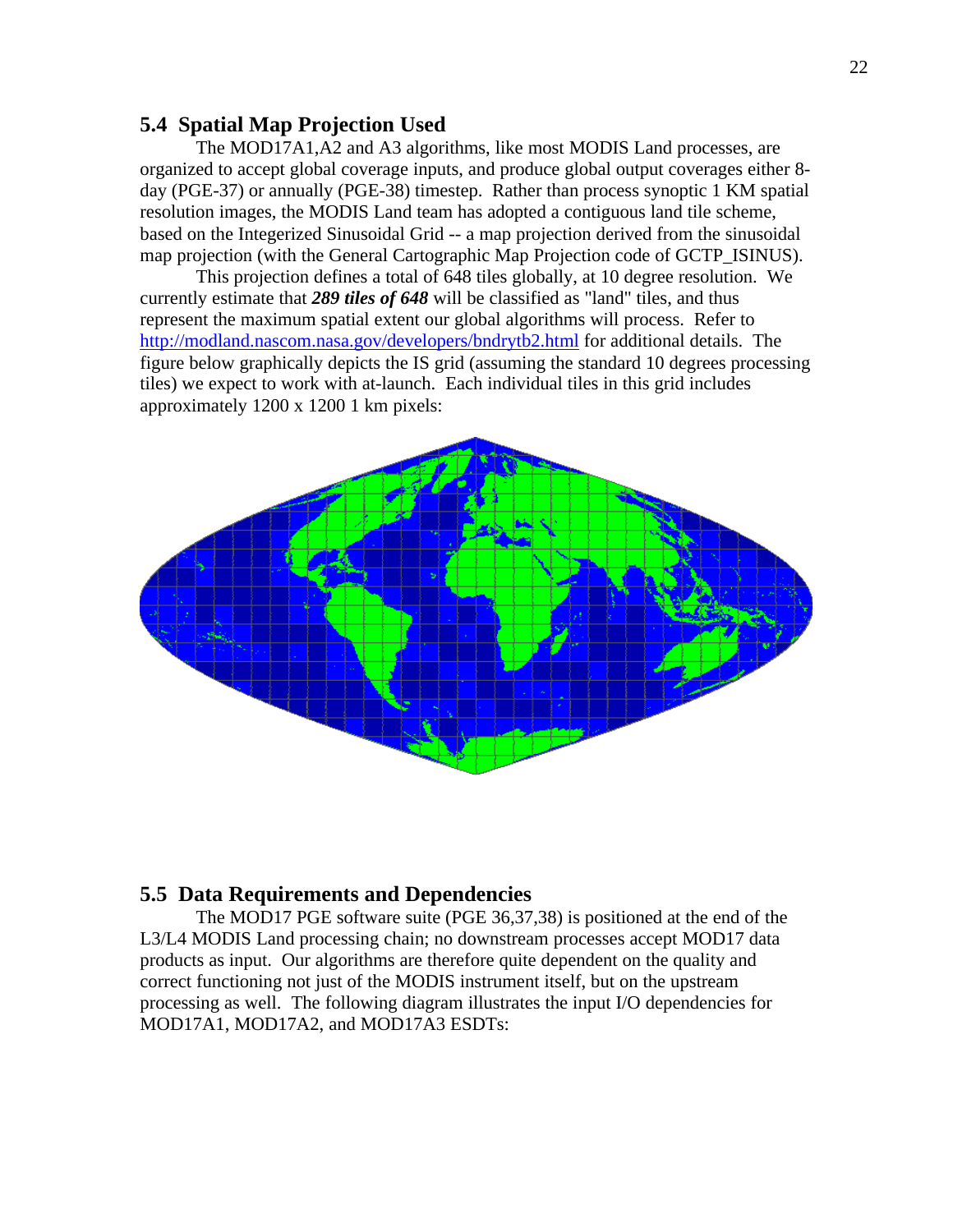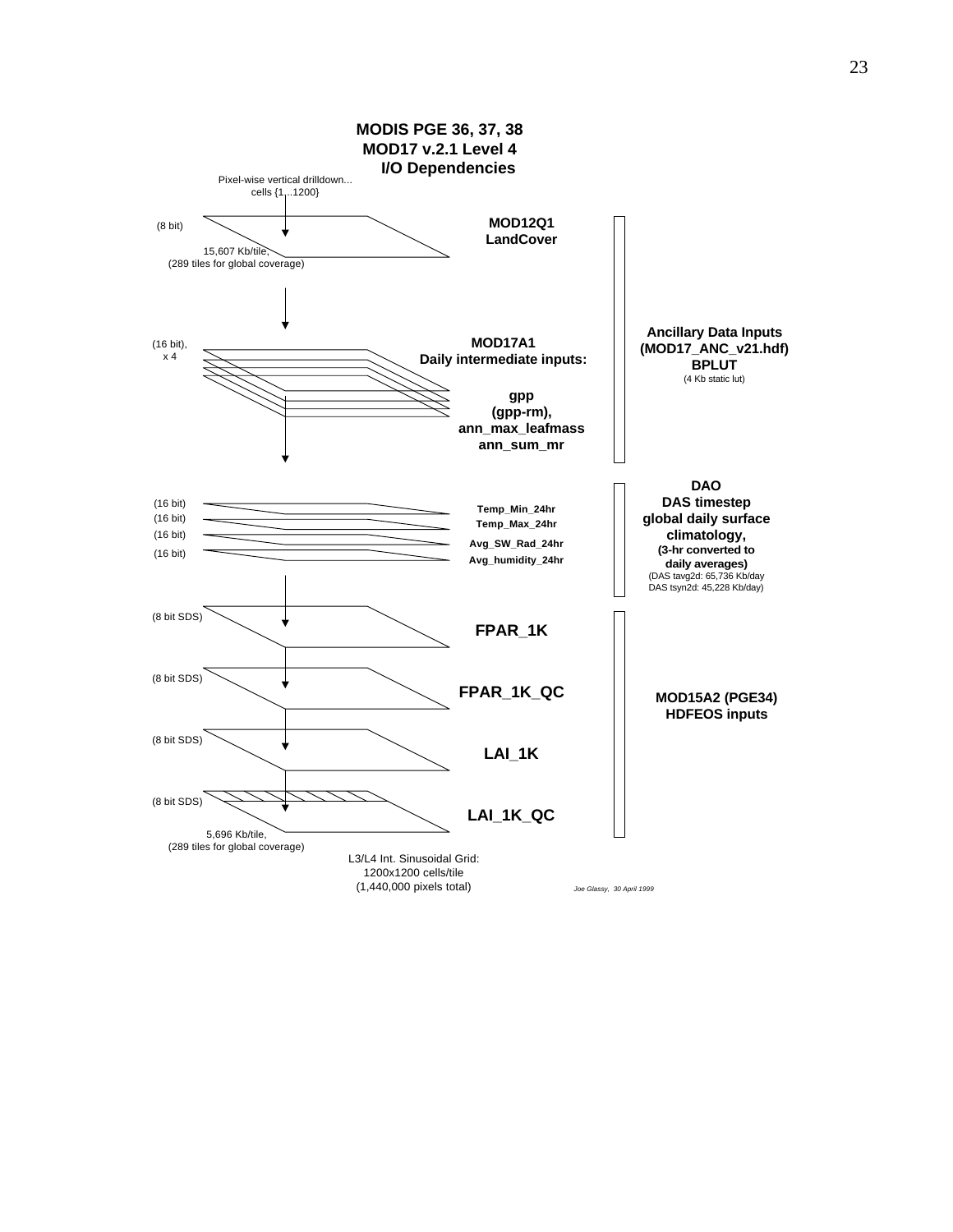#### **5.5.1 Data Inputs**

The at-launch AM-1 (PGE 36,37,38) PSN, NPP algorithm requires severally spatially defined input datasets, as well as a Biome Properties Lookup Table (BPLUT). All spatial inputs are projected on the MODIS standard land grid, called the Integerized Sinusoidal (IS) grid at 1KM resolution and are stored as NASA HDFEOS files organized using MODIS Land tiling scheme. We understand that this gridded map projection will eventually be adopted into the standard USGS General Cartographic Transform Package (GCTP) suite of map projections, known by the unique GCTP macro, GCTP\_ISINUS.

The BPLUT contains one record per MODIS (MOD12Q1) land cover type defined --currently 14. Refer to Table X.XX for a complete description of these types. The BPLUT stores a table of model coefficients which provide the key driving behavior of the internal algorithm. Several of the BPLUT coefficients influence the calculation of the epsilon (PAR conversion efficiency, or light use efficiency) factor. Epsilon is one of the most critical terms in our formulation, since it does not stem from a direct biophysical input. The collective inputs to the PSN, NPP algorithm are divided into several categories:

- MOD17A1 intermediate daily (e.g. cumulative state variables, updated over the year)
- MODIS 8-day FPAR, LAI composite data.
- DAO DAS daily global surface climatology, (pre-launch resolution is 2.0 by 2.5 degree (91x144), with the anticipated at-launch resolution of 1.0 by 1.0 degree resolution, 180x360)
- One static ancillary HDFEOS data table (e.g. MOD17 ANC v21.hdf), serving as a container for the BPLUT and other static ancillary data.

In the section below, we describe each of the primary PSN, NPP algorithm inputs in more detail.

#### **5.5.2 Intermediate Daily Inputs to PSN, NPP**

The intermediate inputs (cumulative updated state variables) are supplied via a daily intermediate state HDFEOS tile file that contains (4) 2 dimensional numeric science data sets (SDSs), as a set of 1200x1200 1KM pixels:

- **Gpp\_Daily\_1km**. The accumulated daily gross primary productivity term; carbon units
- **Gpp\_Rm\_1km**. The accumulated daily gross primary productivity, minus maintenance respiration in carbon units.
- **AnnMax\_LeafMass\_1km**. The annual maximum leaf mass, an estimate of leaf mass for the 1KM pixel.
- **AnnSum\_Mr\_1km.** The annual sum of maintenance respiration for the 1KM pixel.

#### **5.5.3 MODIS Daily Inputs**

The MODIS daily pixel-wise spatial inputs projected on the Integerized Sinusoidal (IS) grid, required by our PSN, NPP algorithm include: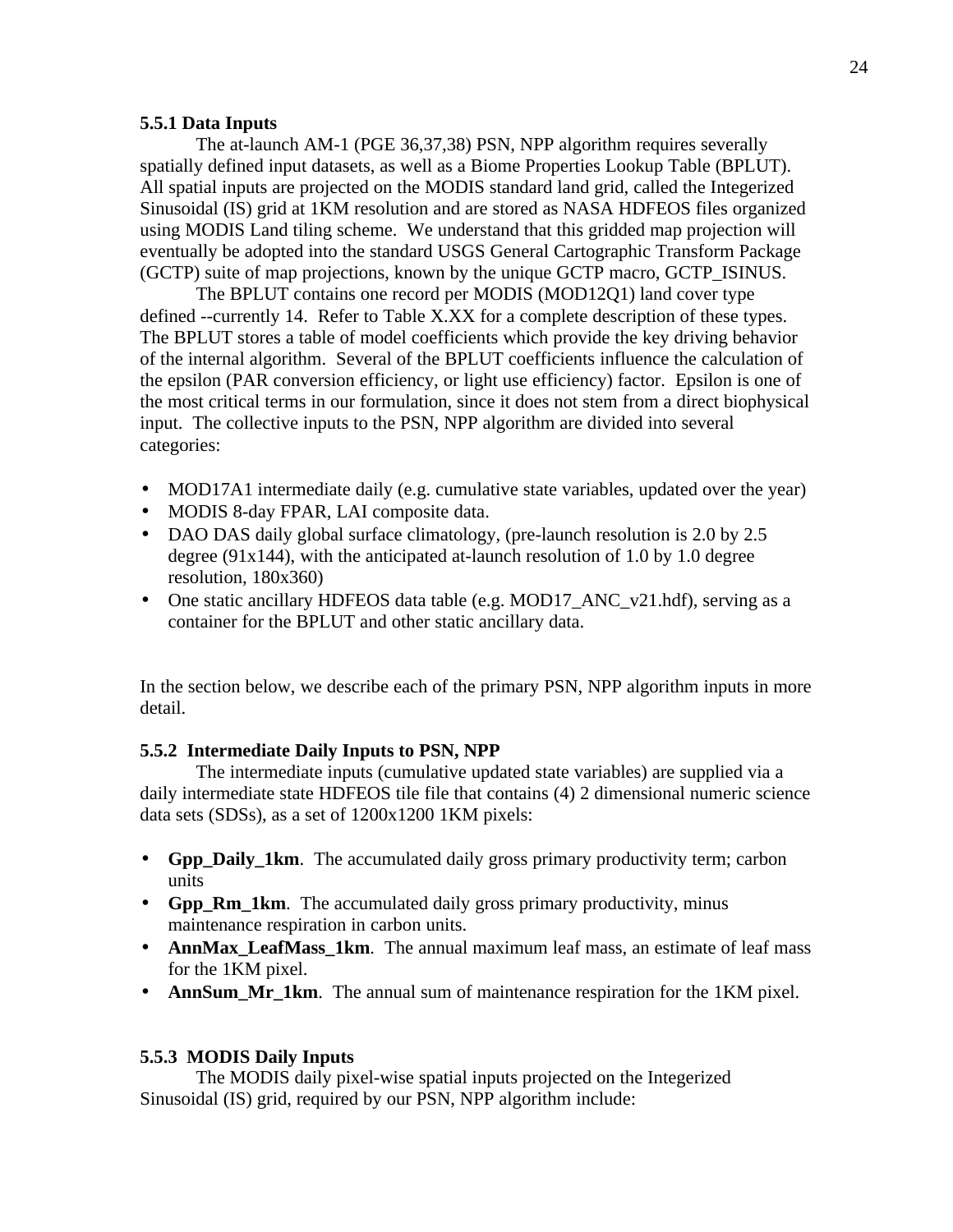- the most recent 8-day 1 km global fraction of photosynthetically active radiation (FPAR) term, from the MODIS PGE 34 (MOD15A2) 8-day algorithm.
- the most recent 8-day 1 km global leaf area index (LAI) term, from the MODIS PGE 34 (MOD15A1) 8-day algorithm.
- the at-launch MODIS 1km (MOD12Q1) land cover product (14 land cover classes)
- the daily surface global climatology (3-hour timestep) variables from the (2) Data Assimilation Office (DAO) *GEOS-1 DAS timestep* climate modeling process using an at-launch spatial resolution of 1 degree by 1 degree geographic resolution on the geographic grid:
	- 1) DAS assimilated diagnostic surface (tsyn2d) Synthesis dataset variables:
		- a) **t10mi**; instantaneous 10 meter air temperature (Kelvins)
		- b) **ps**: surface pressure (hPa)
	- 2) DAS assimilated diagnostic surface (tavg2d) Energy budget dataset variables:
		- a) **t10m**; 3-hour 10 meter air temperature (Kelvins)
		- b) **radswg**; incident shortwave solar radiation (W/m^2)
		- c) **q10m**; specific humidity (g water per Kg air)
- (4) *daily* climatology fields, which are internally derived from the above DAS fields daily temperature at runtime by MOD17A1:
	- a) average 24 hour daily temperature (deg C)
	- b) daily 24 hour minimum temperature (deg C)
	- c) actual vapor pressure (derived from DAO specific humidity, in Pa units)
	- d) incident shortwave solar radiation (MJ/m2 per 3-hour timestep).

#### **5.5.4 Ancillary Inputs**

The main a-spatial ancillary input required by PGE 36/37/38 is the biome properties lookup table (BPLUT). This externally defined table contains one record per land cover (or biome) definition. These coefficients may be updated whenever better quality parameters become available via on going ecosystem research.

The BPLUT for the V.2.1 at-launch algorithm is a simple table with one record for each MOD12Q1 land cover type defined. Each record consists of (16) coefficients used in the daily, 8-day period, and annual ecosystem variable calculations. Refer to Table XX.XXX for the full BPLUT and description.

| Table 5.x Biome properties lookup table (BPLUT) Schema |                                  |                |  |
|--------------------------------------------------------|----------------------------------|----------------|--|
| <b>Field</b>                                           | <b>Description</b>               | <b>Units</b>   |  |
| <b>Biome</b>                                           | Biome class code $\{114\}$       | N/a            |  |
| Epsilon_max                                            | Maximum theoretical light use    | kg C/MJ PAR /  |  |
|                                                        | efficiency                       | $m^2$ /day     |  |
| Tmin min                                               | Lowest minimum daily temperature | $\circ$ $\sim$ |  |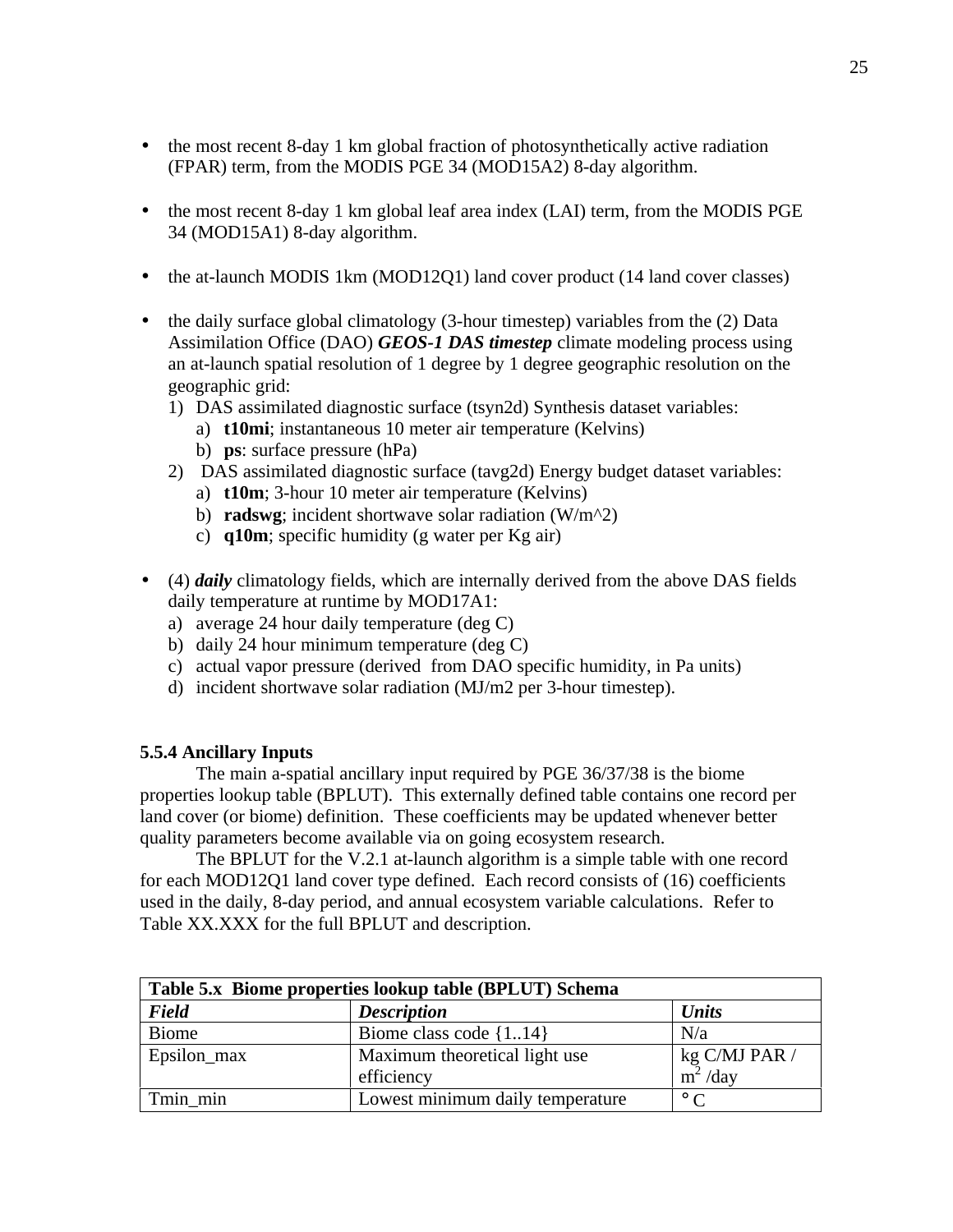| Tmin_max               | Highest minimum daily temperature       | $\circ$ C                   |
|------------------------|-----------------------------------------|-----------------------------|
| VPD_max                | Highest daily vapor pressure deficit    |                             |
| VPD_min                | Lowest daily vapor pressure deficit     | Pa                          |
| <b>SLA</b>             | Specific leaf area                      | leaf area $/\text{kg}$ leaf |
|                        |                                         |                             |
| $Q10$ _mr              | Q10 maintenance respiration factor      | KgC                         |
| Froot_leaf_ratio       | Fine root leaf ratio                    | unitless                    |
| Livewood_leaf_ratio    | Live wood leaf ratio                    | unitless                    |
| Leaf_mr_base           | Leaf maintenance respiration base value | KgC                         |
| Froot mr base          | Fine root maintenance respiration base  | Kg C                        |
|                        | value                                   |                             |
| Livewood_mr_base       | Live wood maintenance respiration base  | Kg C                        |
|                        | value                                   |                             |
| Leaf_gr_base           | Leaf growth base value                  | KgC                         |
| Froot_leaf_gr_ratio    | Fine root to leaf growth ratio          | unitless                    |
| Livewood_leaf_gr_ratio | Live wood to leaf growth ratio          | unitless                    |

## 5.5.4.1 Climatology Inputs from the DAO

The NASA Data Assimilation Office (DAO) at NASA Goddard Space Flight Center (GSFC) produces a multi-year gridded global atmospheric data set for use in climate and biophysical research. They maintain a series of WWW URL's with a considerable volume of documentation on the many variants of these climatology data products. The following description on the Data Assimilation System (DAS) re-analysis datasets was adapted from information at the DAO URL:

http://dao.gsfc.nasa.gov/experiments/assim54A.html

The DAS datasets are produced using a fixed assimilation system designed to minimize the spin-up in the hydrological cycle. By using a non-varying system, the variability due to algorithm change is eliminated, and geophysical variability can be more confidently isolated. The DAO group plans on producing a DAS 1 degree by 1 degree by 20 level gridded dataset at 6 and 3 hour intervals at launch. Our Montana algorithms use DAS GEOS-1 Multiyear assimilation Re-analysis timeseries dataset variables, packaged in HDFEOS "grid" files such that each 3-hour timestep variable is stored in BSQ format with dimensions [8][181][360]. The two classes of DAS product we use are:

- DAS.flk.asm.tavg2d\_eng\_x.AM100 (Energy)
- DAS.flk.ams.tsyn2d\_mis\_x.AM100 (Synthetic)

A sample of the DAO 10 meter temperature field we use is shown below. Notice that the DAO gridding scheme places origin at the southernmost cells, so the visualized images appear upside down: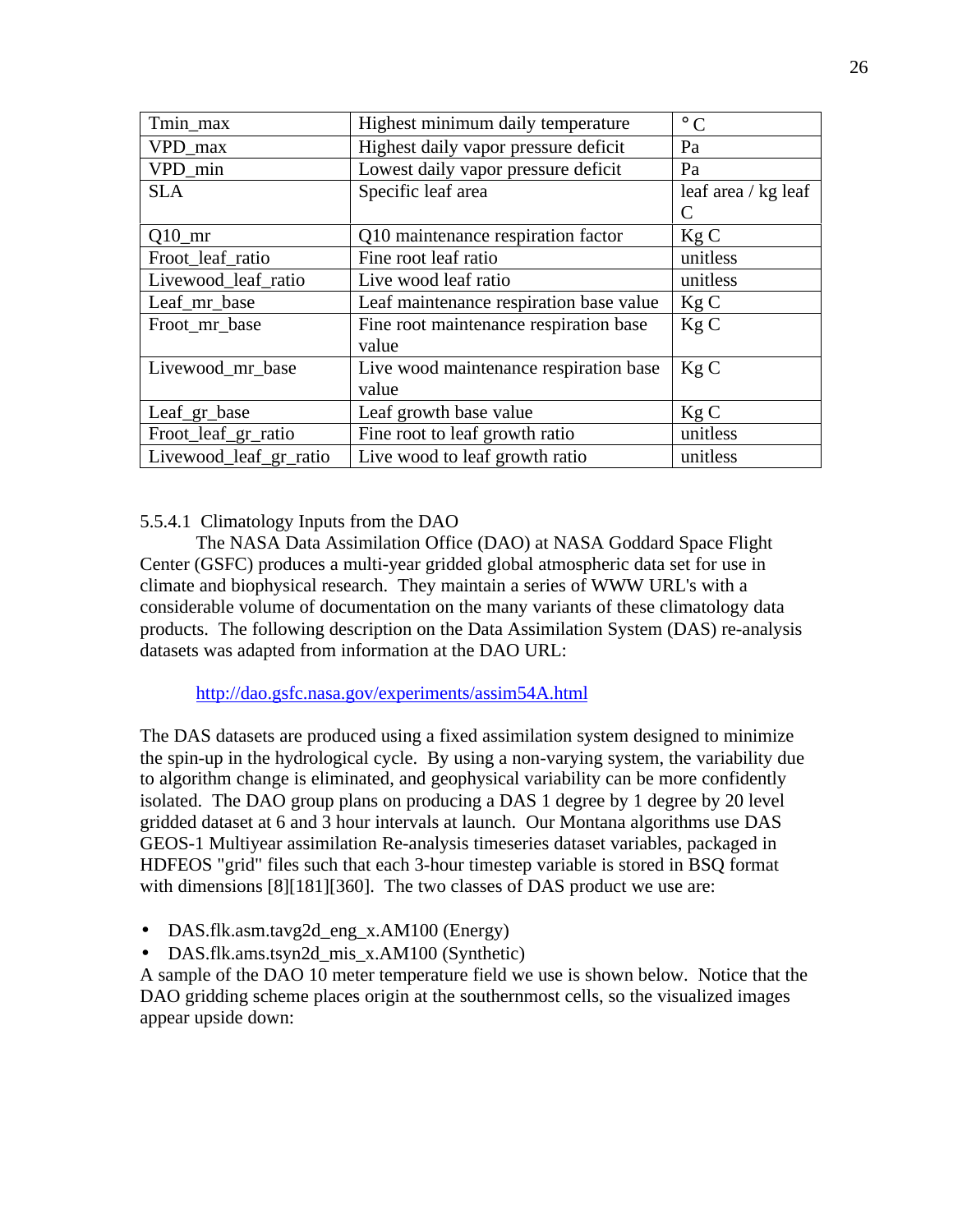

## **5.6 Compute Loads and Storage Requirements**

The at-launch computational metrics for PGE 36,37,38 (MOD17A1,A2,A3) are shown in the table below:

| Table 5.4 : PSN, NPP Algorithm Computational Metrics and Storage Loads |               |                                    |
|------------------------------------------------------------------------|---------------|------------------------------------|
| Algorithm/ESDT                                                         | <b>MFLOPS</b> | Storage Load (Gb/8-day period)     |
| MOD PR17A1                                                             | 17.10         |                                    |
| MOD PR17A2                                                             | 17.44         | 4284 Kb/tile, 0.44 Gb/8-day period |
| MOD PR17A3                                                             | 18.84         | 4284 Kb/tile, 0.44 Gb/annually     |
| Totals:                                                                |               |                                    |

#### **5.6.1 CPU Load Calculation Methods**

IS grid tiles are classified as "land" when at least 1 or more 1KM pixel in the 0.50 degree tile region is classified as "land", so we estimate that 289 of the total 648 IS tiles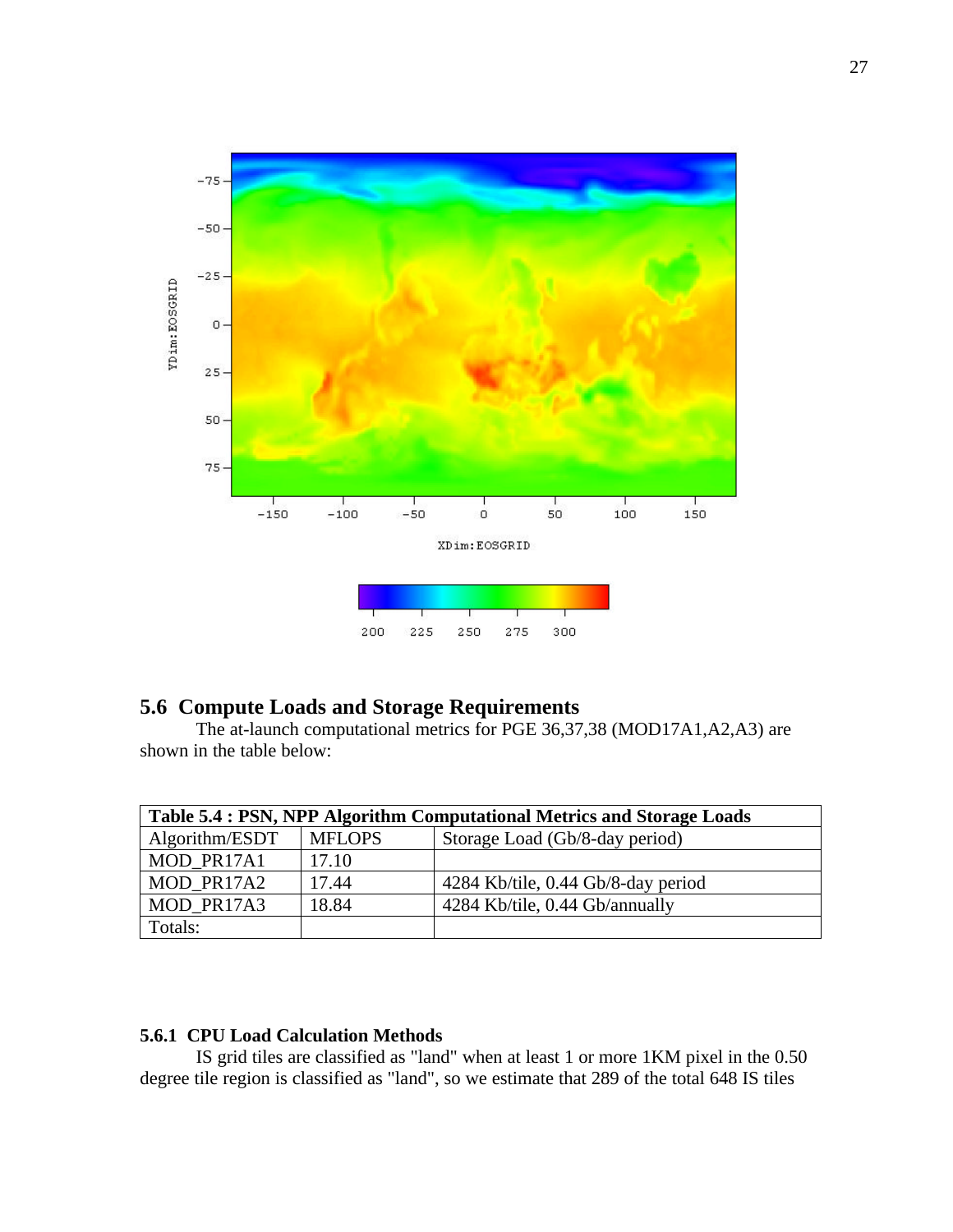will be processed as land tiles. Note that only our (8-day PSN) MOD17A2 and (annual NPP) MOD17A3 ESDTs are archived at the DAAC.

For the daily storage load estimate, we assume (a worst case) that all (289) "land" tiles globally are produced daily, and that each archived product tile is (4,386,899 bytes, or 4,284 Kb in size), we have (((4284 Kb/1024)\*289 tiles)/1000=1.64 Gb/day.

The methodology used to estimate the MFLOPS is specific to the SGI 64 bit workstation class (using the IRIX 6.4.x operating system), with 2 or more R10000 CPUs running at 195mhz. To obtain the MFLOPS estimate, we built and ran a special form of the algorithm on our SGI Octane (dual R10000,195mhz) workstation using the SGI IRIX "perfex" utility. For our MOD\_PR17A1.exe algorithm, we used:

### **perfex -a -mp -y MOD\_PR17A1.exe >& MOD17A1\_MFLOPS.report**

Note that the MFLOPS value obtained from this utility technically refers to millions of floating point *instructions* per second not millions of floating point *operations* per second, and due to the fact that there are sometimes multiple instructions per "operation", the value reported is not exact.

## **5.7 PSN, NPP Algorithm Logic**

The PGE 36 (PSN, NPP) algorithm is executed daily on a series of (ca 289) MODIS 1 Km "land" processing tiles. The remainder of the tiles are dominated by ocean, ice, or rock landforms as determined by MODIS land cover classification and the standard MODIS land-sea mask. Each land processing tile represents a land area of approximately 1200 x 1200 1km pixels. The algorithm logic is time sensitive, recognizing and responding to one of the following mutually exclusive (temporally triggered) boundary events:

- ...a simple daily update (that *is not* coincident with an 8-day composite period or annual period boundary), via *psn\_modis\_daynpp()*
- …an 8-day composite period boundary event, via *psn\_calc\_science()*
- …an annual period boundary event (immediately followed by an end-of-year reset action), via *psn\_modis\_annnpp()*
- …8-day composite period and annual period boundary event coincident to each other.

Note that for each boundary event beyond the first listed above, the *daily update action is always* performed first via a separate invocation of MOD\_PR17A1. When an 8 day or annual boundary is encountered, the ECS scheduler invokes MOD\_PR17A1.exe again in the appropriate mode, keyed from the RUNTIME INPUT .PCF "PSN\_PCF\_BOUNDARY" flag values as detailed in the production rule summary shown in **Table 5.1** . After each of the above events are encountered, appropriate state and driving variables are updated or reset.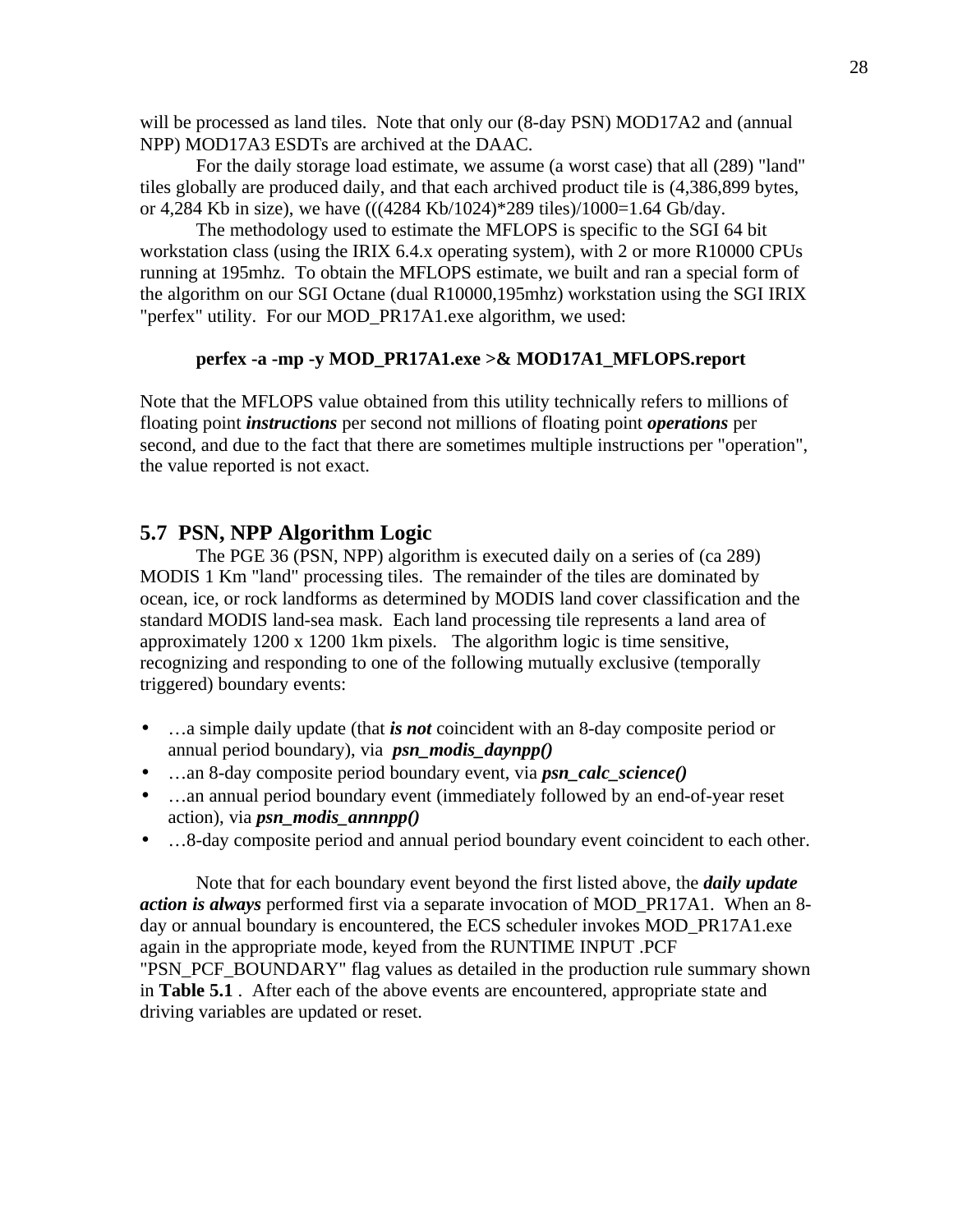## **5.7.1 Daily Calculations**

The following steps are performed to calculate each day's intermediate gross primary production (PSN), gross primary production minus maintenance respiration (GPP-RM), and net primary productivity (NPP) variables

- 1. A photosynthetically active radiation (PAR) conversion efficiency (epsilon) is first computed and then attenuated by two controls applied to a maximum value established for each vegetation (biome) type. These controls are:
	- a) control due to cold night temperature
	- b) control due to daytime vapor pressure deficit

We calculate the daily per-pixel epsilon using:

epsilon = epsilon\_max  $\times$  tmin\_scalar  $\times$  vpd\_scalar where: epsilon : PAR conversion efficiency, epsilon max : maximum theoretical epsilon, Kg C/ MJ PAR/ $m^2$ /day (where PAR is photosynthetically active radiation) tmin scalar : scalar for minimum daily temperature,  $\degree$  C. vpd\_scalar : scalar for vapor pressure deficit, Pa.

2. The simple daily gross primary productivity for the model day is then calculated as a function of net incident shortwave radiation, FPAR, and epsilon:

```
gpp = \text{met} \times 0.45 \times \text{fpar} \times \text{epsilon}where:
```
gpp: gross primary productivity, approx. equiv. to simple PSN rnet : net incident shortwave radiation, W /  $m^2$  / ha fpar : fraction of photosynthetically active radiation  $\{0.0 \leq f \text{par} \leq 1.0\}$ epsilon : light use efficiency index  $\{ 0.0 \le e \le 1.0 \}$ 

3. The daily maintenance respiration "costs" are then estimated, using a  $20^{\circ}$ C base temperature:

```
leafmass = lai / sla
    where:
             lai : leaf area index, m<sup>2</sup> leaf / m<sup>2</sup> ground area
            sla : specific leaf area; as projected leaf area / Kg leaf C
froot mass = leafmass \times froot leaf ratio
    where:
            froot_mass : fine root mass, Kg
            leafmass : leaf mass, Kg
            froot leaf ratio : ratio of fine root to leaf mass
```
leaf\_mr = leafmass  $\times$  leaf\_mr\_base  $\times$  q10\_mr<sup>[tavg-20.0)/10.0]</sup>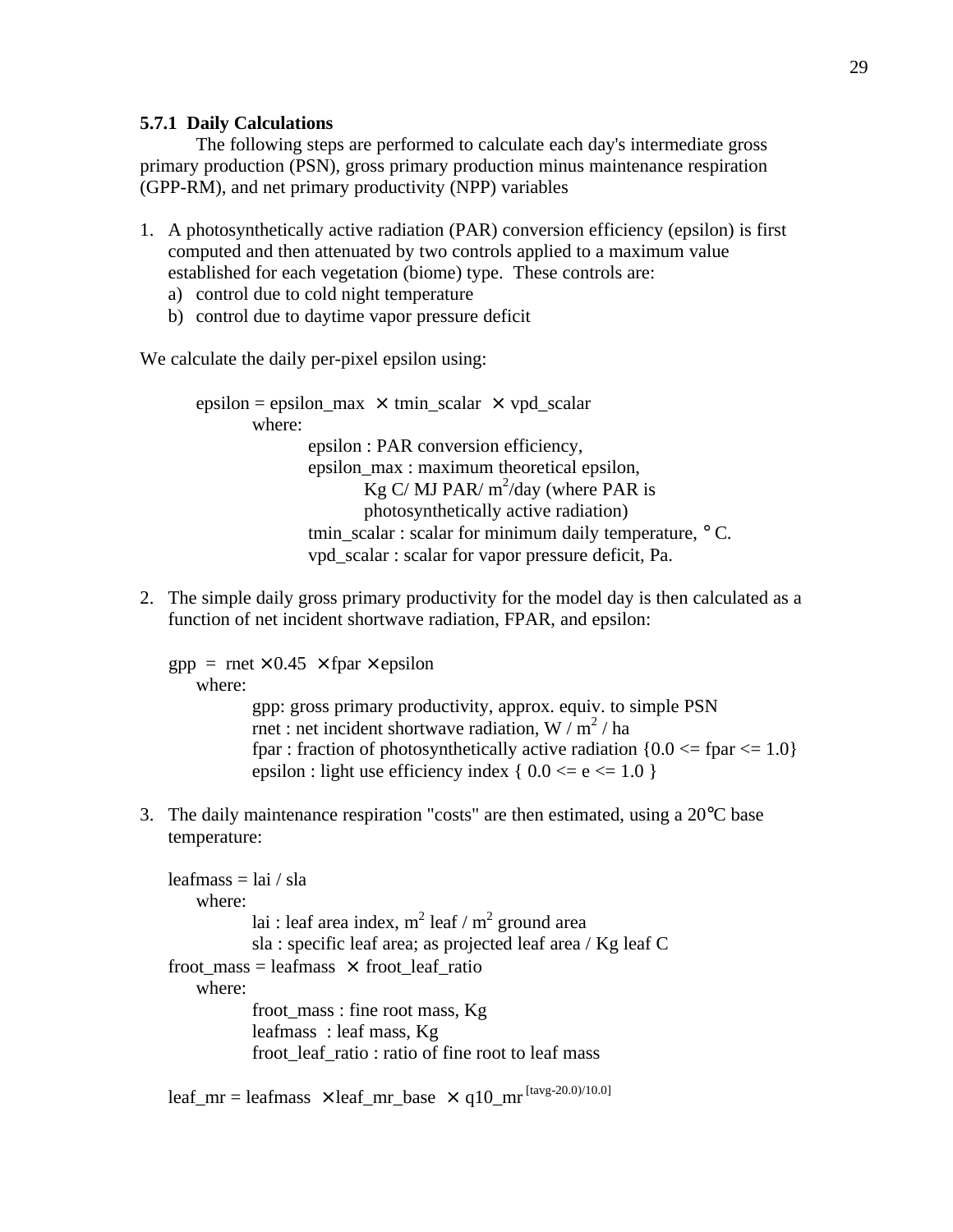where: leaf\_mr : leaf maintenance respiration, Kg C leafmass : leaf mass, Kg C leaf\_mr\_base : base leaf mass, Kg C froot\_mr = frootmass  $\times$  froot\_mr\_base  $\times$  q10\_mr<sup>[tavg-20.0)/10.0]</sup> where: frootmass : fine root mass, Kg C froot  $mr$  base : base fine root maintenance respiration, Kg C q10\_mr : maintenance respiration assoc. with Q10 where: Mrindex = q10  $\text{mr}$   $[t\text{avg-20.0})/10.0]$ , daily maintenance respiration index

4. Next we calculate a cumulative daily term for estimating annual net primary productivity (NPP) :

 $Npp = gpp - leaf_mr - froot_mr$ ; where: Npp : net primary productivity, Kg carbon / hectare gpp : gross primary productivity, Kg C/ha leaf mr : leaf maintenance respiration, Kg C froot\_mr : fine root maintenance respiration, Kg C

5. To incrementally build the annual net primary productivity term, we maintain a series of daily pixel-wise terms, calculating the annual growth (for live wood, leaf, and roots), to appropriately take plant and soil respiration into account. First, live wood maintenance respiration is calculated:

livewoodmass = ann\_leafmass\_max  $\times$  livewood\_leaf\_ratio where: livewoodmass : live wood mass, Kg C. ann\_leafmass\_max : annual maximum leaf mass for the given biome, Kg C livewood\_leaf\_ratio : ratio of live wood mass to leaf mass livewood mr = livewoodmass  $\times$  livewood mr base  $\times$  annsum mrindex where: livewood\_mr : live wood maintenance respiration, Kg C livewoodmass : live wood mass, Kg livewood\_mr\_base : live wood maintenance respiration base level, Kg C annsum\_mrindex : the annul summation of the maintenance respiration term: q10\_mr [tavg-20.0)/10.0]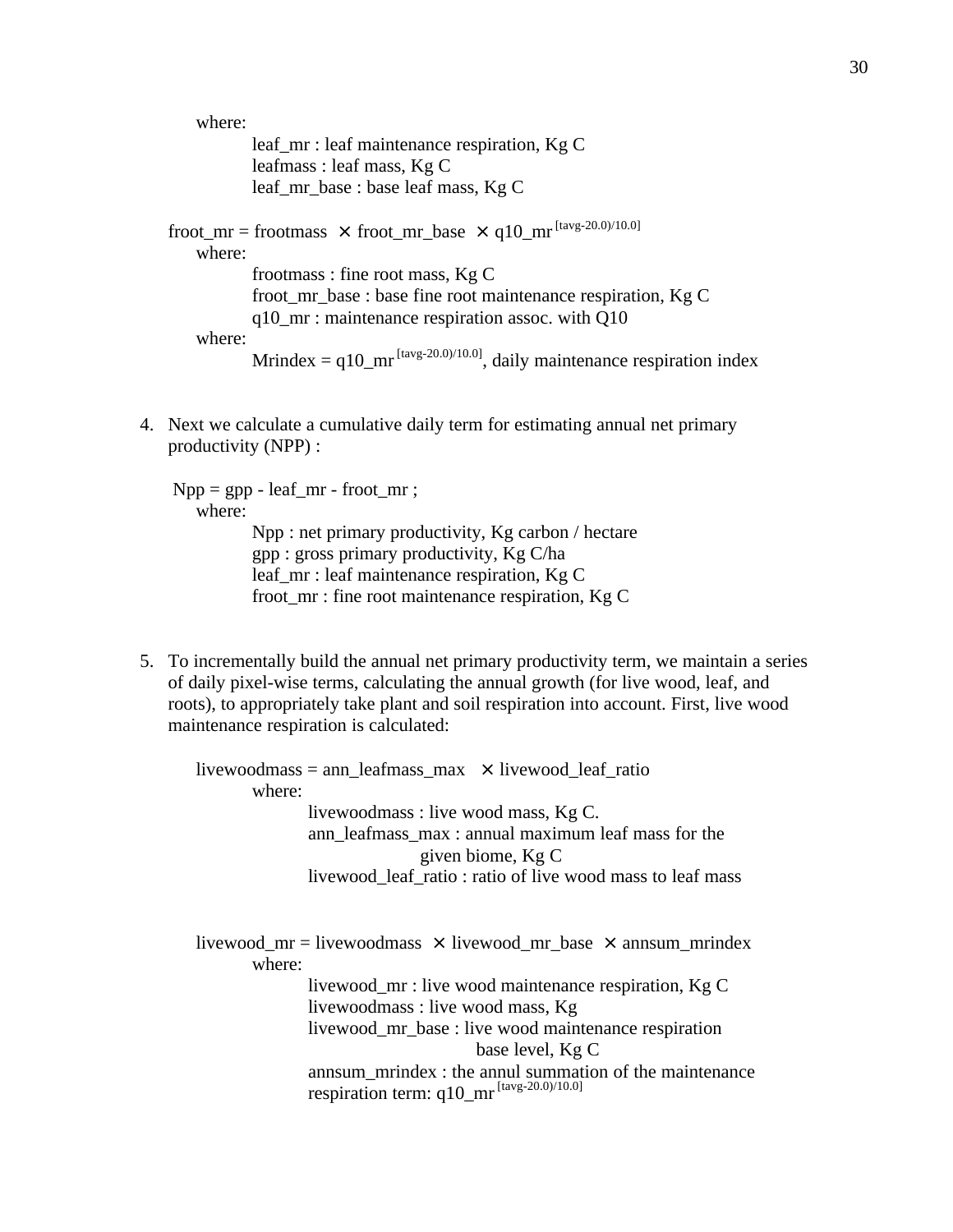Next, annual mandatory growth respiration and maintenance costs are estimated:

| $leaf\_gr = ann\_leafmass\_max * ann\_turnover\_proportion * leaf\_gr\_base$ |
|------------------------------------------------------------------------------|
| where:                                                                       |
| leaf_gr = leaf growth respiration, $KgC$                                     |
| ann_leafmass_max: annual leaf mass maximum, Kg C                             |
| ann_turnover_proportion : annual turnover proportion                         |
| leaf_gr_base : base leaf growth respiration                                  |
| $\text{froot\_gr} = \text{leaf\_gr} \times \text{froot\_leaf\_gr\_ratio}$    |
| where:                                                                       |
| froot_gr : fine root growth respiration costs                                |
| froot_leaf_gr_ratio : ratio of fine root growth respiration to               |
| leaf growth respiration                                                      |
| livewood_gr = leaf_gr $\times$ livewood_leaf_gr_ratio<br>where:              |
| livewood_gr : live wood growth respiration                                   |
| leaf_gr : leaf growth respiration                                            |
| livewood_leaf_gr_ratio : ratio of livewood to leaf growth                    |
| respiration                                                                  |
| $deadwood\_gr = leaf\_gr * deadwood\_leaf\_gr\_ratio$                        |
| where:                                                                       |
| deadwood_gr: dead wood growth respiration                                    |
| leaf_gr : leaf growth respiration                                            |
| deadwood_leaf_gr_ratio: ratio of deadwood growth                             |
| respiration to leaf growth respiration                                       |
|                                                                              |

Last, we calculate the per-pixel net primary productivity (annual NPP) as the sum of a *cumulative daily* NPP accumulated throughout the model year, minus the grow respiration terms calculated from leaf, fine root, livewood and deadwood :

```
annnpp = annsum_daynpp - livewood_mr -
      leaf_gr - froot_gr - livewood_gr - deadwood_gr
```
where:

annnpp : annual NPP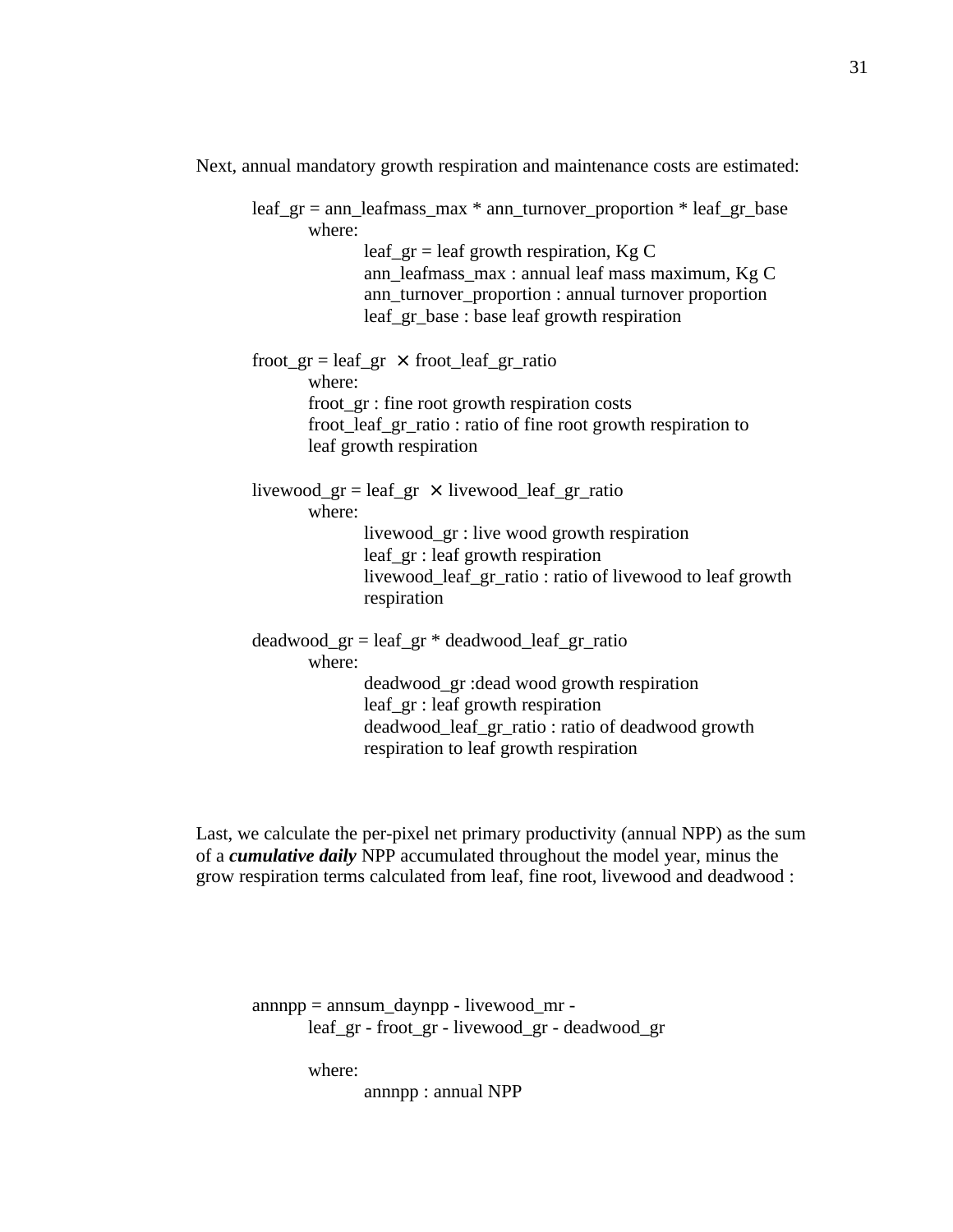annsum\_daynpp : annual sum of daily NPP livewood\_mr : live wood maintenance respiration leaf\_gr : leaf growth respiration froot\_gr : fine root growth respiration livewood\_gr : live wood growth respiration deadwood\_gr : dead wood growth respiration

### **5.7.2 Methods for computing the 8-day PSN composite**

The NASA MODIS 8-day PSN composite variable is simply the daily "gpp" term described above, as captured on each subsequent 8-day model period boundary. Note that for the 8-day PSN product, respiration is not explicitly accounted for. We acknowledge that our use of the term "compositing" here differs from the more conventional usage, wherein a vertical (pixel-wise) drilldown on series of co-registered data layers is used to form a single pixel wise result value from a candidate set of pixels in the contributing layers. Our compositing procedure is accomplished on the fly via the day to day updating of the intermediate file state fields, so that when a compositing period boundary is encountered, we simply output the latest values (adjusted as needed for respiration) present in the most recent intermediate files.

## **5.8 Quality Control and Diagnostics**

The quality of the PSN and NPP are directly dependent on the quality of the key inputs-- 8-day FPAR, LAI, and daily DAO surface climatology values. In addition, the quality of these outputs is very dependent on the accuracy of the land cover characterization, since so much of the FPAR, LAI, and PSN, NPP algorithm logic is driven from the selection of a "best" land cover classification for the given 1 km pixel. A predominantly "forest" pixel, if misclassified as a "cropland" pixel could potentially lead to very serious model errors in PSN and NPP estimation. From the user's perspective, quality assurance (QA) information stored within the PSN and NPP product files may be divided into two types: tile level QA and pixel level QA. Tile level QA includes standard ECS metadata components (Archive and Core metadata blocks) as well as product specific attributes or PSAs.

| Table 5.5: PGE 36,37,38 (MOD17) PSN, NPP Product Specific Attributes (PSAs) |                                                           |  |  |
|-----------------------------------------------------------------------------|-----------------------------------------------------------|--|--|
| QA field                                                                    | <b>Definition</b>                                         |  |  |
| QaPctInterpolatedData                                                       | percent of pixels interpolated and not computed           |  |  |
| QaPctMissingData                                                            | percent of pixels missing (not calculated by any means)   |  |  |
| QaPctOutOfBoundsData                                                        | percent of pixels out of biophysical bounds               |  |  |
| QaPctNotProducedCloud                                                       | percent of pixels not produced due to cloud related       |  |  |
|                                                                             | contamination                                             |  |  |
| QaPctNotProducedOther                                                       | percent of pixels not produced due to reasons other than  |  |  |
|                                                                             | cloud problems.                                           |  |  |
| <b>QaPctGoodQuality</b>                                                     | percent of pixels (PSN and NPP) rated at "good" or better |  |  |

The PSAs for PGE 36/37/38 include the following: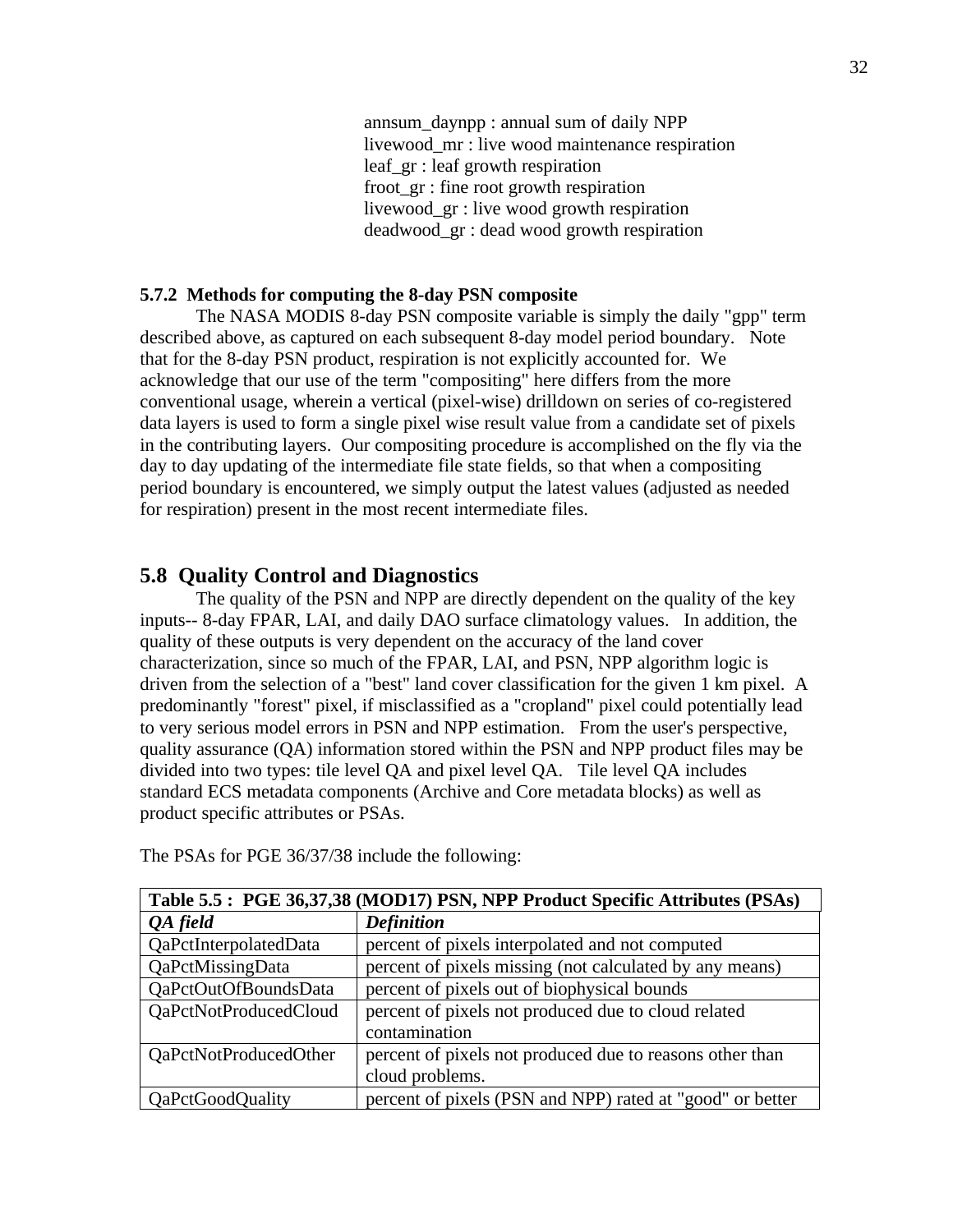|                     | quality.                                                   |
|---------------------|------------------------------------------------------------|
| QaPctOtherQuality   | percent of pixels (PSN and NPP) rated at other than "good" |
| <b>QaPctGoodPsn</b> | percent of PSN pixels rated good or better                 |
| <b>QaPctGoodNpp</b> | percent of NPP pixels rated as good or better.             |
| N_days_composited   | Number of days composited in this product                  |

## **5.8.1 Post Production Quality Assurance**

The most critical post-production quality ECS metadata fields are the tile level OPERATIONALQUALITYFLAG and OPERATIONALQUALITYFLAG EXPLANATION fields present in each MODIS tile file archived at the Land DAAC. We also intend to set the SCIENCEQUALITYFLAG and associated metadata field, the SCIENCEQUALITYFLAGEXPLANATION. Due to the high frequency of MODIS data production, we currently plan on setting the operational quality flag QA values in just a subset (approximately 10%) of the total tiles produced per unit time.

## **5.8.2 Pixel level (spatial) QA**

A separate, spatially defined 8-bit QA data plane contains additional quality information at the pixel level. These QA "pixels" are bit-packed fields, which means the user must use special methods to extract a range of bits from the 8-bit unsigned character pixel to interpret the values. The LDOPE and SCF QA tools are routinely used perform this extraction. The QA field is internally divided into two basic components; these are the mandatory MODLAND QA bit fields, and the SCF supplied bit fields. The mapping of the 8-bits of the QA pixel is shown below:

| Table 5.6 : Spatial QA 8-bit Pixel Organization |             |                                                    |  |
|-------------------------------------------------|-------------|----------------------------------------------------|--|
| QA Field                                        | <b>Bits</b> | Value(s) and Definition                            |  |
| MODLAND QA used bit                             | $00 - 00$   | 0=bits $01-02$ are set and determined, 1=bits 01-  |  |
|                                                 |             | 02 are NOT determined.                             |  |
| <b>MODLAND QA bits</b>                          | $00 - 01$   | 00=atmospherically clear,                          |  |
|                                                 |             | 01=pixel judged "cloudy"                           |  |
|                                                 |             | 10=pixel judged "mixed cloud"                      |  |
|                                                 |             | 11=pixel quality is indicated by another, separate |  |
|                                                 |             | QA field (see bits 06-07 below for our 4-level     |  |
|                                                 |             | quality scale).                                    |  |
| (Not Used)                                      | $02 - 05$   | These (4) bits are currently not used              |  |
| PSN or NPP quality code                         | $06-07$     | 00=best, 01=good, 10=poor, 11=unacceptable         |  |

Collectively, these quality control (QC) and assurance fields are provided for two purposes:

• They give the producer a systematic and automated mechanism to routinely assess the quality of the production process in real time. These QC fields thus yield the critical information to facilitate troubleshooting and suggest code corrections when necessary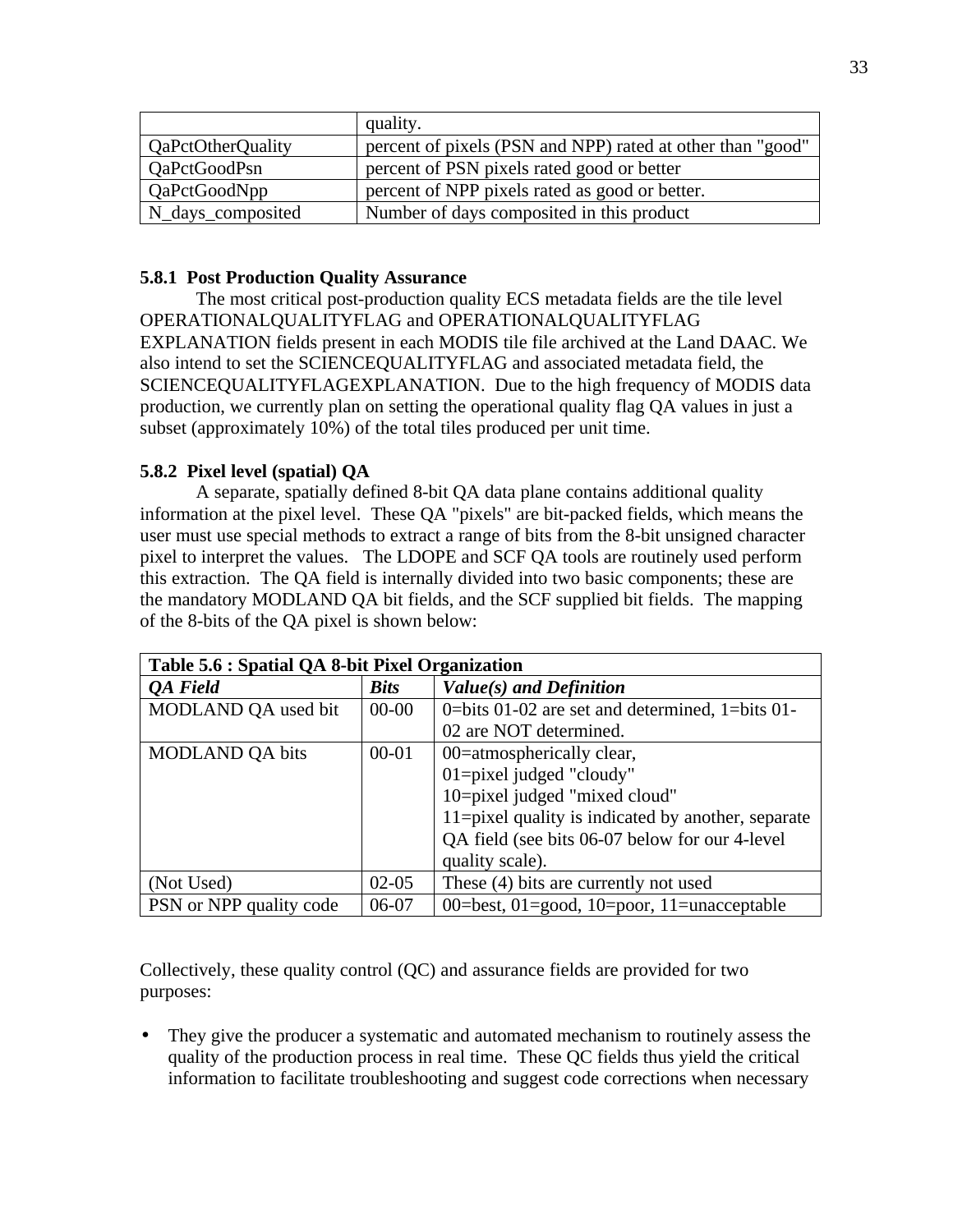• they give the end user a method by which to filter various subsets of product data out, against the individual criteria of a their research or applied project.

Automated software tools from the DAAC, LDOPE, and SCF will allow producers (and eventually, end-users) an easy method to extract one or more of these bit subset fields (MODLAND QA bits 0-2, and PSN/NPP quality code (bits 6-7) from the 8 bit quality assurance images.

#### **5.8.3 Assessing Quality of PSN, NPP Products On line**

The NASA Land Data Operations Processing Environment (LDOPE), located at Goddard Space Flight Center (GSFC,

http://modland.nascom.nasa.gov/QA\_WWW/qahome.html) is responsible for first order quality assessment of MODIS Land products. This quality assurance task is shared with the various Science Compute Facilities (SCF) of which the University of Montana (http://forestry.umt.edu/ntsg/projects/modis) is just one. The LDOPE plans to maintain a realtime database populated with a number of quality assessment data fields associated with the MODIS products. The web ordering QA facility will include tools to allow data producers to filter QA data on appropriate selection parameters. Ultimately this is used to accomplish the post-production QA task of setting the

OPERATIONALQUALITYFLAG and OPERATIONALQUALITYFLAG EXPLANATION metadata fields, found within the *CoreMetadata.0* field in each file). The operational quality flag is by default set to "NOT BEING INVESTIGATED". The SCIENCEQUALITYFLAG metadata field will also be potentially helpful to users interested in the archived data.

#### **5.8.4 System Reliability and Integrity Issues**

The compositing scheme we employ requires a set of (289) intermediate daily state files to be maintained (and updated) over the course of an entire model year. As time progresses through the model year, the information in these intermediate files naturally accumulates information for increasingly longer periods. This design increases the risk that during the year, if some of these intermediate files somehow become corrupt or were lost, the re-processing necessary to bring the model state up to the point the state data was lost becomes increasingly burdensome. To assure that such a reprocessing event goes as smoothly as possible, we propose that ECS performs an explicit offline backup of the set of (289) land tiles of daily MOD17A1 intermediate tile files on a periodic basis (e.g. every 8-days if possible, or at least monthly at the least frequent).

In the event that one or more tiles of intermediate data becomes corrupt or missing (e.g. at year-day 230), such a backup scheme will enable re-processing to start at the most recent backup date (say, year-day 222), instead of having to restart at year-day 1 for the current model year. As of Version 2.1 of our PGE 36 MOD17A1 code, a new tile-wise state file-attribute field (int32 **tile\_commit\_state**[289][366] for tiles 1..289 and year-day 1..366) in the HDFEOS tiles will be added, to independently track which tile/year-day combinations have been successfully "committed". This "tile\_commit\_state" progress field will allow an automated procedure to quickly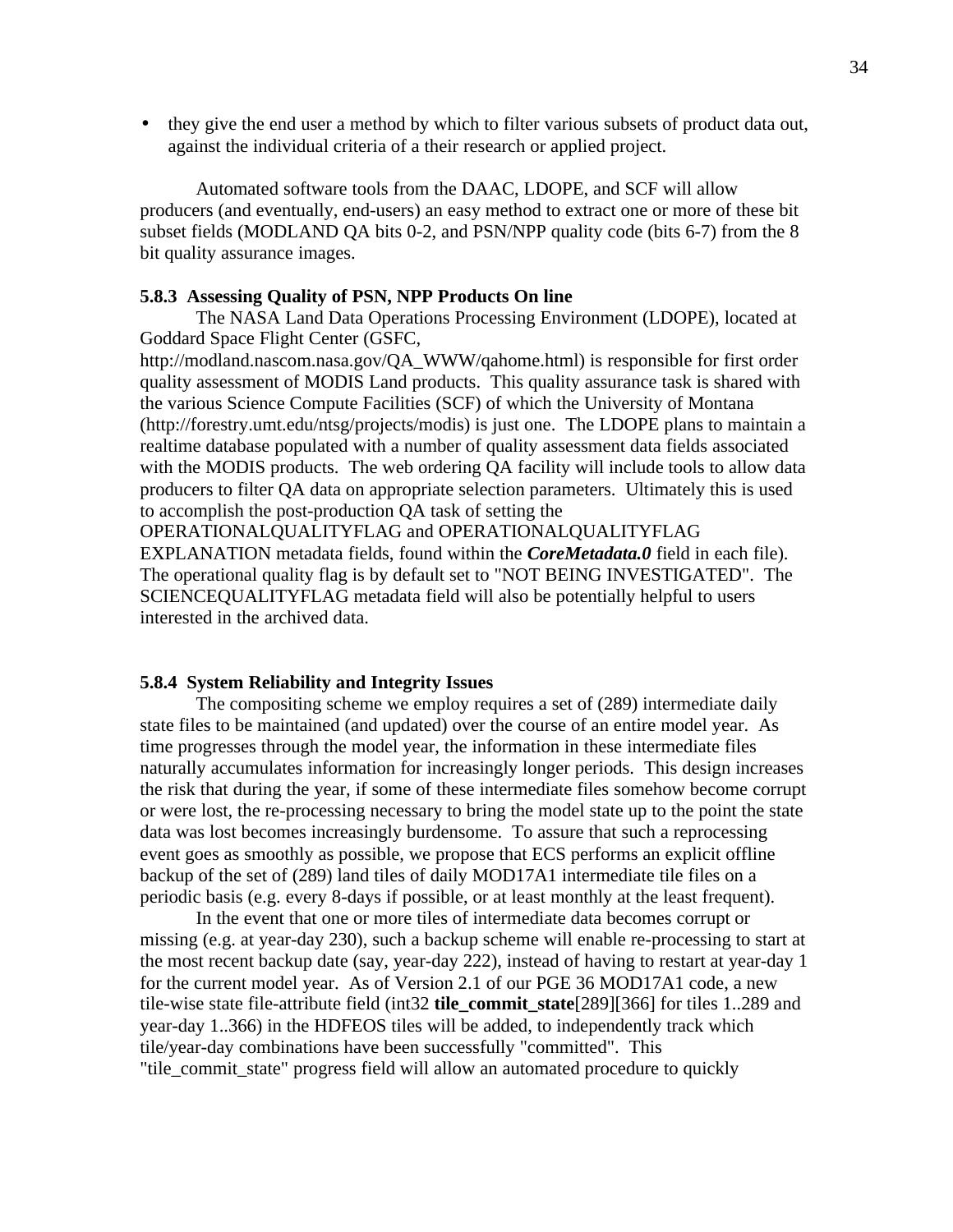determine how few year-days to "roll-back" the processing clock in the event a re-start becomes necessary.

## **5.9 Exception Handling**

Exception handling for the MOD17A1 (PGE-36,37,38) is performed using the standard ECS compliant SDTPK SMF software layer. In our implementation of this method, we define (4) classes of exceptions according to their severity. A common SMF message file is used for all our algorithms (PGS\_MODIS\_37150.t/.h). The single letter severity codes  $\{U, W, E, F\}$  were adapted from the SDPTK User's Guide, Section 6.128. The table below summarizes these:

| Table 5.7: Univ. Montana SCF Exception Handling<br>(PGE_MODIS_37150.t symbols) |                 |                                                                                                                                                                                       |  |
|--------------------------------------------------------------------------------|-----------------|---------------------------------------------------------------------------------------------------------------------------------------------------------------------------------------|--|
| <b>Message Code</b>                                                            | <b>Severity</b> | <b>Comments</b>                                                                                                                                                                       |  |
| MODIS_U_MUM_ADVISORY                                                           | Advisory        | These messages are used to<br>passively inform the operator or<br>user about a given condition.                                                                                       |  |
| MODIS_W_MUM_ADVISORY                                                           | Warning         | These messages indicate that an<br>out of the ordinary condition has<br>occurred, that may require<br>monitoring further.                                                             |  |
| MODIS_E_MUM_ADVISORY                                                           | Error           | These messages indicate that a<br>(non-fatal) program error has<br>occurred which should be<br>investigated as soon as possible.                                                      |  |
| MODIS F MUM ADVISORY                                                           | Fatal exception | These messages indicate that a<br>fatal program error or condition<br>has been encountered. The PGE<br>will halt shortly after performing<br>as much damage-containment as it<br>can. |  |

Generally, when an exception of class MODIS\_F\_MUM\_ADVISORY is encountered, this will necessitate re-running the PGE against the indicated tile, once the cause has been identified and a solution has been determined. A single "collector" exception handling call is made whenever any of these exceptions is encountered. This call routes the text of the message to the (3) standard SDPTK session log files, e.g. (MOD15\_StatusLog.log, etc). An example of such a call is shown below:

mum\_message(MODIS\_U\_MUM\_ADVISORY,

"lai\_main.c","lai\_driver","Pixels successfully processed %ld\n",n\_total);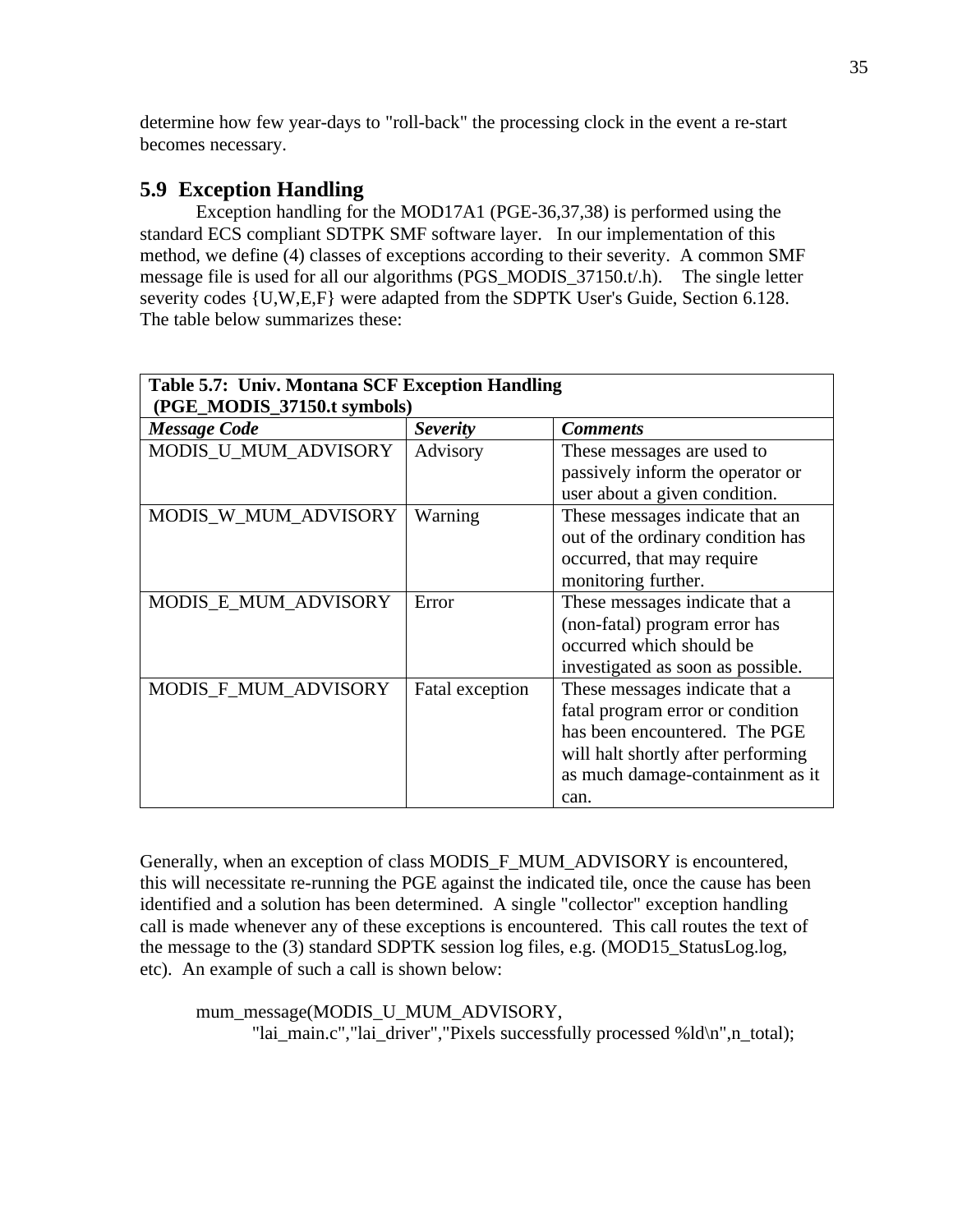## **5.10 Output Products**

The MOD15A1 (PGE-33) daily executable produces IS tile (NASA HDFEOS v.2.4 format) output files that are formally identical to the archived 8-day product generated by MOD15A2. The full baselined file format for these may normally be found at:

## ftp://modis-xl.nascom.nasa.gov/modisbaselinedcode/COMMON/filespec

To summarize the contents of the archived MOD15A2 FPAR, LAI product file, it contains (4) spatially defined 2D gridfields, the full set of ECS Core, Archive, and Struct metadata fields in Parameter-Value-Language (PVL)/Object Data Language (ODL) format blocks, as well as a small set of gridfield (or SDS) attributes. Note that HDF and HDF-EOS format files use an underlying "xdr" based numeric representation for data, which allows data of any numeric data type to be ported to virtually any compute platform, regardless of the "endian" byte-ordering of the native word on the platform. The common datatype the main gridfields are stored in (e.g. DFNT\_UINT8) is a platform independent, unsigned, 8-bit integer type capable of representing numeric values in the range  ${0 \leq dn \leq 255}$  inclusive. The (4) main gridfields are summarized further in the following table:

| Table 5.8 : MOD17A2 PSN 8-day and Annual NPP-day archive file summary |                                            |                                 |                                               |  |
|-----------------------------------------------------------------------|--------------------------------------------|---------------------------------|-----------------------------------------------|--|
| Grid Field Name                                                       | Datatype                                   | Dimensions Description          |                                               |  |
| $Psn_l/km$                                                            | DFNT_UINT8   1200 x 1200   8-day PSN field |                                 |                                               |  |
| $Psn_l/km_QC$                                                         | DFNT UINT8                                 |                                 | 1200 x 1200   8-day PSN Quality Control field |  |
| $Npp_lkm_QC$                                                          | DFNT UINT8                                 | $1200 \times 1200$   Annual NPP |                                               |  |
| $Npp_lkm_QC$                                                          | DFNT UINT8                                 |                                 | 1200 x 1200   Quality control for NPP.        |  |

Users may refer to a very complete information base on the ECS metadata concepts may be found at: http://ecsinfo.hitc.com/metadata/metadata.html

Additional ECS information relevant to HDF, HDF-EOS and metadata may be found at:

http://spsosun.gsfc.nasa.gov//InfoArch.html

A set of ECS compliant Product Specific Attributes (PSA) is also included in each tile file, within the CoreMetadata.0 block. These provide users with a very coarse but quick "tile-level" quality assessment for the product file. The table below summarizes these:

| Table 5.9 MOD17A2 and MOD7A3 (PGE 37,38) Archive PSAs |                                                                                                          |  |
|-------------------------------------------------------|----------------------------------------------------------------------------------------------------------|--|
| <b>PSA Metadata Field Name</b>                        | <b>Field Description</b>                                                                                 |  |
| N DAYS COMPOSITED                                     | PGE36 always 1; for PGE37 or PGE38 this is<br>the number of days contributing to the final<br>composite. |  |
| <b>OAPERCENTGOODPSN</b>                               | Percent ${0 \le p \le 100}$ of PSN pixels rated at                                                       |  |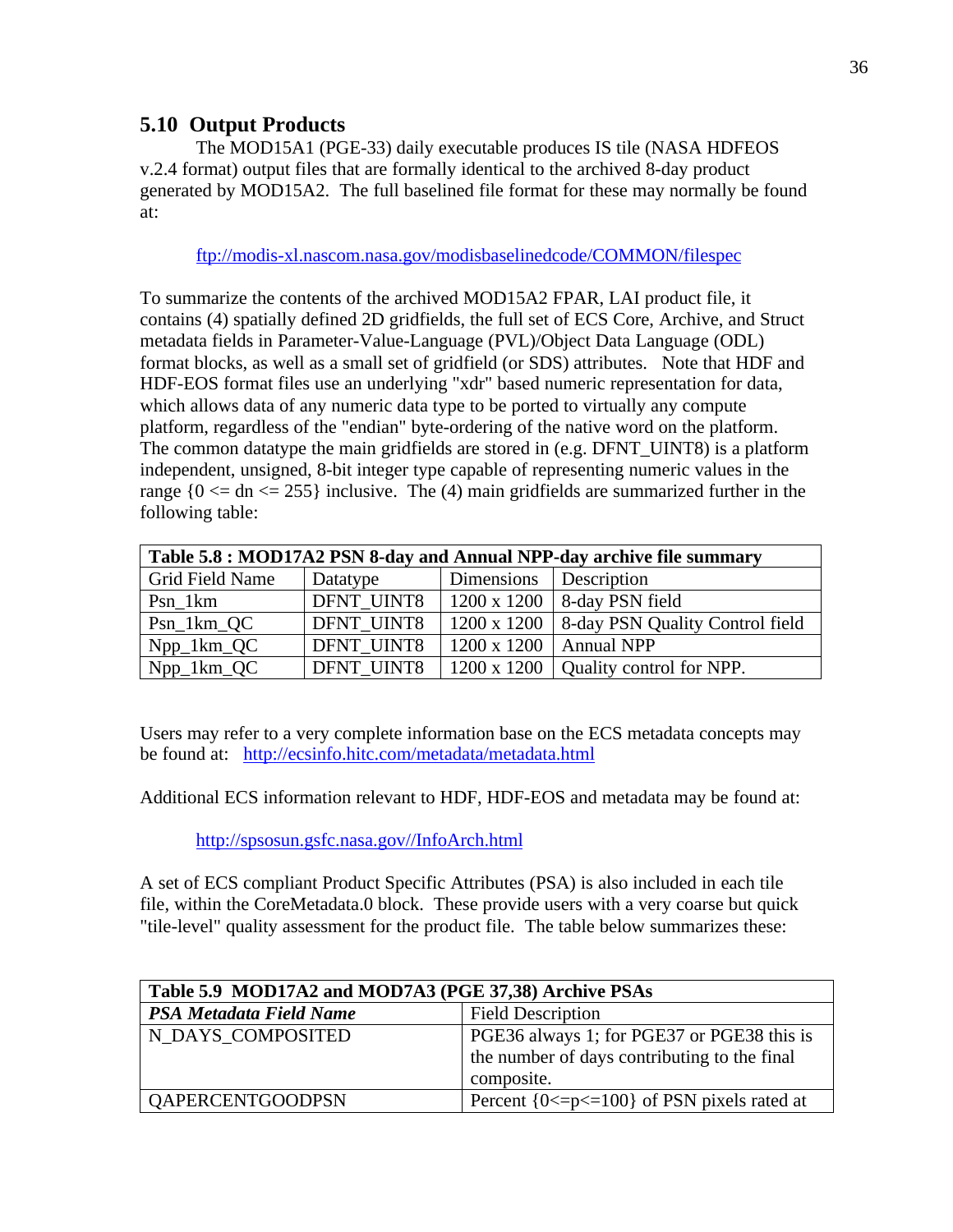|                  | good (e.g. IsQaMinAcceptQuality) or better      |
|------------------|-------------------------------------------------|
| QAPERCENTGOODNPP | Percent $0 \le p \le 100$ of NPP pixels rated   |
|                  | at good (IsQaMinAcceptQuality) or better.       |
| <b>TILEID</b>    | IS Tile ID code, an 8-digit integer that        |
|                  | identifies the map projection used, the tile's  |
|                  | size code (quarter, half, or full-tile) and the |
|                  | tile's horizontal and vertical position in the  |
|                  | grid.                                           |

## **5.10.1 The 8-day PSN composite archive product**

The 8-day PSN variable is output globally once per 8 days, projected in the Integerized Sinusoidal (IS) grid, at 1KM resolution. Each IS tile contains 1200x1200 pixels, and is 4,385,858 bytes (for PSN) and 4,385,852 bytes (for NPP) in size. Here is a sample of the MODIS 8-day PSN variable for horizontal tile 12, vertical tile 4, produced using FPAR and LAI values from pre-launch synthetic surface reflectance data:

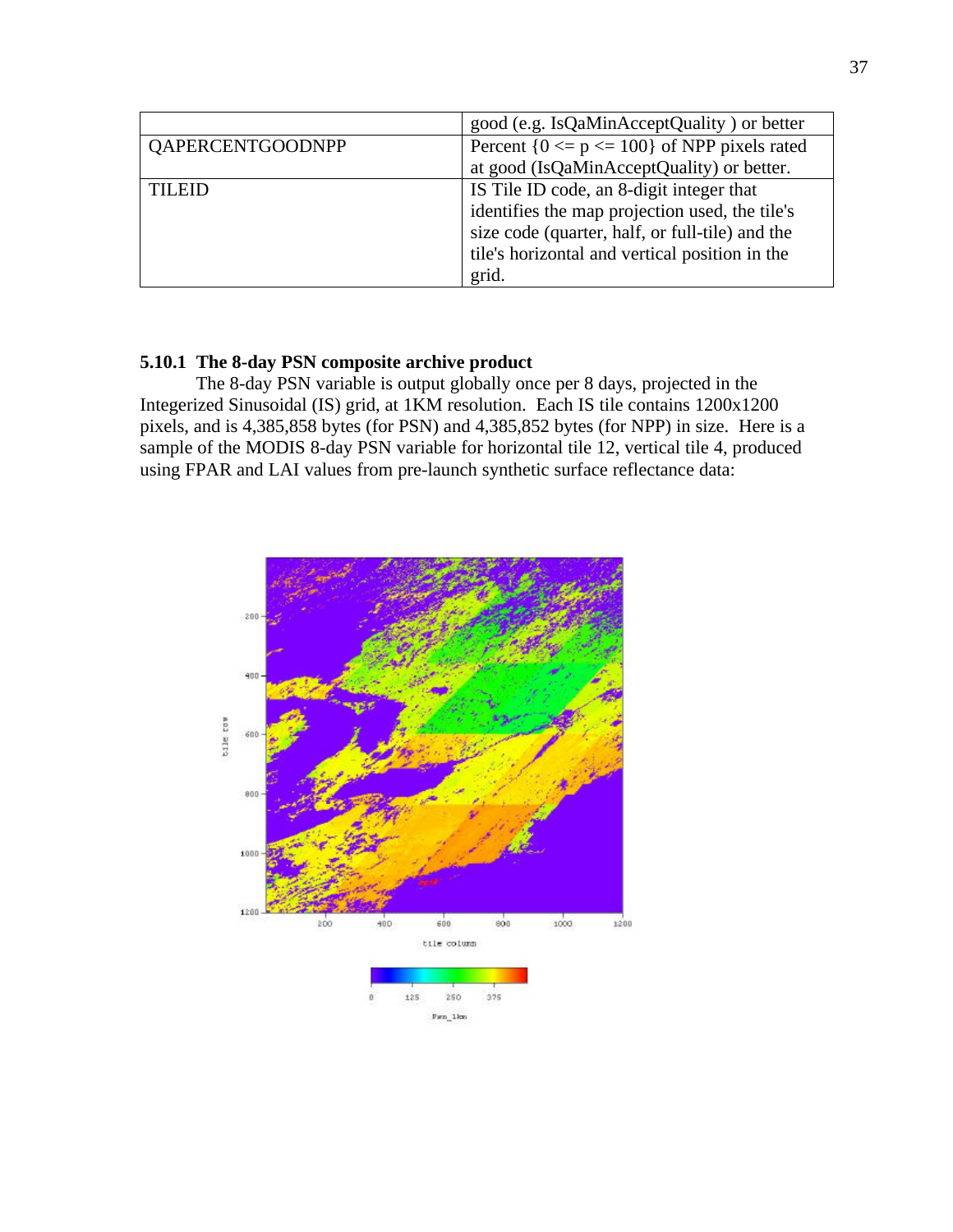#### **5.10.2 Annual Net Primary Productivity (NPP) archive product**

The annual NPP variable is output once annually. Here is a sample of 1 tile of the MODIS NPP output for horizontal tile 12, vertical tile 04 produced using 8-day composited FPAR and LAI values from pre-launch synthetic surface reflectance data. Note that the low values are due to only running the algorithm for a limited number of days for which test data was available:



# **6. VALIDATION PLAN**

## **6.1 Overview of MOD17 (PSN/NPP) validation**

Global estimates of biospheric processes will require a permanent network of ground monitoring and model validation points, much like the surface weather station network, to quantify seasonal and interannual dynamics of ecosystem activity, i.e. to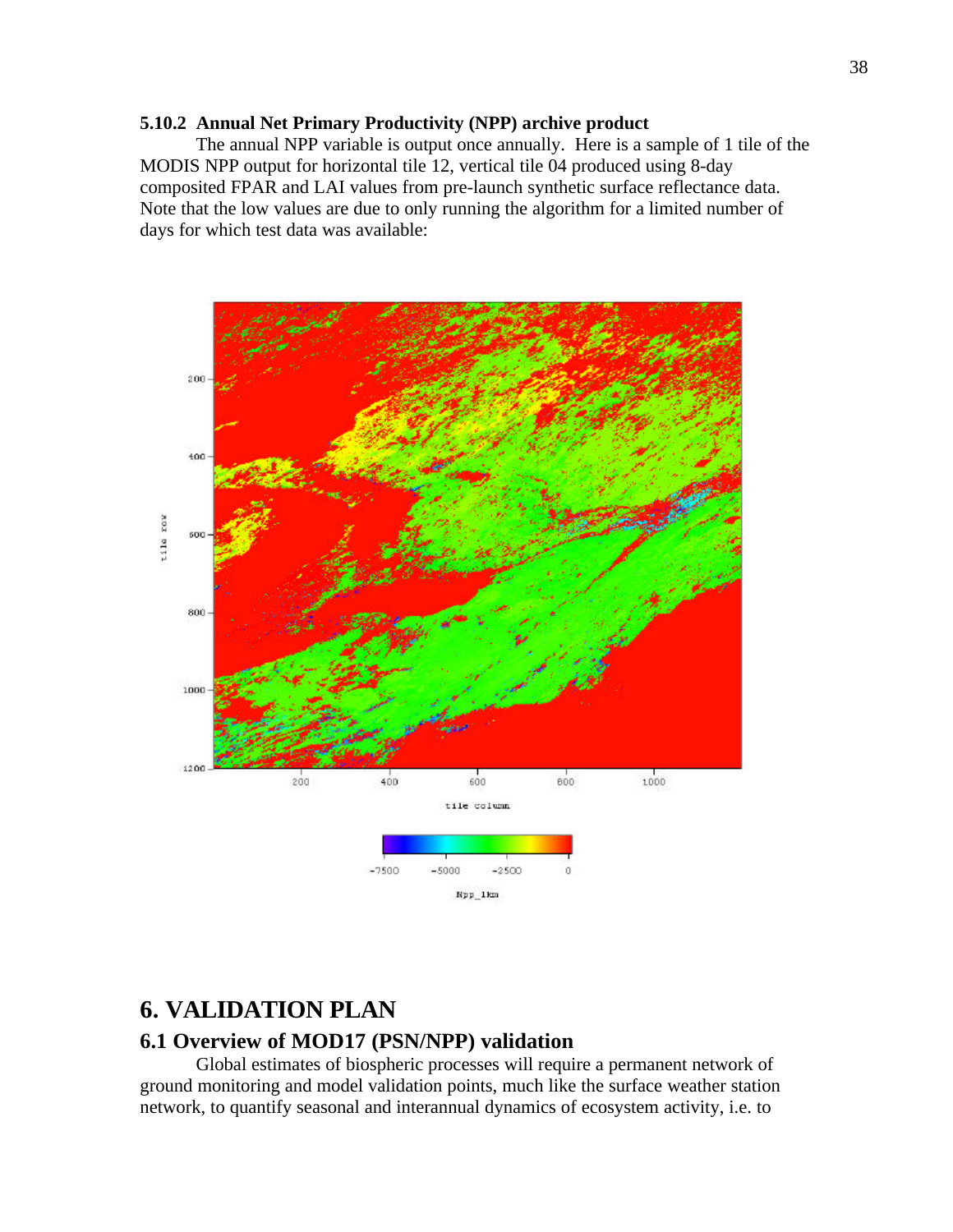cover the *Time* domain. Remote sensing must be used to quantify the heterogeneity of the biosphere, the *Space* domain. Finally, because these Time and Space measurement regimes cannot provide a complete view of biospheric biogeochemical activity, modeling is required to isolate unmeasured ecosystem processes, and to provide predictive capacity.

#### **6.1.1 Temporal monitoring – carbon, water and energy fluxes**

Eddy-covariance flux towers serve as the core infrastructure for three reasons. First, they measure carbon and water fluxes and the surface energy budget, processes directly related to ecosystem function, continuously and semi-automatically, representing an area of approximately  $1\text{-}3km^2$ . Second, a global representation of over 80 stations already exists. The current eddy flux network of sites is growing rapidly and becoming increasingly organized. Third, the flux towers provide a critical infrastructure of organized personnel and equipment for other comprehensive measurements, including ecophysiology, structure and biomass of the vegetation, fluxes of other greenhouse gases, and micrometeorology.

Monitoring of the spatial and temporal patterns in the concentration of  $CO<sub>2</sub>, O<sub>2</sub>$ , and their isotopic variants can provide the basis for estimates of carbon cycle fluxes at large scales (Tans et al., 1996). The remarkable achievements from the geochemistry approach, beginning with the observations at Mona Loa which first detected the upward trend in the global atmospheric  $CO<sub>2</sub>$  concentration, establish its importance for biospheric monitoring. The limitations in the geochemistry approach for terrestrial monitoring are that it is not spatially-explicit, and generally indicates the net effect of multiple, potentially opposing, processes.

### **6.1.2 Spatial monitoring - Terrestrial vegetation products from EOS**

The field measurements required for this EOS land validation are primarily multitemporal sequences of vegetation structure and biomass accumulation and turnover, accurately geo-referenced to provide spatial fractions of vegetation structure across the landscape. LAI and NPP, the most directly measured vegetation structural and functional variables, respectively, range by two orders of magnitude among the diverse terrestrial biomes and change seasonally with annual plant growth cycles. Spectral vegetation indices such as the well known NDVI and FPAR are radiometric products that can only be measured instantaneously but can be inferred by vegetation structural measurements, most commonly by LAI. The plans discussed below will measure LAI to provide inferred validation of VI and FPAR, and will measure fractional vegetation cover of regional study areas. Further details can be found at: http://wwwosdis.ornl.gov/eos\_land\_val/valid.html

#### **6.1.3 System processes and integration – ecological modeling**

The eddy fluxes and ecophysiological measurements provide process level understanding of ecosystem function that can be incorporated into ecosystem models. However, there will never be sufficient eddy flux towers or field measures to adequately characterize all terrestrial ecosystems under all conditions. Models must then be used to interpolate and extrapolate flux measurements in time and space. Hence, models are and will be a key tool for making regional and global assessments (Waring and Running,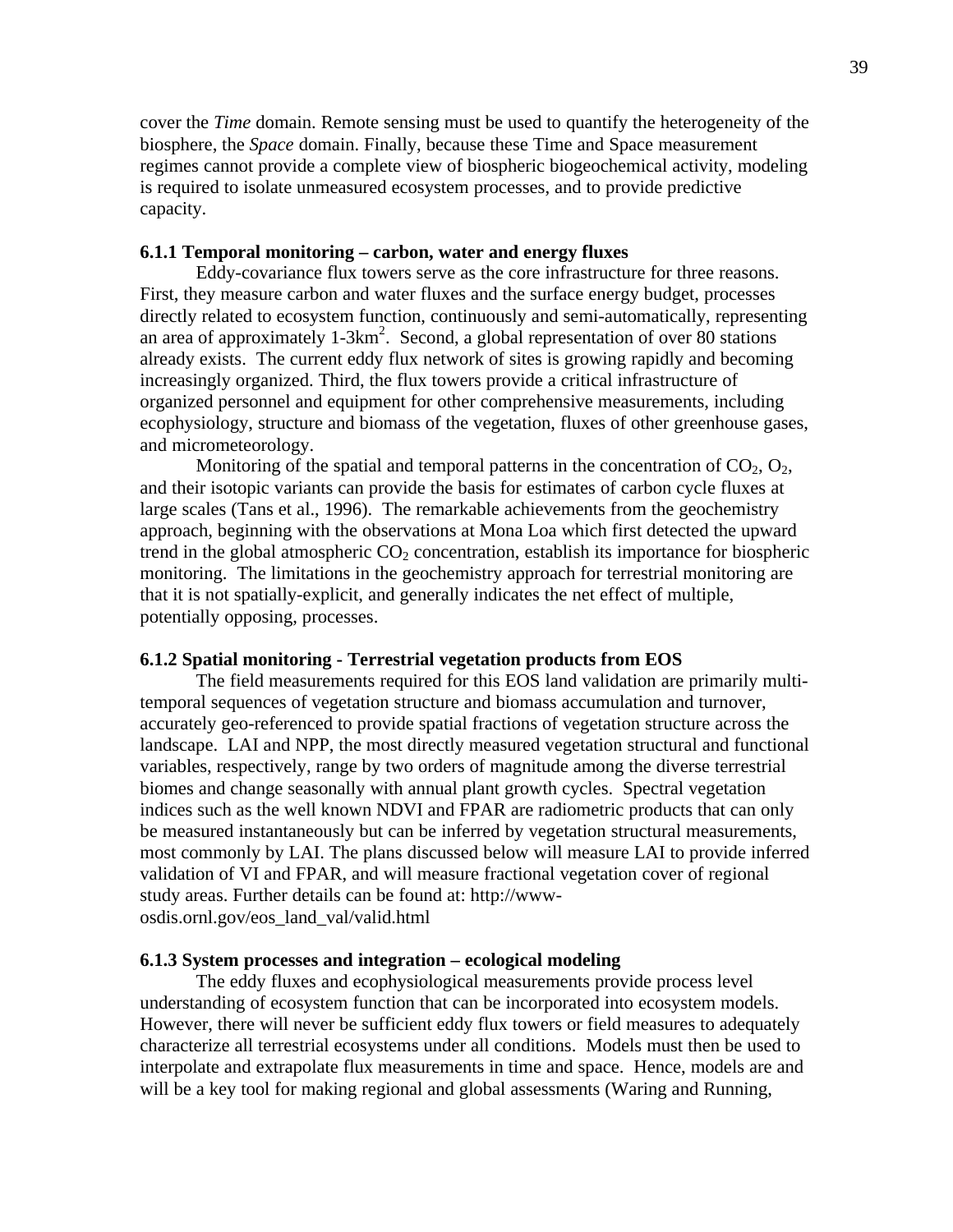1998). Mechanistic ecosystem models also have the potential for *predicting* how ecosystems will respond to future changes in atmospheric  $CO<sub>2</sub>$ , temperature, land use change, nitrogen loading and precipitation. The tower fluxes represent a footprint of roughly 1-3 km<sup>2</sup>, while NPP is typically measured on  $\approx 0.1$  ha plot. Process-based terrestrial ecosystem models, driven by spatially represented climate and satellite derived vegetation parameters, are essential for integrating the suite of field-based measurements of inconsistent temporal and spatial scale to provide a complete and consistent view of global biospheric function.

## **6.2 Global flux tower network (FLUXNET)**

The cornerstone of this validation effort is the tower flux network, FLUXNET. This global array of tower sites is currently comprised of regional networks in Europe (EUROFLUX), North America (AmeriFlux), Asia (JapanNet, OzFlux) and Latin America (LBA). Togther, they provide a reasonable coverage of global terrestrial ecosystems (Table 1). The towers provide a continuous and representative measure of terrestrial carbon cycle dynamics, and an important ancillary suite of measurements of energy and water fluxes for interpreting carbon fluxes (**Figure 6.1**).



## **FLUXNET CONFIGURATION**

**Figure 6.1**. A generalized FLUXNET tower configuration diagram, showing instrument deployment and key carbon and water fluxes measured. Atmospheric optical measurements, automated surface spectral measurements, physiological process studies, flask sampling and stable isotope sampling are all additions that can be accommodated into this framework to provide a more versatile monitoring system.

The role of FLUXNET includes coordinating the regional networks so information can be attained at a global scale, ensuring site to site inter-comparability, coordinating enhancements to current network plans and operation of a global archive and distribution center at the Oak Ridge DAAC. The FLUXNET project web address is http://daacl.ESD.ORNL.Gov/FLUXNET/. The web sites contain measurement protocols for consistency, and data on site, vegetation, climate and soil characteristics. It provides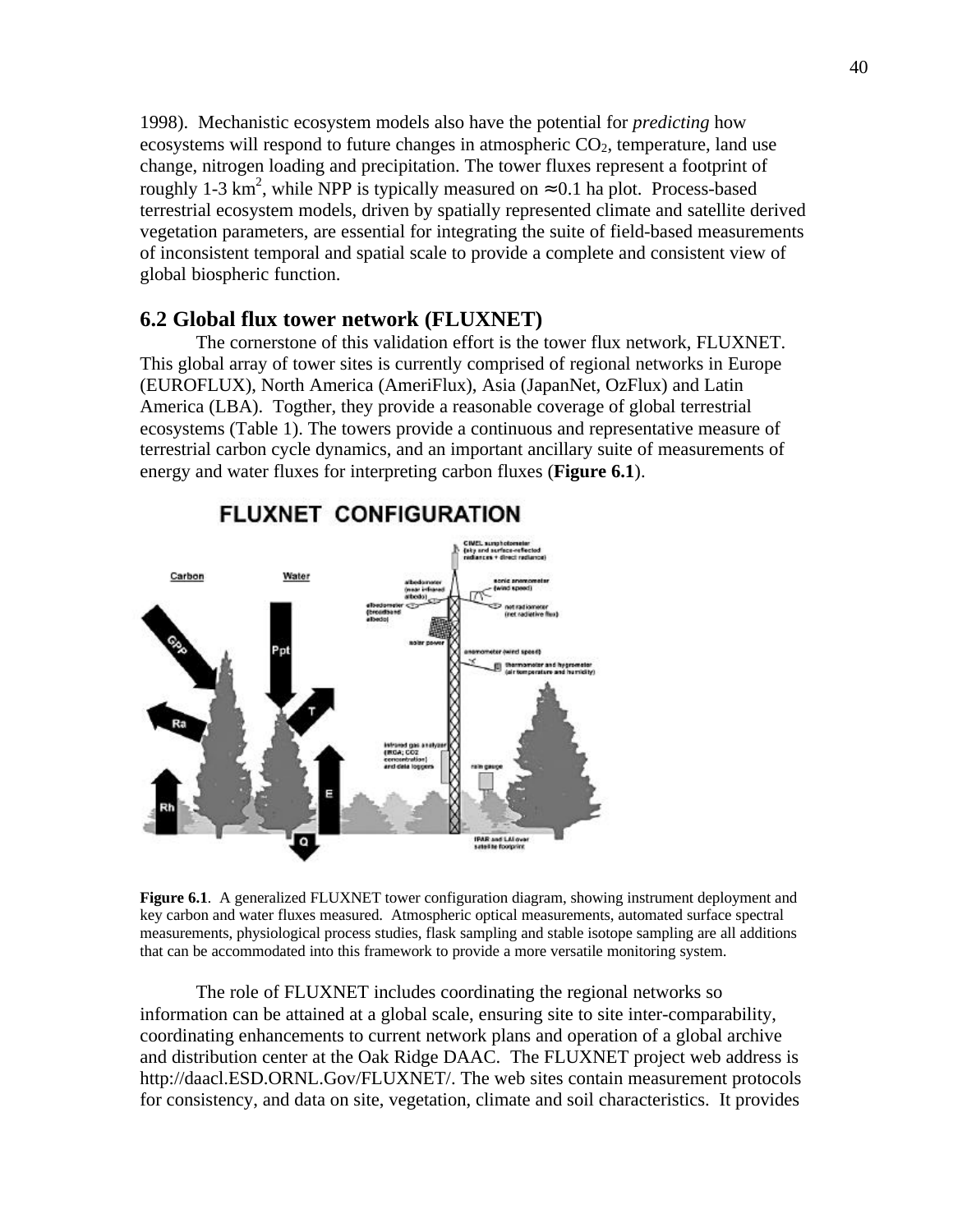a route for users to gain access of hourly meteorological and flux measurements and proper documentation.

The FLUXNET concept originated at a workshop on 'Strategies for Long Term Studies of CO2 and Water Vapor Fluxes over Terrestrial Ecosystems' held in March, 1995 in La Thuile, Italy (Baldocchi et al., 1996). The first organized flux tower network was EUROFLUX, which now involves long-term flux measurements of carbon dioxide and water vapor over 15 forest sites in the United Kingdom, France, Italy, Belgium, Germany, Sweden, Finland, Denmark, The Netherlands and Iceland. A website is at: http://www.unitus.it/eflux/euro.html. In 1996, AmeriFlux was formed under the aegis of the DOE, NIGEC program, with additional support by NASA, and NOAA. The website is at: http://www.esd.ornl.gov/programs/NIGEC.

#### **6.2.1 Eddy covariance principles**

The eddy covariance method is a well developed method for measuring trace gas flux densities between the biosphere and atmosphere (Baldocchi et al., 1988; Lenschow, 1995; Moncrieff et al., 1996). This method is derived from the conservation of mass and is most applicable for steady-state conditions over flat terrain with an extended tract of uniform vegetation. If these conditions are met, eddy covariance measurements made from a tower can be considered to be within the constant flux layer, and flux density measured several meters over the vegetation canopy is equal to the net amount of material entering and leaving the vegetation. Vertical flux densities of  $CO<sub>2</sub>$  and water vapor between the biosphere and the atmosphere are proportional to the mean covariance between vertical velocity and scalar fluctuations. This dependency requires the implementation of sensitive, accurate and fast responding anemometry, hygrometery, thermometry and infrared spectrometry to measure the vertical and horizontal wind velocity, humidity, temperature and  $CO<sub>2</sub>$  concentration.

Errors arise from atmospheric, surface and instrumental origins, and they may be random, fully systematic and/or selective (Goulden et al., 1996). Most random errors are associated with violations of atmospheric stationarity and the consequences of intermittent turbulence. Instrument errors are systematic, caused by insufficient time response of a sensor, the spatial separation between a sensor and an anemometer, digital filtering of the time signal, aerodynamic flow distortion, calibration drift, loss of frequency via sampling over a finite space, and sensor noise (Moore, 1986; Moncrieff et al., 1996). The AmeriFlux, Euroflux and FLUXNET programs are attempting to identify and minimize instrumental errors by circulating a set of reference instruments, to which all sites can be compared. Daily-averaged fluxes reduce the sampling errors associated with fluxes measured over 30 to 60 minutes intervals. Hence, daily integrals of net carbon flux can be accepted with a reasonable degree of confidence. Goulden et al. (1996) conclude that the long term precision of eddy covariance flux measurements is  $+/-$ 5-10% and the confidence interval about an annual estimate of net canopy  $CO<sub>2</sub>$  exchange is +/- 30 g C m<sup>-2</sup> y<sup>-1</sup>.

#### **6.2.2 Implementation and Operation**

A typical cost for purchasing instruments to make core measurements is on the order of \$40 to \$50k (US); this cost can double if spare sensors, data telemetry and data archiving hardware are purchased. The cost of site infrastructure is extra and will vary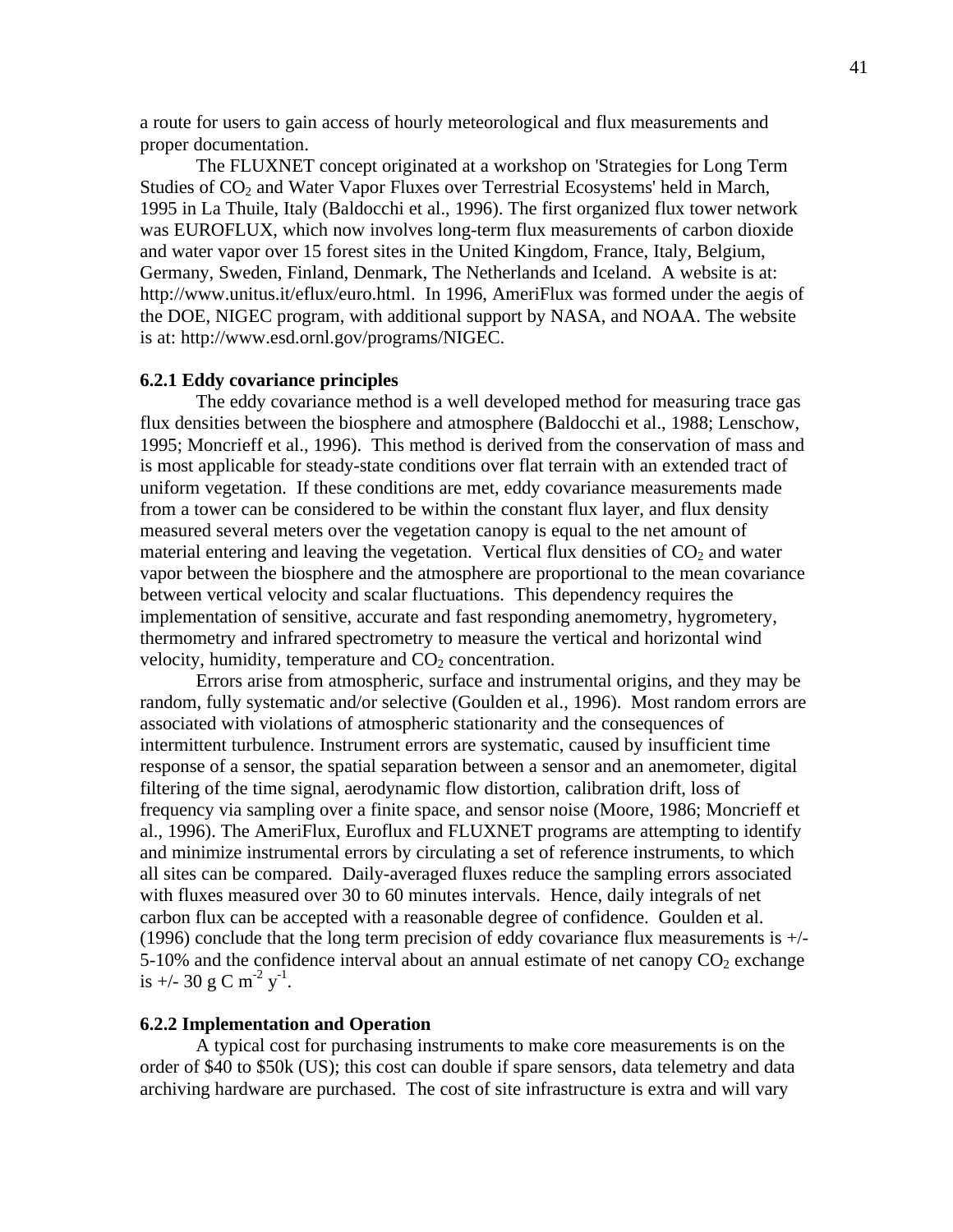according to the remoteness of the site (the need for a road and line-power), the height of the vegetation (whether or not a tall tower must be built), and the existence of other facilities. Recent advances in remote power generation and storage minimize the need and cost of bringing line power to a remote site. Advances in cellular telephone technology also allow access and query of a remote field station from home or the office. The requirement for on-site personnel is diminishing, as flux systems become more reliable and automated. At minimum, a team of two individuals are required to operate a flux system, and handle the day-to-day chores of calibration, instrument and computer maintenance, data archiving and periodic site characterization (e.g. soil moisture and leaf area measurements).

Sites in an organized global flux network can also expect to attract additional activities. A synergism between flux and meteorological measurements and an array of other terrestrial science projects is likely. Terrestrial bioclimatology, remote sensing, atmospheric optical characterization, water resource and nutritional biogeochemistry studies are examples of science that are being attracted to the flux network sites.

### **6.3 Validation of EOS terrestrial vegetation products 6.3.1 Vegetation measurements in the EOS/MODIS grid**

EOS will produce regular global vegetation products primarily from the MODIS sensor (Moderate Resolution Imaging Spectroradiometer (Running et al., 1994; Justice et al., 1998). MODIS satellite products will be in a regular grid of square, 1  $km^2$  cells that do not exactly overlay a tower "footprint." The tower footprints vary in size (up to several  $km<sup>2</sup>$ ), shape, and orientation, depending on location, height above canopy, windspeed, and direction (Hollinger et al., 1994; Waring et al., 1995). In order to permit comparisons of tower-based NEE estimates and the satellite-based NPP estimates from the MODIS grid, certain transformations are needed (**Figure 6.2**). A SVAT model that resolves component carbon balance processes, and validated by local flux tower measurements over a grid of  $10-100 \text{ km}^2$  around the tower, provides this scale transformation.

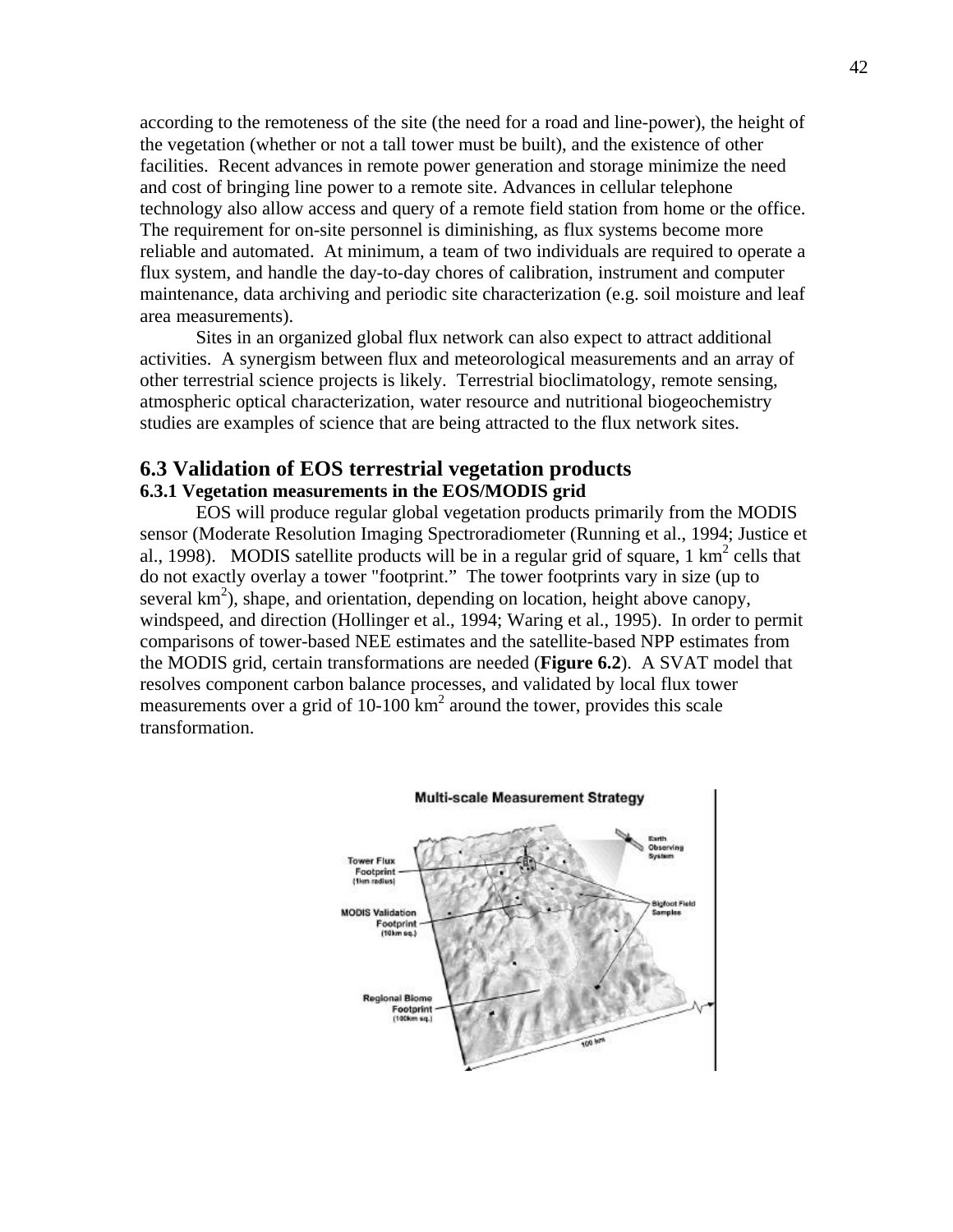**Figure 6.2** Illustration of the three spatial scales that must be considered for ecological scaling and validation. Measures of vegetation parameters (see Table 2) in the atmospheric footprint of the FLUXNET towers are required for SVAT models to simulate the NEE measured by the towers. Second, a larger area of minimum 3x3 km must be sampled to provide ground truth of MODIS LAI and NPP vegetation products. Third, the representativeness of the FLUXNET tower and MODIS sampling site to the larger biome/climate complex must be evaluated by cross biome sampling. Aircraft flux transects and atmospheric flask measurements can provide independent validation of regional flux calculations. Only after all of these scales of measurement are co-validated can comprehensive synthesis of ground data, ecosystem models and satellite data be accomplished.

The most direct measurement of NPP for validation involves harvesting and weighing biomass production in a time sequence. The plot size here is considerably smaller than a tower footprint, e.g.  $1 \text{ m}^2$  for clipping in a grassland or 1 ha plots for tree coring and litterfall traps in forests. Multiple NPP measurements made in the  $100 \text{ km}^2$ area surrounding a tower serves to extend the model validation over the local environmental gradients and variation in land use.

#### **6.3.2 Quantifying Land surface heterogeneity for EOS validation - BigFoot**

Over a site consisting of homogenous vegetation cover and small environmental gradients, the scale inconsistencies between EOS/MODIS NPP estimates and groundbased validation measurements may be minimal. However, many important ecosystems are fairly complex in structure and topography, even over the relatively small area represented by a MODIS cell or a tower footprint. For example, much of the U.S. Pacific Northwest region is characterized by patches associated with forest clearcuts that are generally much smaller than 1 km on a side (Cohen et al., 1998). In the Lake States the choice of grain size up to 1 km greatly affects estimates of land surface occupied by aquatic versus terrestrial systems (Benson and MacKenzie, 1995). The tendency for the scale of human influence on ecosystem carbon flux to fall below the 1 km resolution was recognized during the design phase of the MODIS instrument (Townshend and Justice, 1988), and accounted in part for including channels at 250 m and 500 m in the visible and near-IR wavelengths.

The BigFoot project makes the link between purely satellite-based C flux estimates, tower fluxes and direct field measurements. The BigFoot website is at: http://www.fsl.orst.edu/larse/bigfoot/ . The goal is to develop three fine-grained surfaces (25km<sup>2</sup>) using a combination of Landsat Enhanced Thematic Mapper (ETM+), SVAT models, and field observations. These surfaces include the standard EOS products of land cover class, leaf area index (LAI), and NPP. BigFoot currently consists of a set of four sites (all are FLUXNET sites) spanning the climatic gradient from boreal to warm temperate, encompassing several important biomes, and including a variety of land-use patterns. Additional sites will be added in the future, with highest priority being tropical forests, deserts and arctic tundra, and this protocol is being adopted by the GTOS-NPP project globally.

Land cover is an important variable for the purposes of the BigFoot scaling effort because physiological characteristics that influence carbon, nitrogen, and water vapor exchange between terrestrial ecosystems and the atmosphere differ among vegetation cover types (Landsberg and Gower, 1997). In addition, Thematic Mapper-based classifications are often able to resolve specific stages in local successional sequences (e.g. Cohen et al., 1995) and thus may indicate information about levels of coarse woody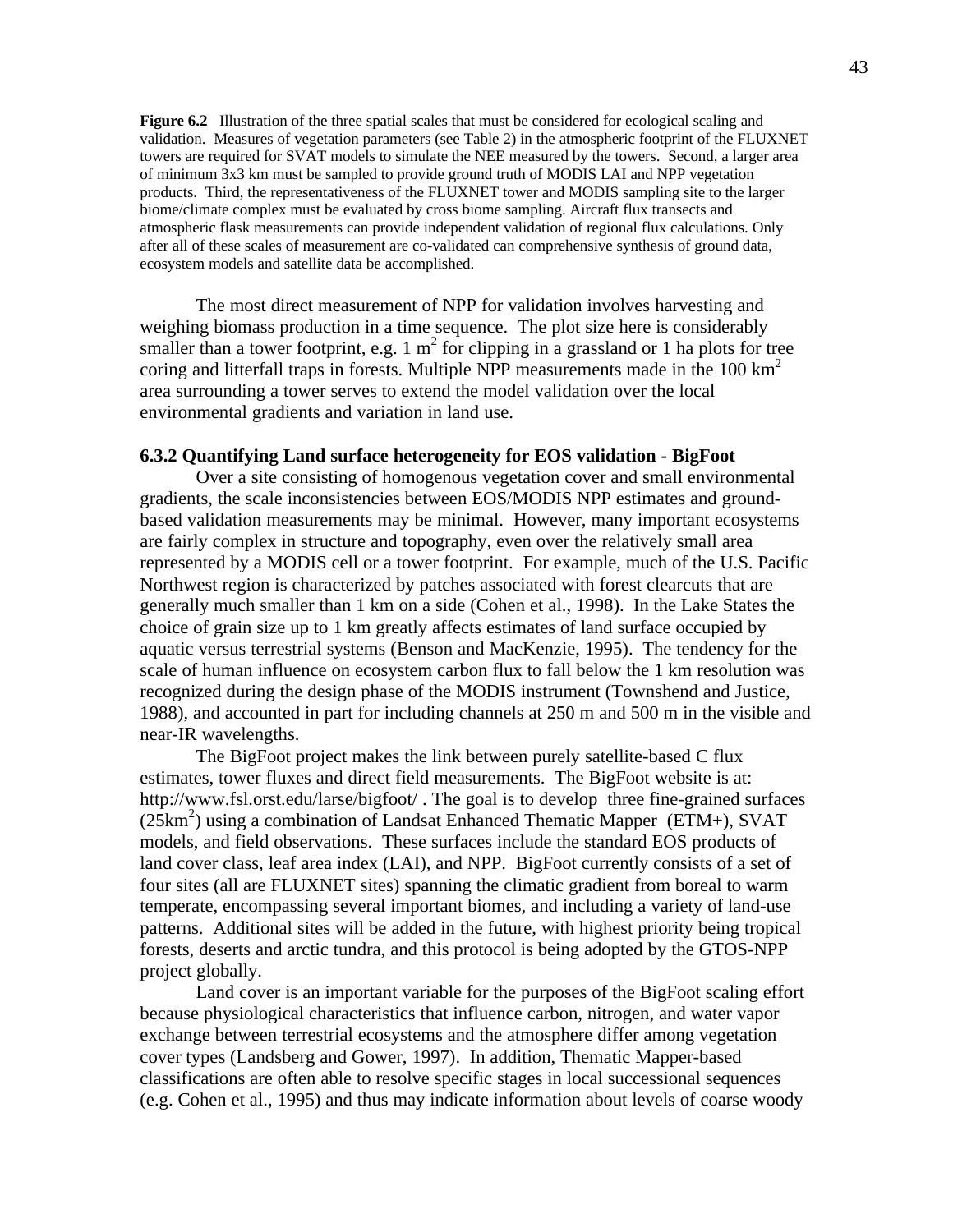debris, an important input to SVAT models simulating heterotrophic respiration. Thus, SVAT models use land-cover type as a stratification factor. Most importantly, these maps will consist of site-specific cover classes that are locally meaningful for ecological function and model parameterization.

LAI has also proved valuable in scaling efforts, and is an input to most existing SVAT models. LAI surfaces will be based on ETM+ imagery combined with field sampling. Following development of land cover and LAI surfaces, NPP grids will be developed for each BigFoot site using SVAT models. These grids will be developed using the models in 2-dimensional mode in conjunction with the site-specific driver surfaces, land cover and LAI, and spatially-distributed climatic drivers based on extrapolations from flux tower meteorological observations. Beside the daily time step validation of GPP and ET at BigFoot sites with flux towers, the BigFoot NPP surfaces will be carefully evaluated for error by reference to a gridded network of ground measurements of NPP. Assuming the errors in these NPP surfaces are acceptable, the fine-grained gridded surface over a 25  $km^2$  area can then be directly compared to NPP estimates derived from MODIS data over the same area. If the MODIS-based estimates do not satisfactorily agree with the BigFoot estimates, it will be critical to identify causal factors.

BigFoot will isolate and test three key factors -- spatial resolution, land cover classification scheme, and light use efficiency factors -- that may contribute to differences between EOS-based and BigFoot NPP estimates. To evaluate the role of spatial resolution, the BigFoot 25 m grids for input variables will be aggregated to resolutions of 250 m, 500 m, and 1000 m using a variety of standard and experimental algorithms. Model runs will then be made at each spatial resolution and comparisons of simulated NPP at the different resolutions (including 25 m) will be made with each other and with the EOS/MODIS 1 km NPP products. Results of these scaling exercises over the range of biomes and land use patterns included in BigFoot will test both SVAT models and satellite-based NPP algorithms.

### **6.4 System integration and scaling with models**

To transform basic tower flux and flask data and global remote sensing into an effective validation program, three steps are now required. *First*, SVAT models must be used at each tower site to compute the important system processes that cannot be directly measured, such as the component carbon fluxes of NEE. In order to operate the SVAT model, certain key site and vegetation characteristics must be measured to parameterize the model for the tower area (**Table 2**). *Second* to provide a spatial frame of reference for the tower site, satellite derived characterization of the surrounding vegetation is needed. The EOS/MODIS standard spatial resolution is 1 km, so to provide adequate sample size, approximately a 10x10 km area needs to be efficiently sampled. *Third*, with validated MODIS vegetation products of landcover, LAI and NPP, a larger region can now be evaluated to understand how the flux tower data represents the broader biome and region. This three step scaling process, evaluating the tower footprint of  $\approx$ 1 km<sup>2</sup>, then the EOS/MODIS footprint of  $\approx 100 \text{ km}^2$ , and finally the regional biome footprint of thousands of square kilometers provide the scaling logic for global monitoring (**Figure 6.2**).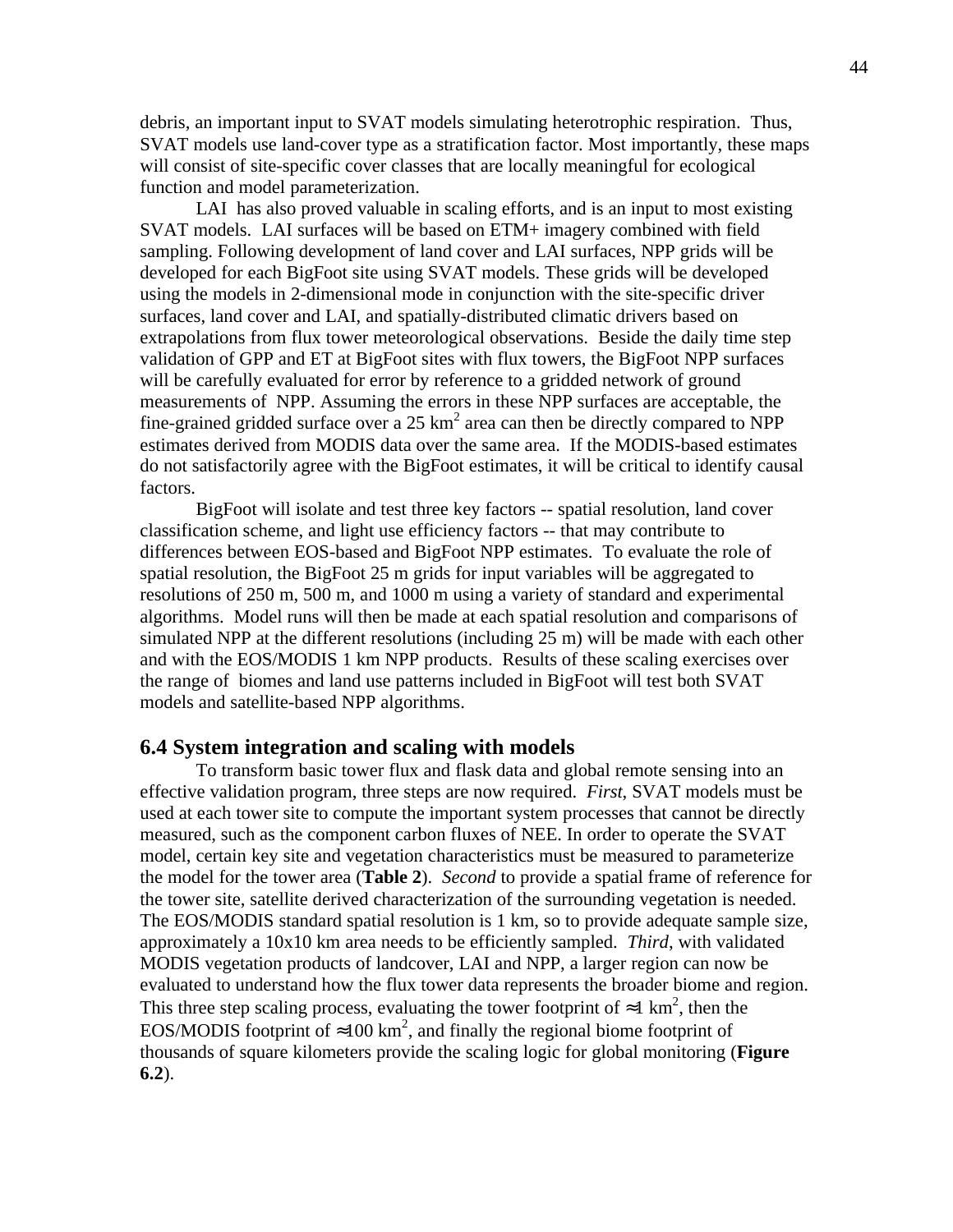#### **6.4.1 SVAT model requirements for 1-d flux modeling**

SVAT models have been designed with a wide array of system complexities (**Figure 6.3**). For example, some models define each age class and branch whorl of leaves, while others use only simple LAI. Time resolutions of various models range from 1 hour to monthly. The land surface models such as BATS and SiB in GCMs are effectively SVAT models despite being used at very coarse spatial grids (Dickinson, 1995). SVAT models of highest relevance to FLUXNET have time resolutions in the hourly-daily domain, treat canopy structure fairly explicitly, and resolve components of the carbon balance (photosynthesis, heterotrophic and autotrophic respiration and allocation). Likewise, stand water balance components, (canopy interception, snowpack, soil water storage, evaporation and transpiration) must be explicitly computed. All of the leading SVAT models incorporate some treatment of nutrient biogeochemistry interactions with carbon and water processes. However, given these requirements, there are still many available and appropriate SVAT models (see recent books by Landsberg and Gower, 1997; Waring and Running, 1998). What is needed for a coordinated global program are some common protocols, of variables, units, timesteps, etc. that would allow cooperation and intercomparisons amongst groups using different SVAT models in their space/time scaling. The 1-d SVAT models require meteorological driving variables measured at the tower, the initializing biomass components of the vegetation, and certain soil physical and chemical properties. All SVAT models have somewhat different specific requirements, but the general list of inputs found in Table 2 covers most of them.



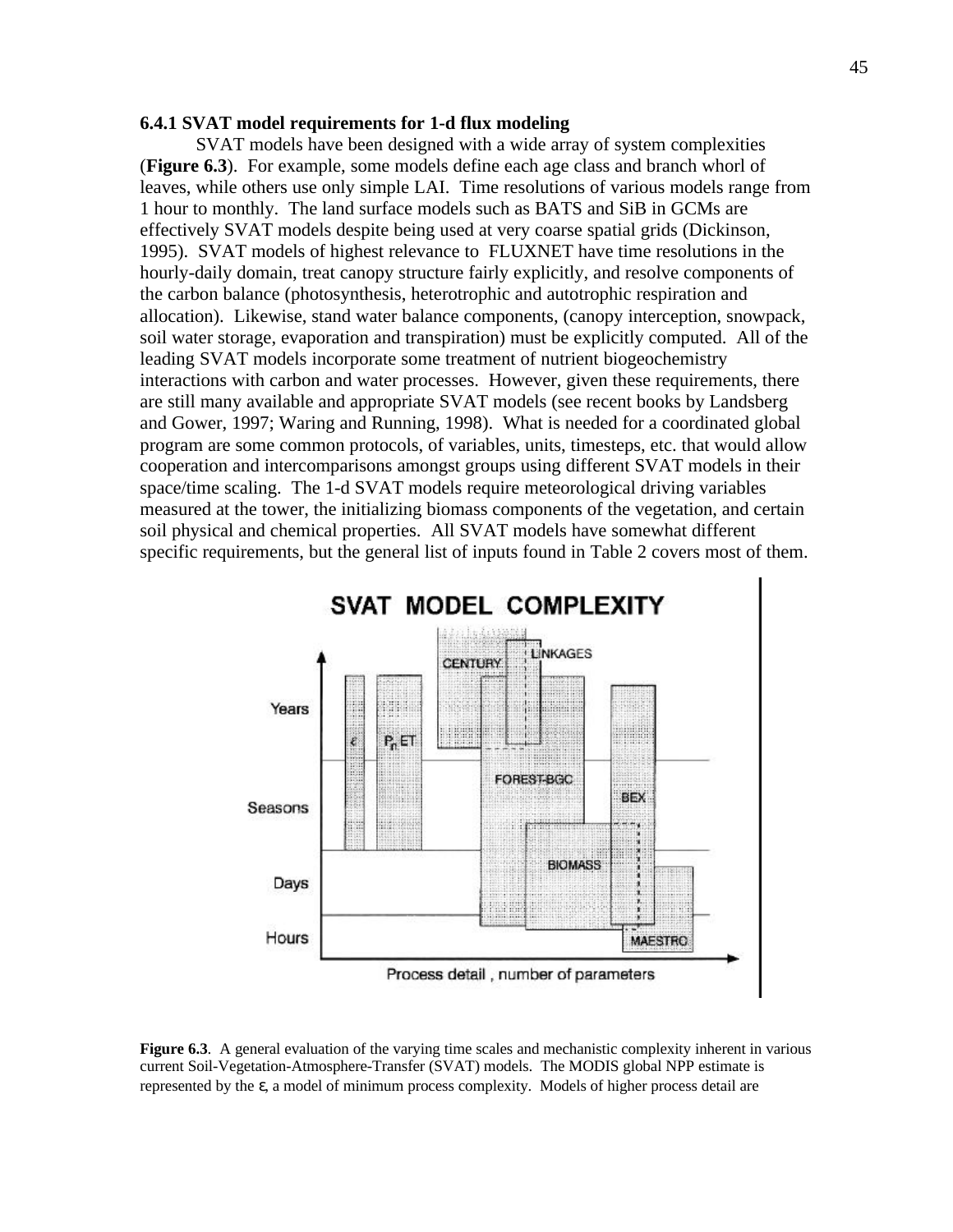required to validate and interpret the ε models, but cannot be run globally because of lack of data and computing limitations (redrawn from Landsberg and Gower, 1997).

#### **6.4.2 Relating NEE and NPP in the flux tower footprint**

Flux towers measure the net gain or loss of carbon over hourly to daily time scales (Fan et al., 1995; Baldocchi et al., 1996; Frolking et al., 1996; Goulden et al., 1996). Because SVAT models estimate photosynthesis, autotrophic and heterotrophic respiration separately, they generate separate estimates of NEE and NPP. Besides comparisons of measured and modeled NEE and NPP, one specific output of these models is daily GPP (gross primary production or net photosynthesis). This modeled GPP can be compared directly to an estimate of GPP derived from tower data (daytime NEE minus estimated daytime ecosystem respiration) (**Figure 6.4**). Once a SVAT model is parameterized and validated over a daily time step at a tower site, it can be run to simulate NPP for a full year. Using direct field measurements of NPP made at the tower sites, model estimates of annual NPP can also be validated. The SVAT models thus provide an essential link between NEE measurements by the tower, and NPP, the C-flux



variable most relevant to the standard EOS NPP product.

**Figure 6.4a**. An example of FLUXNET carbon balance data, weekly net ecosystem exchange (NEE) for 1997 measured by an eddy covariance fluxtower for a temperate deciduous forest, and, **6.4b**. The comparison of SVAT model simulation of NEE to observed NEE in 7a (Baldocchi, unpublished).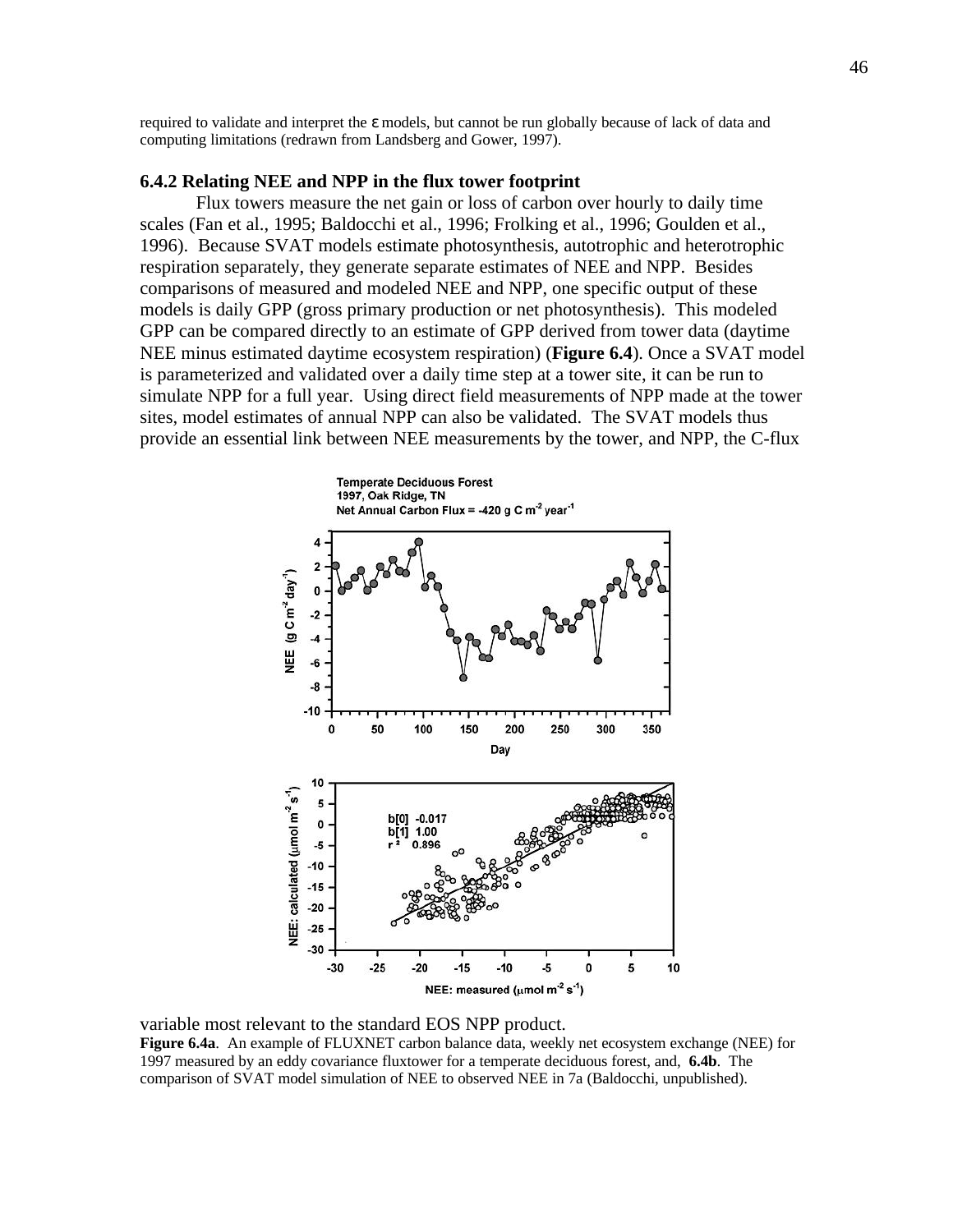#### **6.4.3 Biospheric model intercomparisons**

Another approach to assess accuracy of biospheric models when direct measurements are not possible is by global model intercomparisons. Major discrepancies in results amongst models draw attention to potential problem areas and datasets or weak process understanding. Two international biospheric model intercomparison activities are currently underway.

The ongoing IGBP sponsored 1995 Potsdam (PIK)-NPP model intercomparison can use FLUXNET derived NPP estimates to test global NPP model estimates at locations sampled by the network. The website is at: http://gaim.unh.edu/ . The 1995 Potsdam NPP model intercomparison project was an international collaboration that produced single-year global NPP simulations (Cramer et al., 1999). There were large discrepancies amongst models of NPP in northern boreal forests and seasonally dry tropics. Over much of the global land surface, water availability most strongly influenced estimates of NPP, however, the interaction of water with other multiple limiting resources influenced simulated NPP in a non-predictable fashion (Churkina and Running, 1998).

VEMAP http://www.cgd.ucar.edu:80/vemap/ is an ongoing multi-institutional, international effort addressing the response of terrestrial biogeography and biogeochemistry to environmental variability in climate and other drivers in both space and time domains. The objectives of VEMAP are the intercomparison of biogeochemistry models and vegetation distribution models (biogeography models) and determination of their sensitivity to changing climate, elevated atmospheric carbon dioxide concentrations, and other sources of altered forcing. The completed Phase 1 of the project was structured as a sensitivity analysis, with factorial combinations of climate (current and projected under doubled  $CO<sub>2</sub>$ ), atmospheric  $CO<sub>2</sub>$ , and mapped and modelgenerated vegetation distributions. Maps of climate, climate change scenarios, soil properties, and potential natural vegetation were prepared as common boundary conditions and driving variables for the models (Kittel et al., 1995). As a consequence, differences in model results arose only from differences among model algorithms and their implementation rather than from differences in inputs (VEMAP Members, 1995). VEMAP is currently in the second phase of model intercomparison and analysis. The objectives of Phase 2 are to compare time-dependent ecological responses of biogeochemical and coupled biogeochemical-biogeographical models to historical and projected transient forcings across the conterminous U.S. Because the VEMAP project has no validation component, interaction with FLUXNET and EOS can provide direct model validations (Schimel et al., 1997).

#### **6.5 International coordination and implementation**

Global validation and monitoring cannot be done without international cooperation that transcends any national agency (**Figure 6.5**).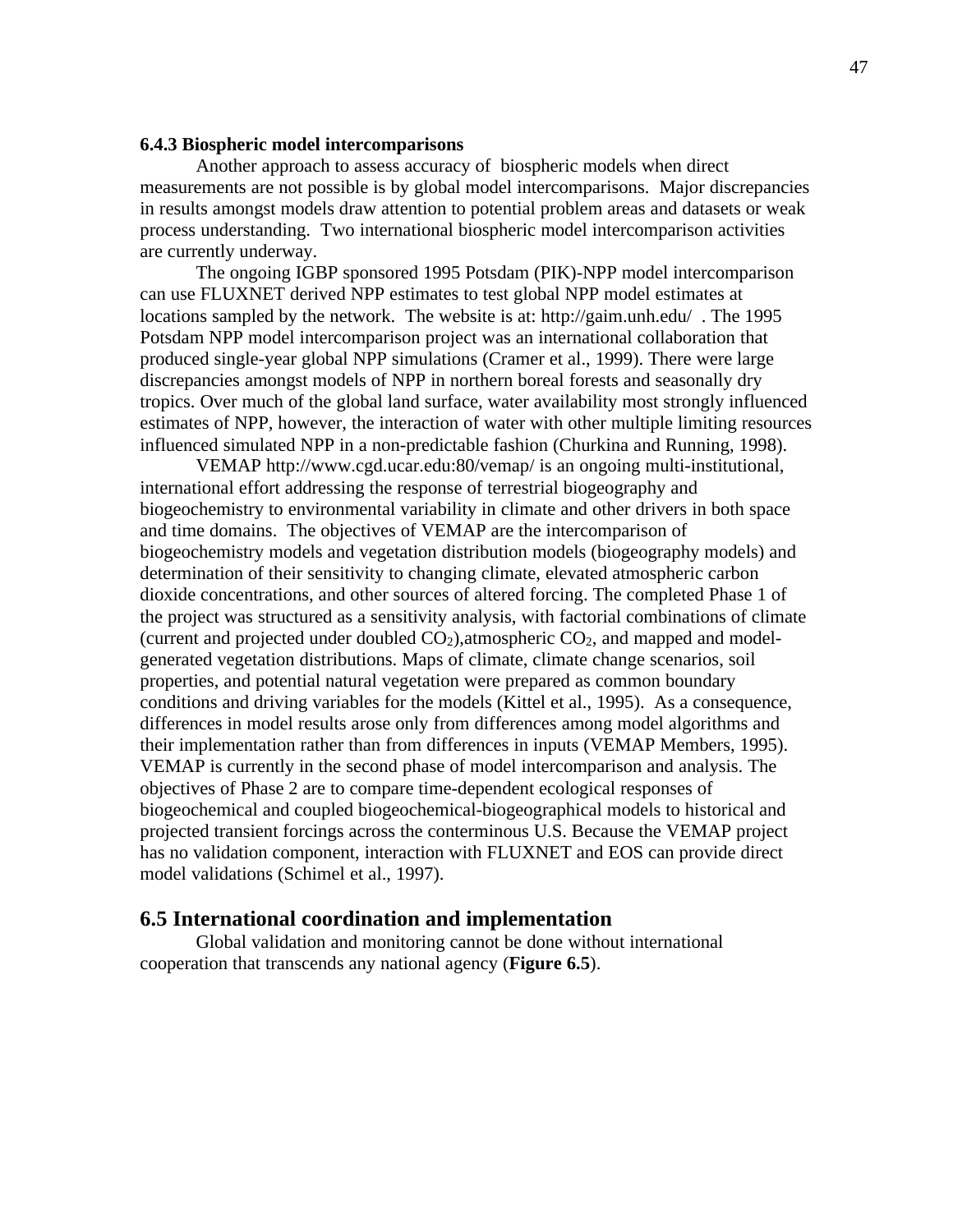

## **Terrestrial Validation Synergism**

**Figure 6.5**. Potential synergism of international programs for validating terrestrial ecosystem variables at different space/time scales. Sites contributing to multiple programs have the highest synergism and efficiency. The programs depicted are:  $GPPDI = Global Primary Production Data Initiative, FLUXNET =$ the global network of eddy covariance flux towers, Atm FLASK = The global network of atmospheric flask sampling of NOAA/CMDL and C.D. Keeling and others,  $GTOS-NPP = a$  special project of the Global Terrestrial Observing System to measure Net Primary Production of field sites worldwide, BigFoot = a study to establish scaling principles for sampling vegetation over large areas, EOS-MODIS = the Moderate Resolution Imaging Spectroradiometer on the Earth Observing System, the primary terrestrial observation sensor, VEMAP = the Vegetation/Ecosystem Modeling and Analysis Project, GAIM-NPP = the International Geosphere-Biosphere project in Global Analysis Integration and Modeling study of global NPP. See text for details of these projects.

When planning global networks, it is essential to recognize that not all facilities have equal levels of scientific activity, however all are needed to provide adequate global sampling. The Global Terrestrial Observing System (GTOS) and terrestrial components of the Global Climate Observing System GCOS have led in designing consistent international measurements for validation and monitoring work (Global Climate Observing System, 1997). The strategy for implementing the plan is being developed in conjunction with the World Meteorological Organization (WMO), and the International Geosphere-Biosphere Programme (IGBP). The plan will provide the necessary climate requirements for GTOS and the terrestrial requirements for GCOS. See http://www.wmo.ch/web/gcos/gcoshome.html

Two core projects of IGBP have been instrumental in developing coordinated terrestrial systems. BAHC is the original project to suggest FLUXNET, and GCTE has led in designing the IGBP Terrestrial Transects. Both GAIM and IGAC now are supporting the continuing development of a global validation and monitoring system. Two internationally coordinated activities appear ready to implement FLUXNET and biospheric monitoring activities, the IGBP Transects, and the GTOS-NPP project.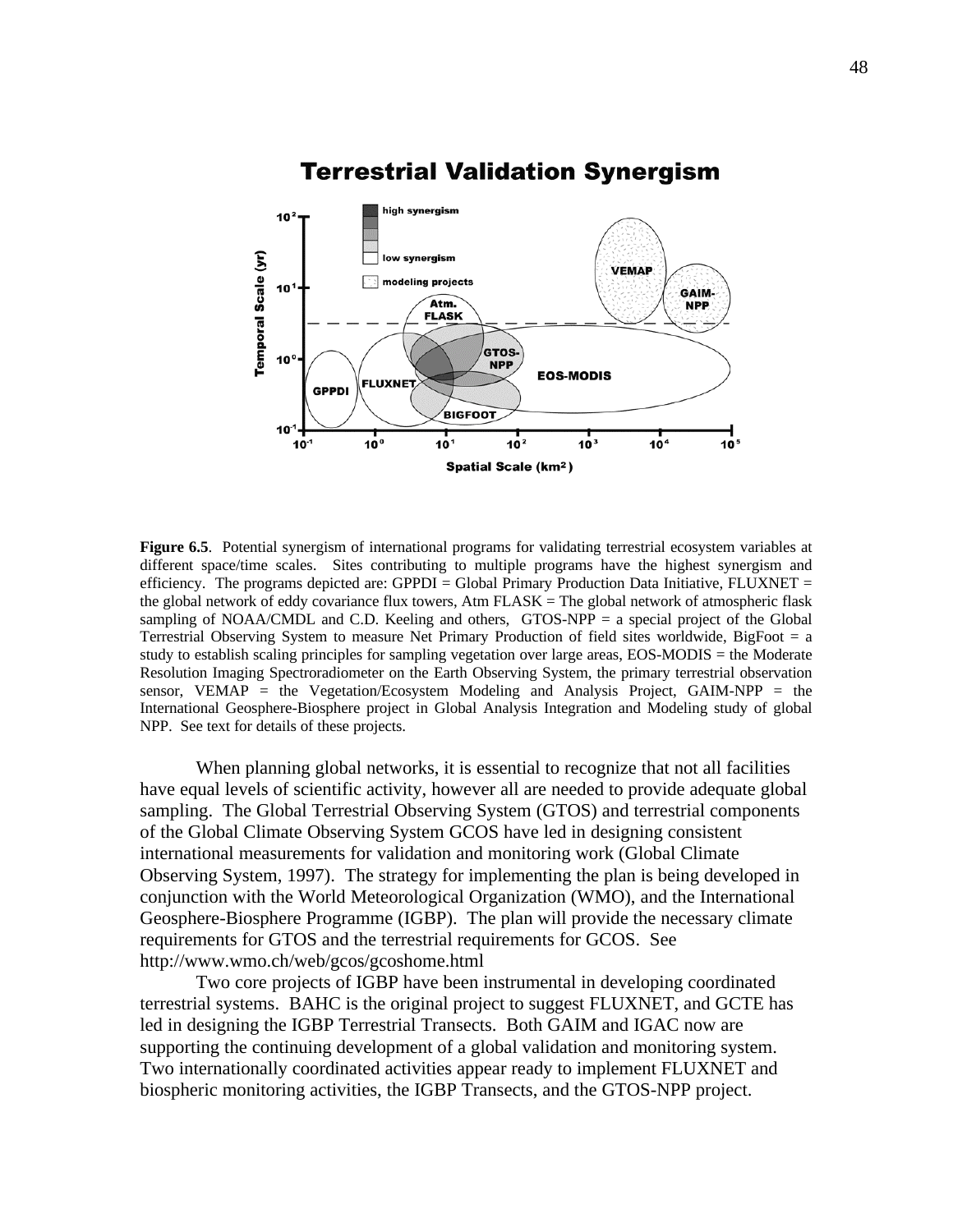The IGBP Terrestrial Transects, website at: http://gcte.org/LEMA-IGBP/LEMA-IGBP.htmlare a set of integrated global change projects consisting of distributed observational studies and manipulative experiments, coupled with modeling and synthesis activities organized along existing gradients of underlying global change parameters, such as temperature, precipitation and land use. The IGBP Terrestrial Transects consist of a set of study sites arranged along an underlying climatic gradient; of order 1000 km in length and wide enough to encompass the dimensions of remote sensing images. The initial set of IGBP Terrestrial Transects are located in four key regions, with three or four existing, planned or proposed transects contributing to the set in each region.

The GTOS-NPP project, (website at http://www.fao.org/GTOS/Home.htm) is being coordinated through the international U.S. Long Term Ecological Network (LTER) office, http://lternet.edu/ilter/ . The goal of the GTOS-NPP project is to distribute the 1km EOS NPP and LAI products every eight days to regional networks for evaluation, and after validation, translation of these standard products to regionally specific crop, range and forest yield maps for land management applications. The project will also provide global validation points for land paramaterization in climate and carbon cycle models.

### **6.6 Testing MODIS PSN/NPP products in near real-time**

Here we describe specific plans for testing and validating MODIS PSN/NPP products on an operational basis using FLUXNET data. We believe only FLUXNET data can provide a continuous, week-to-week validation of the PSN/NPP products. Currently, there are about 80 flux towers globally, spanning various climate-vegetation combinations. Twenty eight of these flux towers are operating in the U.S (Figure 6.6).

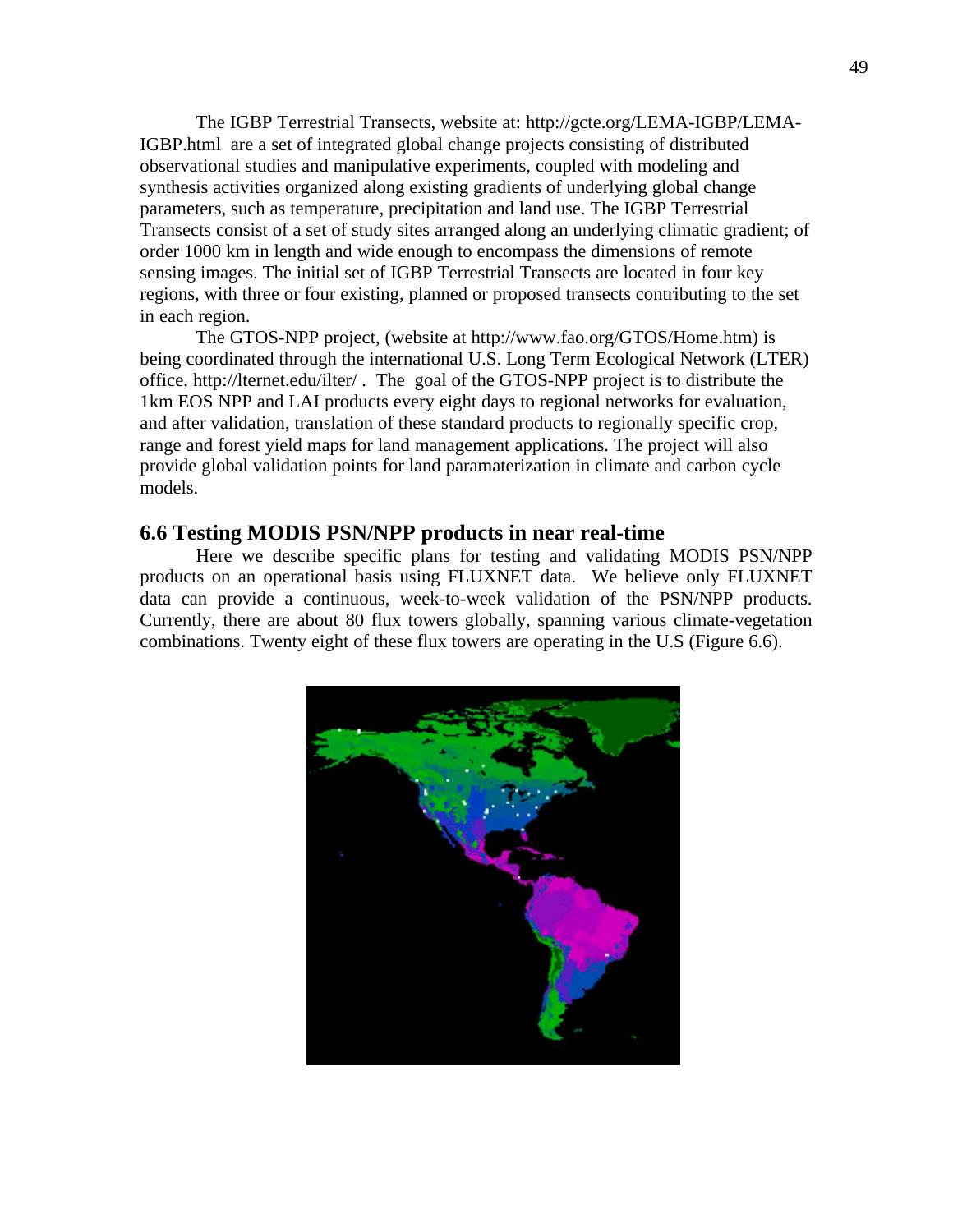**Figure 6.6**: Locations of flux tower sites in the U.S. Brief descriptions for each of the 28 sites are given in Table 3.

Our initial plan is to use the 28 sites in our validation scheme; upon successful implementation of the validation protocols we can extend the program to cover all global flux tower sites willing to share their information.

Every 8 days, we will extract MODIS derived NPP product for a 2x2km grid over each of the 28 flux sites in the U.S. This data will be sent automatically to the scientists responsible for each flux tower site.

In return, we obtain micro-meteorological observations (incident solar radiation, air temperatures, humidity and rainfall) over the 8 day period from the flux tower sites. This data will be used first, to test the accuracy of the climate observations (DAO) used in the MOD17 algorithm. Specifically, we would like to test the daily incident solar radiation, air temperatures and humidity. Second, we will replace the DAO climate with observed micro-meteorological data in the MOD17 algorithm and re-compute the NPP. Differences between the two estimates allow us to compute the errors propagated by using DAO climatology. Third, we will use BIOME-BGC calibrated for each flux site to compute various CO2 fluxes on a daily basis, using the observed micro-meteorological data and site specific soil and plant characteristics. BIOME-BGC estimated fluxes would be directly comparable with flux tower estimates (Figure 6.7).



Figure 6.7 : Observed (symbols) and BGC estimated (line) net ecosystem production at BOREAS. showing the ability of BGC to represent seasonal variations in carbon exchange.

Along with testing the carbon fluxes, this scheme also allows seasonal comparison of leaf area index, vegetation phenology, and snow cover derived from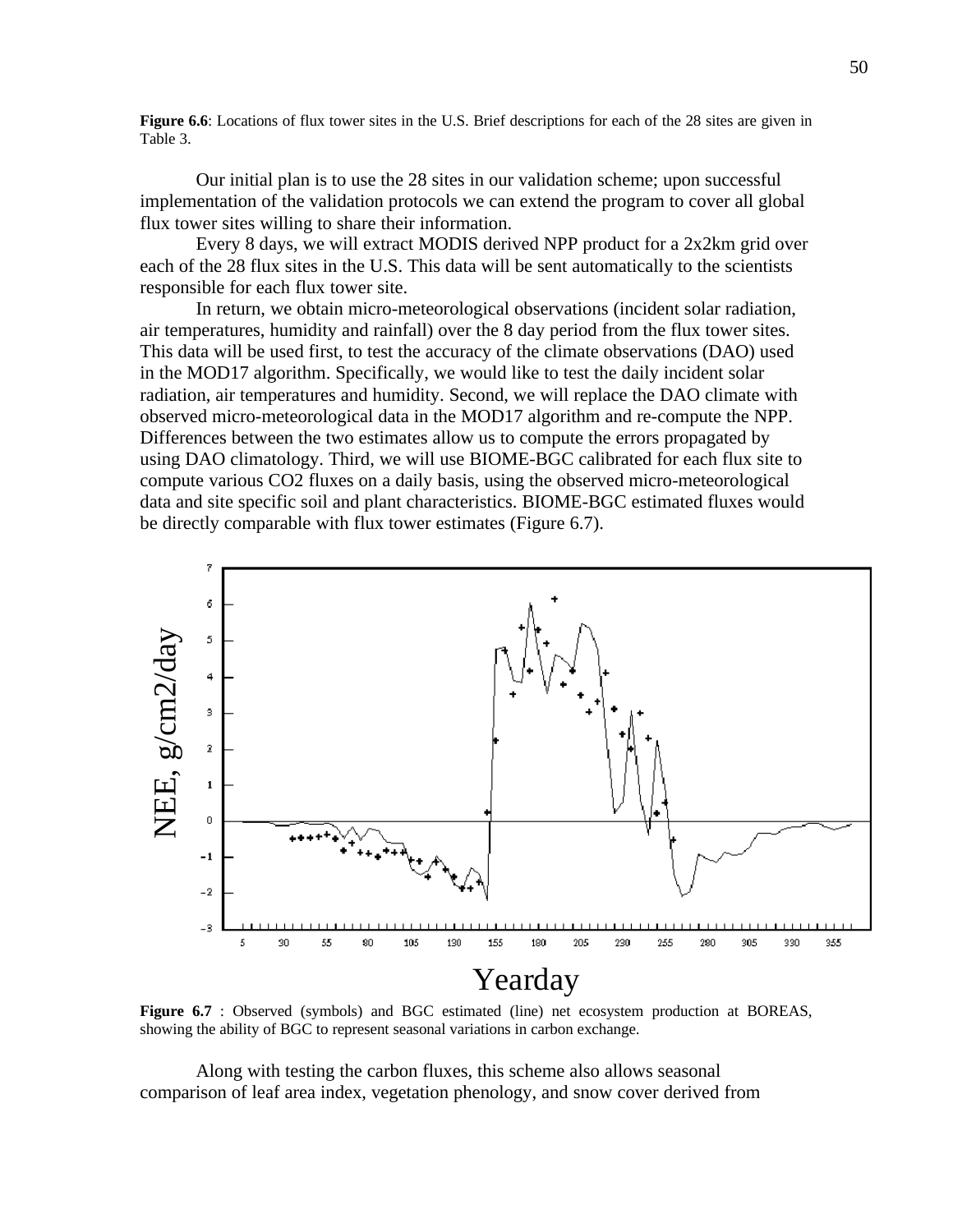MODIS data with observations collected at the flux sites. Initial efforts will focus on the ability of MOD17 product to characterize the geographic distribution of NPP over the U.S, then the seasonality (start of growing season, mid-summer drought effects on NPP) and finally the magnitudes of carbon fluxes at each site.

Once the scientists responsible for each flux tower site release their flux data, all four products (measured fluxes, BGC simulated fluxes, MODIS-Micromet, MODIS-DAO) will be archived at OAKRIDGE DAAC. With this scheme, a two way cooperation is required between MODIS and FLUXNET scientists. Protocols for data exchange need to be worked out with each flux site, along with a written commitment to participate in this validation program.

| <b>Functional Type</b>            | <b>Percent</b> |
|-----------------------------------|----------------|
| <b>Temperate Conifer Forest</b>   | 22             |
| Temperate Broad-leaved Forest     | 21             |
| Semi-Arid Woodland                | 16             |
| <b>Boreal Conifer</b>             |                |
| Grassland                         |                |
| Crop                              | 6              |
| Alpine                            | 6              |
| Arctic                            | 4              |
| <b>Tropical Forest</b>            | 3              |
| <b>Mixed Forest</b>               | 3              |
| <b>Boreal Broad-leaved Forest</b> |                |
| Wetland                           |                |

## **Table 6.1 Current biome distribution of the 80 established FLUXNET sites.**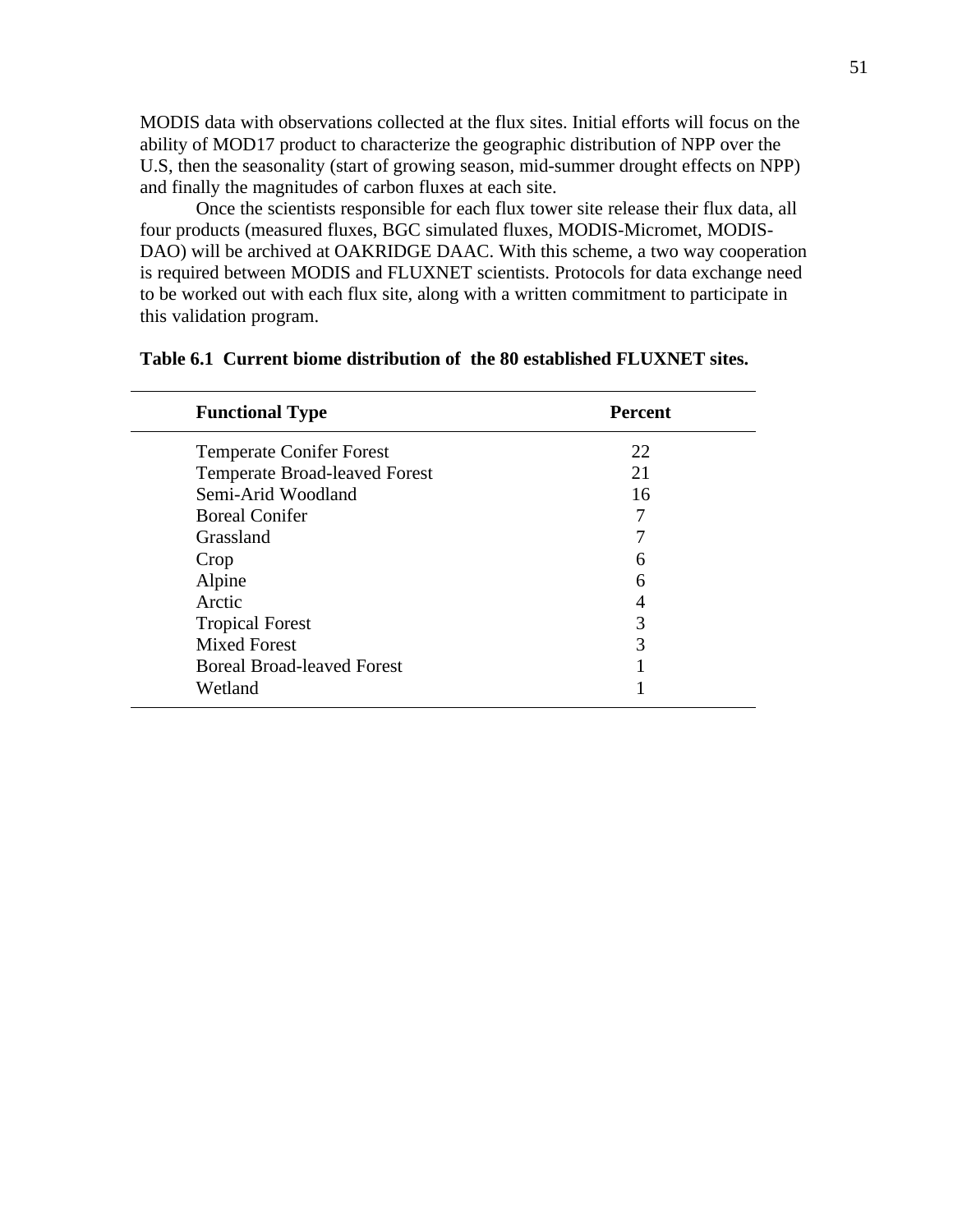## **Table 6.2 The suite of measurements collected at FLUXNET sites and needed for SVAT modeling activity**.

| <b>Variable</b>                       | <b>Symbol</b>                        | Unit                                                           | <b>Frequency</b>           | <b>Criticality</b> |
|---------------------------------------|--------------------------------------|----------------------------------------------------------------|----------------------------|--------------------|
| <b>Mass and Energy Flux Densities</b> |                                      |                                                                |                            |                    |
| CO <sub>2</sub>                       | $\rm F_c$                            | $\mu$ mol m <sup>-2</sup> s <sup>-1</sup>                      | $1 - 2$ hour <sup>1</sup>  | core               |
| $CO2$ Storage                         |                                      | $\mu$ mol m <sup>-2</sup> s <sup>-1</sup>                      | $1 - 2$ hour <sup>1</sup>  | core               |
| Latent heat (water vapor)             | $\lambda$ E                          | $W \, \text{m}^{-2}$                                           | $1 - 2$ hour <sup>1</sup>  | core               |
| Sensible heat                         | Η                                    | $\mbox{W}~\mbox{m}^{-2}$                                       | $1 - 2$ hour <sup>1</sup>  | core               |
| Soil heat conduction                  | $\mathsf G$                          | $W m^{-2}$                                                     | $1 - 2$ hour <sup>1</sup>  | core               |
| Canopy heat storage                   | S                                    | $W m^{-2}$                                                     | $1 - 2$ hour <sup>1</sup>  | core               |
| Momentum                              |                                      | $\rm kg~m^{\text{-}1}~s^{\text{-}2}$                           | $1 - 2$ hour <sup>1</sup>  | core               |
| dry deposition of N                   |                                      | $kg$ $ha^{-1}$ $y^{-1}$                                        | annual                     | desired            |
| <b>Meteorology</b>                    |                                      |                                                                |                            |                    |
| <b>Global Radiation</b>               | $R_g$                                | $W m^{-2}$                                                     | $1 - 2$ hour <sup>-1</sup> | core               |
| <b>Net Radiation</b>                  | $R_{n}$                              | $W m^{-2}$                                                     | $1 - 2$ hour <sup>-1</sup> | core               |
| Photosynthetic Photon Flux Density    | $\mathbf{Q}_{\text{p}}$              | $\mu$ mol m <sup>-2</sup> s <sup>-1</sup>                      | $1 - 2$ hour <sup>1</sup>  | core               |
| Diffuse Radiation                     |                                      | $\mu$ mol m <sup>-2</sup> s <sup>-1</sup> or W m <sup>-2</sup> | $1-2$ hour <sup>-1</sup>   | desired            |
| Air Temperature                       | $\rm T_a$                            | $^{\circ}C$                                                    | $1 - 2$ hour <sup>1</sup>  | core               |
| Humidity                              |                                      |                                                                | $1 - 2$ hour <sup>-1</sup> | core               |
| $CO2$ Concentration                   | [CO <sub>2</sub> ]                   | $\mu$ mol mol $^{-1}$                                          | $1 - 2$ hour <sup>1</sup>  | core               |
| Wind Speed                            | U                                    | $\rm \dot{m} \; \rm s^{-1}$                                    | $1 - 2$ hour <sup>1</sup>  | core               |
| Wind Direction                        |                                      | degree                                                         | $1 - 2$ hour <sup>1</sup>  | core               |
| Precipitation                         |                                      |                                                                | daily                      | core               |
| Pressure                              | $\mathbf{P}$                         | kPa                                                            | hourly to daily            | desired            |
| canopy wetness                        |                                      |                                                                | hourly                     | desired            |
| pollution $(O_3, NO_2, NO, SO_2)$     |                                      | ppb                                                            | hourly                     | desired            |
| bole temperature                      | T <sub>b</sub>                       | $^{\circ}C$                                                    | $1 - 2$ hour <sup>1</sup>  | core               |
| <b>Light Transmission</b>             |                                      | $\mu$ mol m <sup>-2</sup> s <sup>-1</sup>                      | $1 - 2$ hour <sup>-1</sup> | desired            |
| <b>Soil Characteristics</b>           |                                      |                                                                |                            |                    |
| Soil Temperature Profiles             | $T_{s}$                              | $^{\circ}C$                                                    | $1 - 2$ hour <sup>-1</sup> | core               |
| Soil Moisture                         |                                      |                                                                | daily to weekly            | core               |
| bulk density                          |                                      |                                                                | once                       | core               |
| soil texture                          |                                      |                                                                | once                       | core               |
| root depth                            |                                      |                                                                | once                       | core               |
| $CO2$ efflux                          |                                      | $\mu$ mol m <sup>-2</sup> s <sup>-1</sup>                      | hourly to seasonally       | core/desired       |
| Litter decomposition                  |                                      |                                                                | annually                   | core/desired       |
| Litter Chemistry (C, N, Lignin)       |                                      |                                                                | annual                     | desired            |
| Soil $(C, N)$                         |                                      |                                                                | annual                     | desired            |
| Soil Thermal Conductivity             |                                      |                                                                | once                       | desired            |
| Soil hydraulic Conductivity           |                                      |                                                                | once                       | desired            |
| Cation Exchange Capacity              |                                      |                                                                | once                       | desired            |
| <b>Vegetation Characteristics</b>     |                                      |                                                                |                            |                    |
| Species Composition                   |                                      |                                                                | once                       | core               |
| <b>Above Ground Biomass</b>           |                                      |                                                                | once                       | core               |
| Leaf Area Index                       |                                      |                                                                | seasonal to annual         | core               |
| Canopy Height                         | H                                    | m                                                              | seasonal to annual         | core               |
| Albedo                                |                                      |                                                                |                            |                    |
| Aerodynamic roughness length          | $Z_{0}$                              | m                                                              | once                       | desired            |
| zero plane displacement               | D                                    | m                                                              | once                       | desired            |
| multi-spectral image                  |                                      |                                                                | annual                     | desired            |
| above ground growth increment         |                                      |                                                                | annual                     | core               |
| leaf N and C                          |                                      |                                                                | seasonal                   | core               |
| specific leaf weight                  |                                      |                                                                | seasonal                   | core               |
| Eco-physiology                        |                                      |                                                                |                            |                    |
| Photosynthetic capacity               | $V_{\text{cmax}}$ , $J_{\text{max}}$ | $\mu$ mol m <sup>-2</sup> s <sup>-1</sup>                      | weekly to seasonally       | desired            |
| pre-dawn water potential              | Ψ                                    | MPa                                                            | weekly to seasonally       | desired            |
| stomatal conductance                  | $g_s$                                | mol m <sup>-2</sup> s <sup>-1</sup>                            | weekly to seasonally       | desired            |
| tissue ${}^{13}C/{}^{12}C$            |                                      |                                                                |                            |                    |
| Atmospheric ${}^{13}C/{}^{12}C$       |                                      |                                                                |                            |                    |
| sap flow                              |                                      | mol m <sup>-2</sup> s <sup>-1</sup>                            | hourly                     | desired            |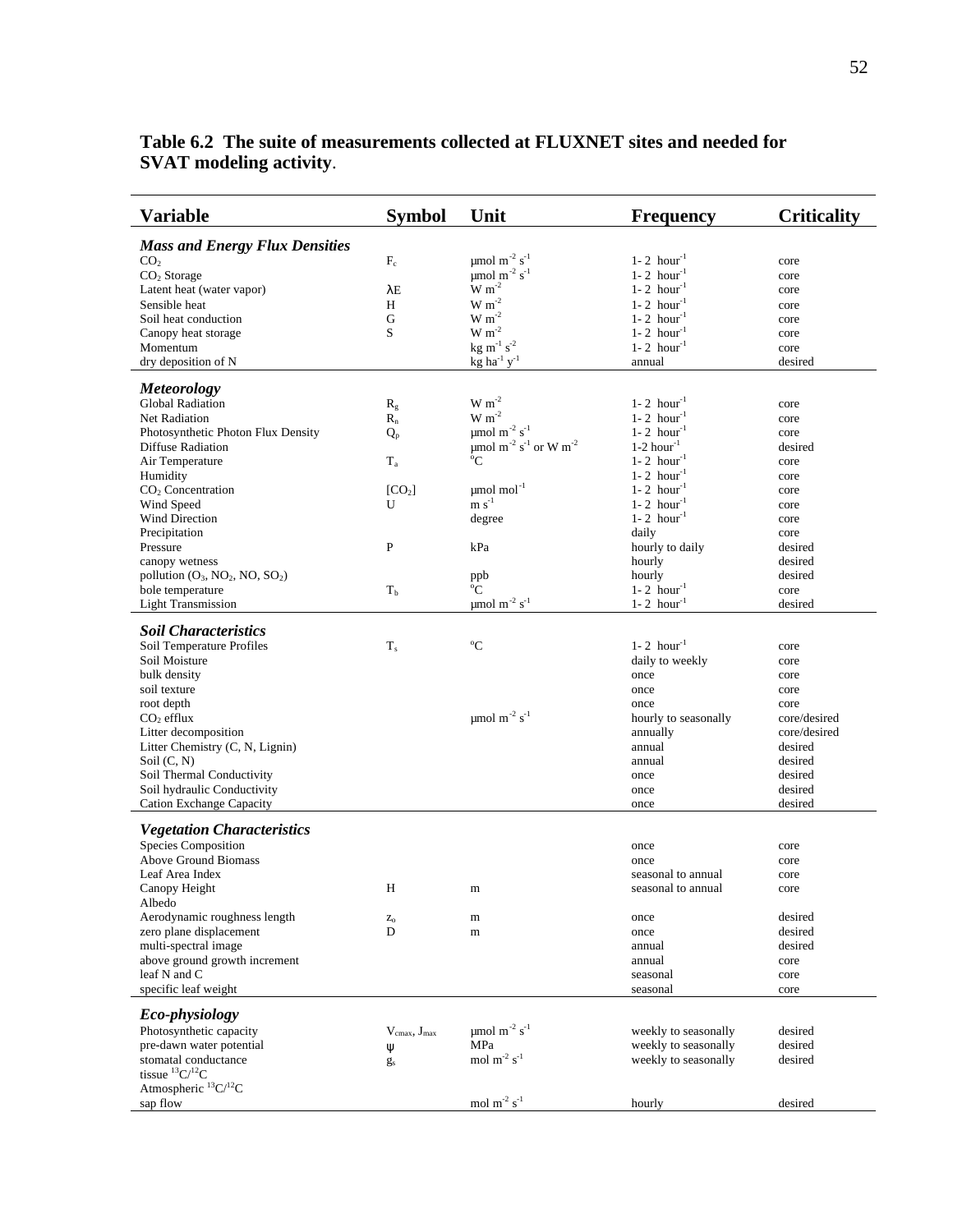Table 6.3: The following AMERIFLUX sites will be used in our initial near real-time validation of MODIS net primary production algorithm:

- 1. Barrow tundra Alaska 70°18´ N, 156°36´ W
- 2. Happy Valley tundra Alaska  $69^{\circ}06'$  N,  $148^{\circ}48'$  W
- 3. U Pad tundra Alaska 70°16´ N, 148°54´ W
- 4. Blodgett Forest Ponderosa pine California 38°53´ N, 120°37´ W
- 5. Jasper Ridge natural C3 low profile (serpentine grassland) California 37°24´ N, 122°3´ W
- 6. Sky Oaks chaparral California  $33^{\circ}22'$  N,  $116^{\circ}37'$  W
- 7. Niwot Ridge second growth (95 yrs) subalpine forest Colorado 40°01´57´´ N, 105°32´49´´ W
- 8. Natural cypress wetland Florida 29°44´ N, 82°05´ W
- 9. Slash Pine Plantation Florida 29°44´ N, 82°05´ W
- 10. Bondville -crops Illinois 40°0.366´ N, 88°17.512´ W
- 11. Morgan Monroe State Forest deciduous Southern Indiana 39°19´ N, 86°25´ W
- 12. Konza Prairie natural, low profile C4 prairie Kansas 39°07´ N, 94°21´ W
- 13. Walnut River Watershed C3/C4 prairie to tall grass- Kansas 37°31´15´´ N, 96°51´18´´ W
- 14. Harvard Forest deciduous Massachusetts 42°32´ N, 72°11´ W

15. Smithsonian Environmental Research Center (SERC) - mostly deciduous forest - Maryland - 38°53´ N 76°33´ W

- 16. Howland Forest old coniferous Maine 45°15´ N, 68°45´ W
- 17. Northern Michigan Site mid-aged mostly deciduous forest Michigan 45°35´ N, 84°42´W

 18. Duke Forest - even-aged loblolly pine forest site and a second growth uneven-aged, multi-species deciduous site - North Carolina - 35°52´ N, 79°59´ W

- 19. Little Washita Watershed rangeland Oklahoma 34°57.624´ N, 97°58.7337´ W
- 20. Ponca City Agricultural Wheat Oklahoma -36°45´ N, 97°05´ W
- 21. Shidler Native Tallgrass Prairie Oklahoma 36°51´ N, 96°41´ W
- 22. Juniper Site juniper/sagebrush Oregon 44°15´54´´ N, 121°23´3´´ W
- 23. Metolius Research Natural Area open ponderosa pine (old/young patches) Oregon  $-44^{\circ}29'56'3 \text{ N}, \qquad 121^{\circ}37'26'' \text{ W}$
- 24. Temperate Coniferous 15-yr old ponderosa pine, natural regeneration Oregon 44°25´ N, 121°34´ W
- 25. Walker Branch deciduous Tennessee 35°57´30´´ N, 84°17´15´´ W
- 26. Wind River Crane Site old coniferous Washington State 45°49´ N, 121°58´ W
- 27. Park Falls boreal lowland and wetland forest Wisconsin 45°56´43´´ N,
- $90^{\circ}16'28''$  W

28. Glacier Lake Ecosystem Experiments Site - subalpine/alpine (Engelman spruce and Subalpine fir) - Wyoming -  $41^{\circ}20'$  N,  $106^{\circ}$   $20'$  W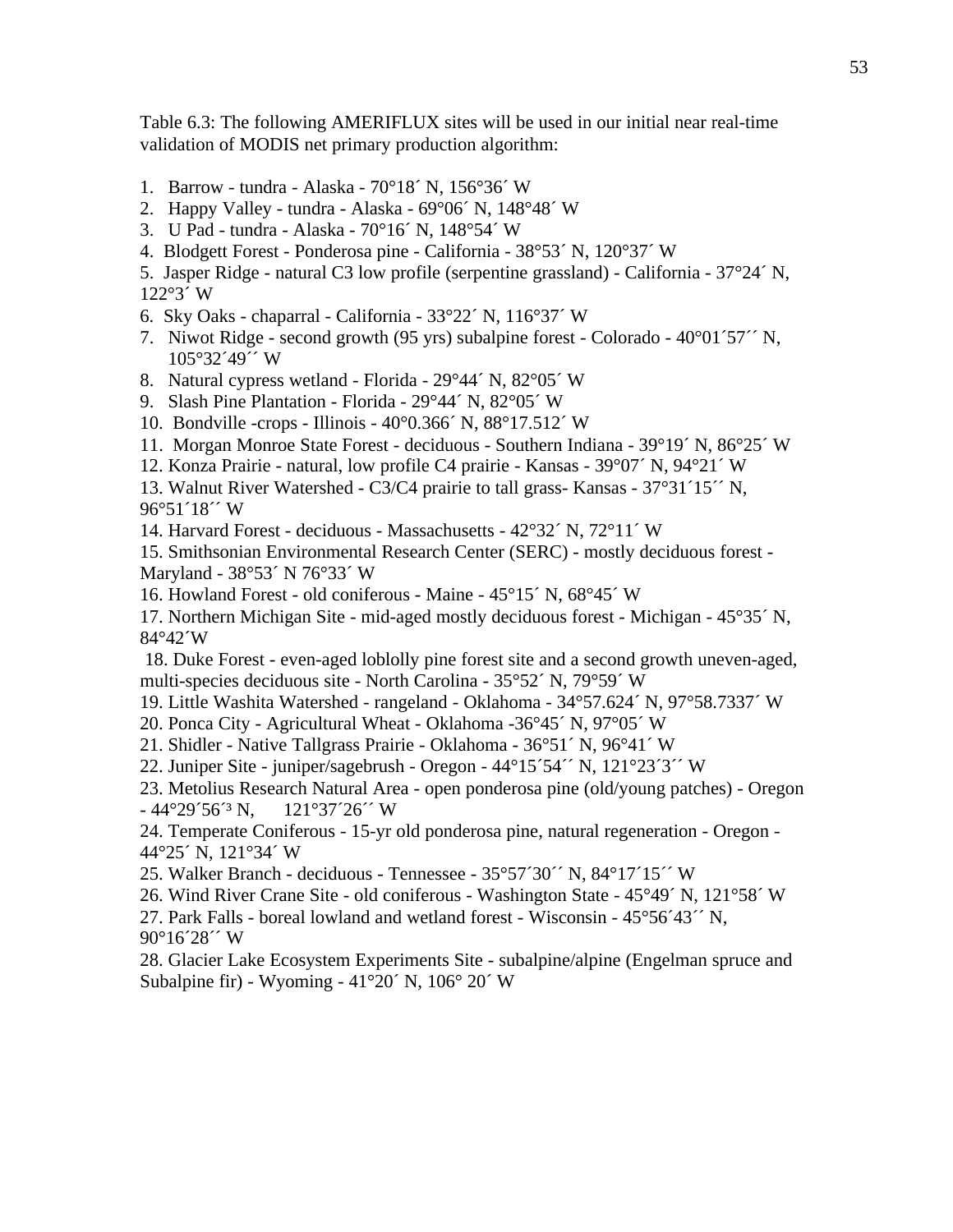## **7. REFERENCES**

- Aber, J.D., Melillo, J.M., Nadelhoffer, K.J., Pastor, J. and Boone, R.D., 1991. Factors controlling nitrogen cycling and nitrogen saturation in northern temperate forest ecosystems. Ecological Applications, 1(3): 303-315.
- Asrar, G., Fuchs, M., Kanemasu, E.T. and Hatfield, J.H., 1984. Estimating absorbed photosynthetic radiation and leaf area index from spectral reflectance in wheat. Agronomy Journal, 76: 300-306.
- Asrar, G., Myneni, R.B. and Choudhury, B.J., 1992. Spatial heterogeneity in vegetation canopies and remote sensing of absorbed photosynthetically active radiation: a modeling study. Remote Sensing of Environment, 41: 85-103.
- Baldocchi, D., Hicks, B.B. and Meyers, T.P., 1988. Measuring biosphere-atmosphere exchanges of biologically related gases with micrometeorological methods. Ecology, 69: 1331-1340.
- Baldocchi, D., Valentini, R., Running, S., Oechel, W. and Dahlman, R., 1996. Strategies for measuring and modeling carbon dioxide and water vapour fluxes over terrestrial ecosystems. Global Change Biology, 2: 159-168.
- Benson, B.J. and MacKenzie, M.D., 1995. Effects of sensor spatial resolution on landscape structure parameters. Landscape Ecology, 10: 113-120.
- Beringer, F., 1994. Simulated irradiance and temperature estimates as a possible source of bias in the simulation of photosynthesis. Agricultural and Forest Meteorology, 71: 19-32.
- Cannell, M.G.R., 1982. World Forest Biomass and Primary Production Data. Academic Press, London, 391 pp.
- Churkina, G. and Running, S.W., 1998. Contrasting climatic controls on the estimated productivity of global terrestrial biomes. Ecosystems, 1: 206-215.
- Cienciala, E., Running, S.W., Lindroth, A., Grelle, A. and Ryan, M.G., 1998. Analysis of carbon and water fluxes from the NOPEX boreal forest: comparison of measurements with FOREST-BGC simulations. Journal of Hydrology, 212-213: 62-78.
- Cohen, W.B., Fiorella, M., Gray, J., Helmer, E. and Anderson, K., 1998. An efficient and accurate method for mapping forest clearcuts in the Pacific Northwest using Landsat imagery. Photogrammetric Engineering and Remote Sensing, 64: 293- 300.
- Cohen, W.B., Spies, T.A. and Fiorella, M., 1995. Estimating the age and structure of forests in a multi-ownership landscape of western Oregon. International Journal of Remote Sensing, 16: 721-746.
- Cramer, W. et al., 1999. Comparing global models of terrestrial net primary productivity (NPP): Overview and key results. Global Change Biology, in press.
- Dang, Q.-L., Margolis, H.A., Coyea, M.R., Sy, M. and Collatz, G.J., 1997. Regulation of branch-level gas exchange of boreal trees: roles of shoot water potential and vapor pressure difference. Tree Physiology, 17: 521-535.
- Davies, W.J. and Zhang, J., 1991. Root signals and the regulation of growth and development of plants in drying soil. Annual Reviews of Plant Physiology and Plant Molecular Biology, 42: 55-76.
- Dentener, F.J. and Crutzen, P.J., 1994. A three-dimensional model of the global ammonia cycle. Journal of Atmospheric Chemistry, 19: 331-369.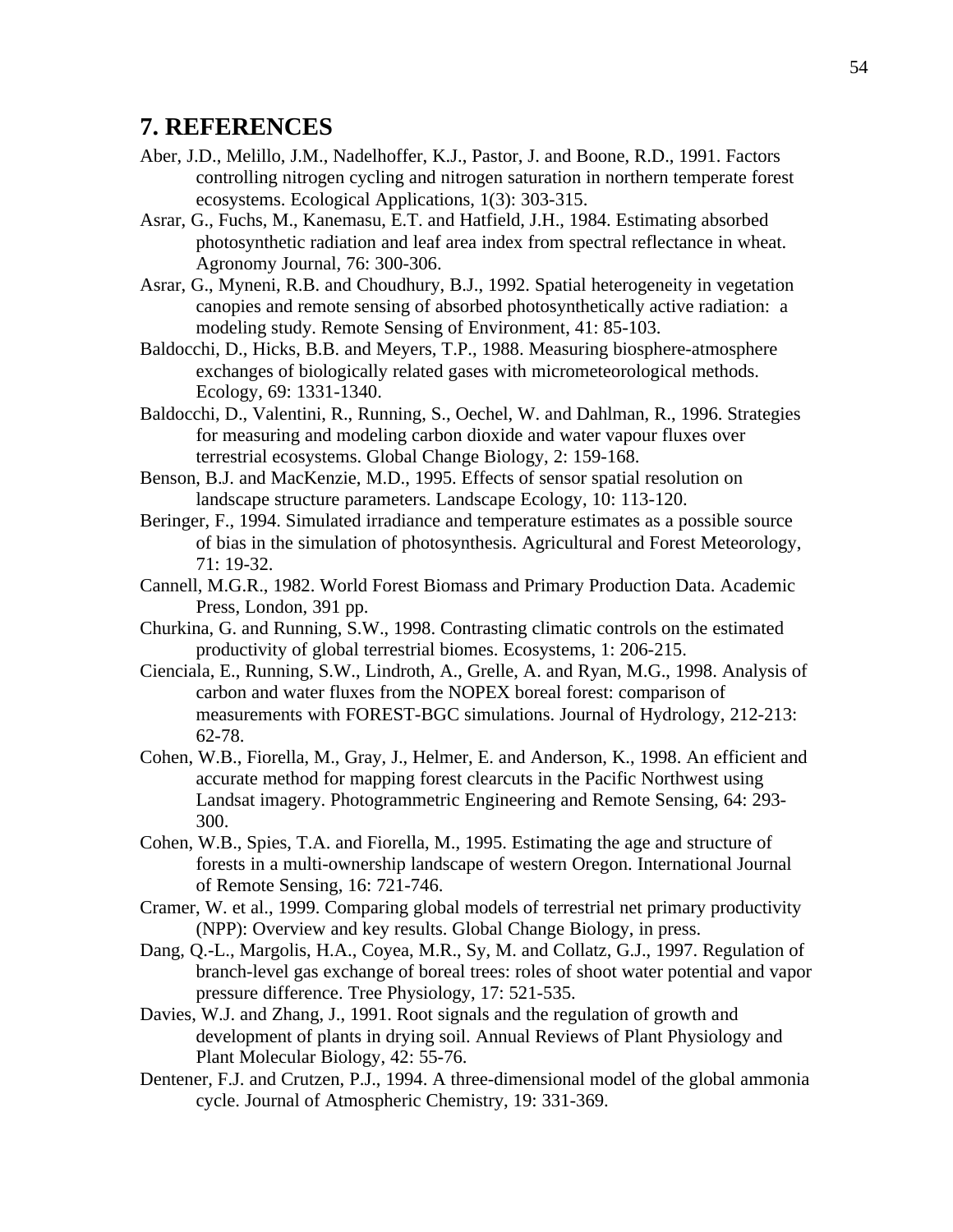- Dickinson, R.E., 1995. Land processes in climate models. Remote Sensing of Environment, 51: 27-38.
- Ellsworth, D.S. and Reich, P.B., 1993. Canopy structure and vertical patterns of photosynthesis and related leaf traits in a deciduous forest. Oecologia, 96: 169- 178.
- Evans, J.R., 1989. Photosynthesis and nitrogen relationships in leaves in C3 plants. Oecologia, 78: 9-19.
- Fahey, T.J., Yavitt, J.B. and Pearson, J.A., 1985. The nitrogen cycle in lodgepole pine forests, southeastern Wyoming. Biogeochemistry, 1: 257-275.
- Fan, S.-M. et al., 1995. Environmental controls on the photosynthesis and respiration of a boreal lichen woodland: a growing season of whole-ecosystem exchange measurements by eddy correlation. Oecologia, 102: 443-452.
- Frolking, S. et al., 1996. Modeling temporal variability in the carbon balance of a spruce/moss boreal forest. Global Change Biology, 2: 343-366.
- Global Climate Observing System, 1997. GCOS/GTOS plan for terrestrial climaterelated observations. Ver 2.0. GCOS-32, QMO/TD-No. 796, World Meteorological Organization.
- Goulden, M.L., Munger, J.W., Fan, S.-M., Daube, B.C. and Wofsy, S., 1996. Exchange of carbon dioxide by a deciduous forest: response to interannual climate variability. Science, 271: 1576-1578.
- Goward, S.N., Tucker, C.J. and Dye, D.G., 1985. North American vegetation patterns observed woth the NOAA-7 Advanced Very High Respolution Radiometer. Vegetatio, 64: 3-14.
- Hanan, N.P., Prince, S.D. and Bégué, A., 1997. Modelling vegetation primary production during HAPEX-Sahel using production efficiency and canopy conductance model formulations. Journal of Hydrology, 188-189: 651-675.
- Hikosaka, K., Terashima, I. and Katoh, S., 1994. Effects of leaf age, nitrogen nutrition and photon flux density on the distribution of nitrogen among leaves of a vine (*lpomoea tricolor* Cav.) grown horizontally to avoid mutual shading of leaves. Oecologia, 97: 451-457.
- Hirose, T. and Werger, M.J.A., 1994. Photosynthetic capacity and nitrogen partitioning among species in the canopy of a herbaceous plant community. Oecologia, 100: 203-212.
- Holland, E.A. et al., 1997. Variation in the predicted spatial distribution of atmospheric nitrogen deposition and their impact on carbon uptake by terrestrial ecosystems. Journal of Geophysical Research, 102(D13): 15849-15866.
- Hollinger, D.Y. et al., 1994. Carbon dioxide exchange between an undisturbed oldgrowth temperate forest and the atmosphere. Ecology, 75: 134-150.
- Hudson, R.J.M., Gherini, S.A. and Goldstein, R.A., 1994. Modeling the global carbon cycle: nitrogen fertilization of the terrestrial biosphere and the "missing"  $CO<sub>2</sub>$ sink. Global Biogeochemical Cycles, 8(3): 307-333.
- Hunt, E.R., Jr., 1994. Relationship between woody biomass and PAR conversion efficiency for estimating net primary production from NDVI. International Journal of Remote Sensing, 15: 1725-1730.
- Hunt, E.R., Jr. et al., 1996. Global net carbon exchange and intra-annual atmospheric CO<sub>2</sub> concentrations predicted by an ecosystem process model and three-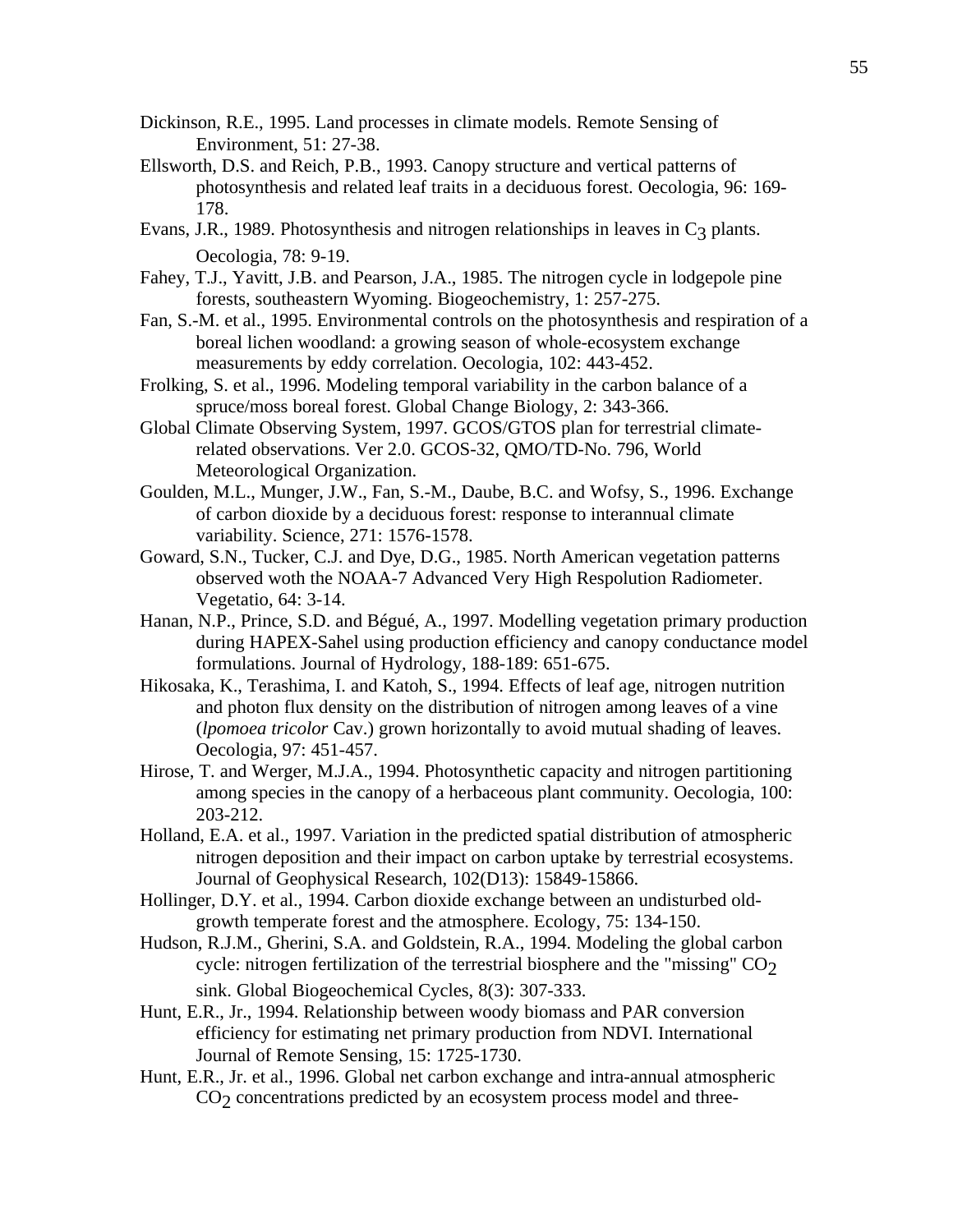dimensional atmospheric transport model. Global Biogeochemical Cycles, 10(3): 431-456.

- Jackson, R.D., Slater, P.N. and Pinter, P.J., Jr., 1983. Discrimination of growth and water stress in wheat by various vegetation indices through clear and turbid atmospheres. Remote Sensing of Environment, 13: 187-208.
- Justice, C.O. et al., 1998. The moderate resolution imaging spectroradiometer (MODIS): land remote sensing for global change research. IEEE Transactions on Geoscience and Remote Sensing, 36(4): 1228-1249.
- Keeling, C.D., Chin, J.F.S. and Whorf, T.P., 1996. Increased activity of northern vegetation inferred from atmospheric CO<sub>2</sub> measurements. Nature, 382: 146-149.
- Kimball, J.S., Running, S.W. and Nemani, R., 1997a. An improved method for estimating surface humidity from daily minimum temperature. Agricultural and Forest Meteorology, 85: 87-98.
- Kimball, J.S., Thornton, P.E., White, M.A. and Running, S.W., 1997b. Simulating forest productivity and surface-atmosphere exchange in the BOREAS study region. Tree Physiology, 17: 589-599.
- Kimball, J.S., White, M.A. and Running, S.W., 1997c. BIOME-BGC simulations of stand hydrologic processes for BOREAS. Journal of Geophysical Research, 102(D24): 29043-29051.
- Kittel, T.G.F., Rosenbloom, N.A., Painter, T.H., Schimel, D.S. and VEMAP Modelling Participants, 1995. The VEMAP integrated database for modelling United States ecosystem/vegetation sensitivity to climate change. Journal of Biogeography, 22: 857-862.
- Landsberg, J.J. and Gower, S.T., 1997. Applications of Physiological Ecology to Forest Management. Physiological Ecology Series. Academic Press, San Diego, CA.
- Landsberg, J.J. et al., 1996. Energy coversion and use in forests: The analysis of forest production in terms of radiation utilisation efficiency. In: H.L. Gholz and K. Nakane (Editors), The Use of Remote Sensing in the Modeling of Forest Productivity at Scales from the Stand to the Globe. Kluwer Academic Press, London.
- Larcher, W., 1995. Physiological Plant Ecology. Springer-Verlag, Berlin Heidelberg.
- Lavigne, M.B. and Ryan, M.G., 1997. Growth and maintenance respiration rates of aspen, black spruce, and jack pine stems at northern and southern BOREAS sites. Tree Physiology, 17: 543-551.
- Lenschow, D.H., 1995. Micrometeorological techniques for measuring biosphereatmosphere trace gas exchange. In: P. Matson and B. Harris (Editors), Methods in Ecology: Trace Gases. ??, ??, pp. ??
- Maier, C.A., Zarnoch, S.J. and Dougherty, P.M., 1998. Effects of temperature and tissue nitrogen on dormant season stem and branch maintenance respiration in a young loblolly pine (*Pinus taeda*) plantation. Tree Physiology, 18: 11-20.
- Meinzer, F.C. et al., 1995. Environmental and physiological regulation of transpiration in tropical forest gap species: the influence of boundary layer and hydraulic properties. Oecologia, 101: 514-552.
- Moncrieff, J.B., Malhi, Y. and Leuning, R., 1996. The propogation of errors in long-term measurements of land-atmosphere fluxes of carbon and water. Global Change Biology, 2: 231-240.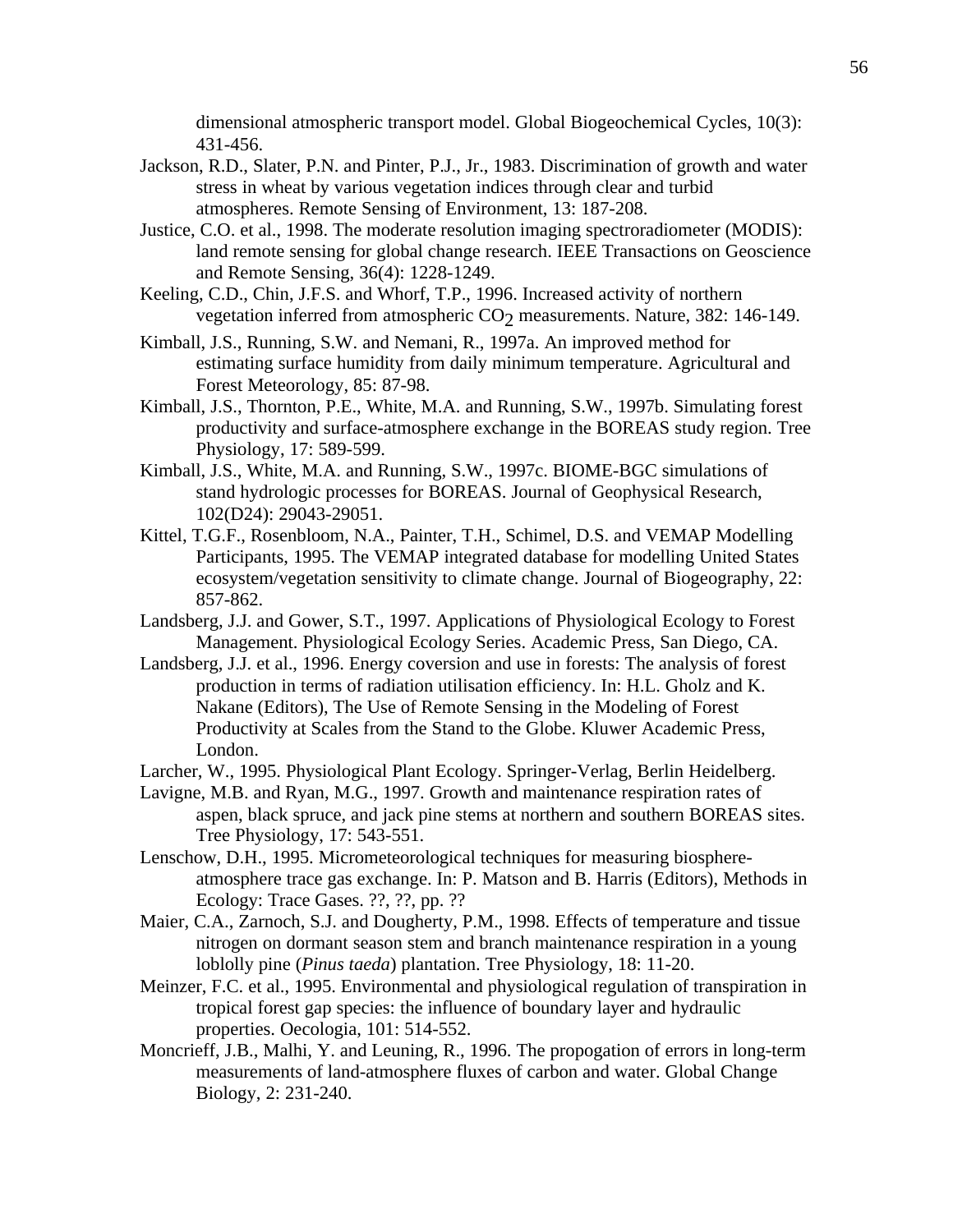- Monteith, J.L., 1972. Solar radiation and productivity in tropical ecosystems. Journal of Applied Ecology, 9: 747-766.
- Monteith, J.L., 1977. Climate and efficiency of crop production in Britain. Philosophical Transactions of the Royal Society of London, Ser. B: 277-294.
- Moore, C.J., 1986. Frequency response corrections for eddy correlation systems. Boundary Layer Meteorology, 37: 17-35.
- Pataki, D.E., Oren, R., Katul, G. and Sigmon, J., 1998. Canopy conductance of *Pinus taeda*, *Liquidambar styraciflua* and *Quercus phellos* under varying atmospheric and soil water conditions. Tree Physiology, 18: 307-315.
- Piper, S.C., 1995. Construction and description of a gridded global dataset of daily temperature and precipitation for terrestrial biospheric modelling. S.I.O. Reference Series No. 94-13, Scripps Institute of Oceanography, University of California, San Diego, San Diego.
- Potter, C.S. et al., 1993. Terrestrial ecosystem production: a process model based on global satellite and surface data. Global Biogeochemical Cycles, 7(4): 811-841.
- Press, W.H., Teukolsky, S.A., Vetterling, W.T. and Flannery, B.P., 1992. Numerical recipes in C: the art of scientific computing. Cambridge University Press.
- Prince, S.D., 1991. A model of regional primary production for use with coarse resolution satellite data. International Journal of Remote Sensing, 12: 1313-1330.
- Prince, S.D. and Goward, S.T., 1995. Global primary production: a remote sensing approach. Journal of Biogeography, 22: 815-835.
- Reich, P.B., Kloeppel, B.D., Ellsworth, D.S. and Walters, M.B., 1995. Different photosynthesis-nitrogen relations in deciduous hardwood and evergreen coniferous tree species. Oecologia, 104: 24-30.
- Reich, P.B., Walters, M.B., Ellsworth, D.S. and Uhl, C., 1994. Photosynthesis-nitrogen relations in Amazonian tree species. I. Patterns among species and communities. Oecologia, 97: 62-72.
- Running, S.W., 1984. Microclimate control of forest productivity: analysis by computer simulation of annual photosynthesis/transpiration balace in different environments. Agricultural and Forest Meteorology, 32: 267-288.
- Running, S.W., 1994. Testing FOREST-BGC ecosystem process simulations across a climatic gradient in Oregon. Ecological Applications, 4(2): 238-247.
- Running, S.W. and Coughlan, J.C., 1988. A general model of forest ecosystem processes for regional applications.
- I. Hydrological balance, canopy gas exchange and primary production processes. Ecological Modelling, 42: 125-154.
- Running, S.W. and Hunt, E.R., Jr., 1993. Generalization of a forest ecosystem process model for other biomes, BIOME-BGC, and an applicationfor global-scale models. In: J.R. Ehleringer and C. Field (Editors), Scaling Physiological Processes: Leaf to Globe. Academic Press, San Diego, CA, pp. 141-158.
- Running, S.W. et al., 1994. Terrestrial remote sensing science and algorithms planned for EOS/MODIS. International Journal of Remote Sensing, 15(17): 3587-3620.
- Running, S.W. et al., 1989. Mapping regional forest evapotranspiration and photosynthesis by coupling satellite data with ecosystem simlation. Ecology, 70(4): 1090-1101.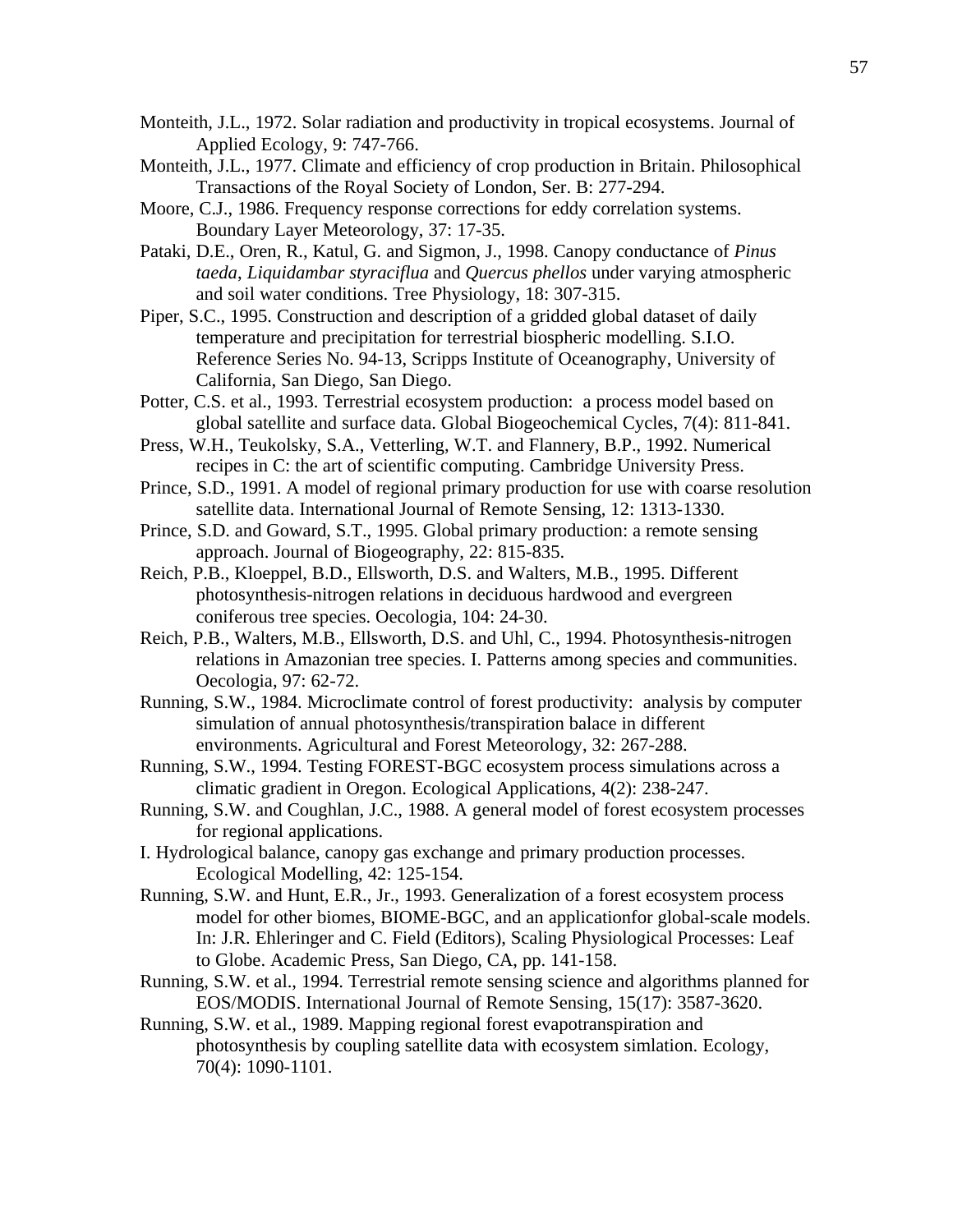- Russell, G., Jarvis, P.G. and Monteith, J.L., 1989. Absoption of radiation by canopies and stand growth. In: G. Russell, B. Marshall and P.G. Jarvis (Editors), Plant canopies: their growth, form and function. Cambridge University Press, Cambridge, pp. 21-40.
- Ryan, M.G., Binkley, D. and Fownes, J.H., 1997. Age-related decline in forest productivity: pattern and process. Advances in Ecological Research, 27: 213-261.
- Schimel, D.S., VEMAP Participants and Braswell, B.H., 1997. Continental scale variability in ecosystem processes: Models, data, and the role of disturbance. Ecological Monographs, 67: 251-271.
- Schwarz, P.A., Fahey, T.J. and Dawson, T.E., 1997. Seasonal air and soil temperature effects on photosynthesis in red spruce (*Picea rubens*) saplings. Tree Physiology, 17: 187-194.
- Sellers, P.J., 1987. Canopy reflectance, photosynthesis and transpiration. II. The role of biophysics in the linearity of their interdependence. Remote Sensing of Environment, 21: 143-183.
- Sellers, P.J., Berry, J.A., Collatz, G.J., Field, C.B. and Hall, F.G., 1992. Canopy reflectance, photosynthesis, and transpiration. III. A reanalysis using improved leaf models and a new canopy integration scheme. Remote Sensing of Environment, 42: 187-216.
- Sprugel, D.G., Ryan, M.G., Brooks, J.R., Vogt, K.A. and Martin, T.A., 1995. Respiration from the organ level to stand level. In: W.K. Smith and T.M. Hinkley (Editors), Resource Physiology of Conifers. Academic Press, San Diego,CA, pp. 255-299.
- Tans, P.P., Bakwin, P.S. and Guenther, D.W., 1996. A feasible global carbon cycle observing system: a plan to decipher today's carbon cycle based on observations. Global Change Biology, 2: 309-318.
- Thornton, P.E., 1998. Regional ecosystem simulation: combining surface- and satellitebased observations to study linkages between terrestrial energy and mass budgets. Ph.D. Thesis, The University of Montana, Missoula, 280 pp.
- Thornton, P.E. and Running, S.W., 1999. An improved algorithm for estimating incident daily solar radiation from measurements of temperature, humidity, and precipitation. Agricultural and Forest Meteorology, 93: 211-228.
- Townshend, J.R.C. and Justice, C.O., 1988. Selecting the spatial resolution of satellite sensors required for global monitoring of land transformations. International Journal of Remote Sensing, 9: 187-236.
- VEMAP Members, 1995. Vegetation/Ecosystem Modeling and Analysis Project (VEMAP):Comparing biogeography and biogeochemistry models in a continental-scale study of terrestrial ecosystem responses to climate change and CO2 doubling. Global Biogeochemical Cycles, 9: 407-437.
- Veroustraete, F., Patyn, J. and Myneni, R.B., 1996. Estimating net ecosystem exchange of carbon using the normalized difference vegetation index and an ecosystem model. Remote Sensing of Environment, 58: 115-130.
- Waring, R.H. et al., 1995. Scaling gross ecosystem production at Harvard Forest with remote sensing: a comparison of estimates from a constrained quantum-use efficiency model and eddy correlation. Plant, Cell and Environment, 18: 1201- 1213.